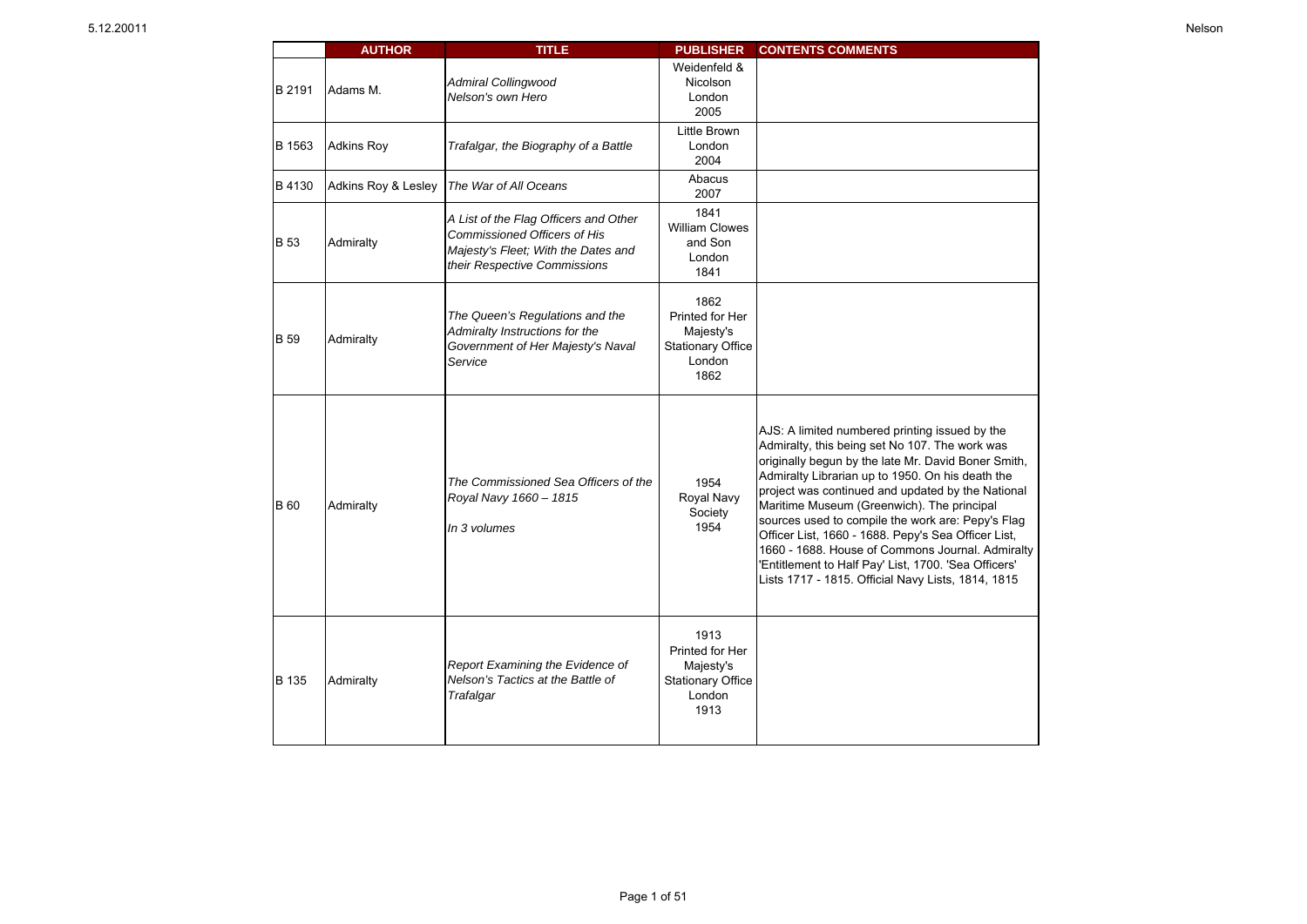| <b>B</b> 1252 | Admiralty                   | <b>Report of a Committee</b><br>Appointed by the Admiralty to Examine<br>and Consider the Evidence Relating to<br>the Tactics Employed by Nelson at the<br>Battle of Trafalgar. Presented to<br>Parliament by Command of His<br>Majesty | Proof Copy<br>1913                                                                  | AJS: Uncorrected proof copy which was sent to<br>Julian Corbett for his comments. The Committee<br>consisted of Ad Sir Cyprian Bridge, Ad Sir Reginald<br>Custance, Prof Charles Frith, and W.G. Perrin<br>(Admiralty Librarian)<br>Ref: NMM cat, vol 5, Part 1, entry 1929; includes<br>extracts from the logs and journals; schedule of<br>signals made; a plan and bibliography |
|---------------|-----------------------------|-----------------------------------------------------------------------------------------------------------------------------------------------------------------------------------------------------------------------------------------|-------------------------------------------------------------------------------------|------------------------------------------------------------------------------------------------------------------------------------------------------------------------------------------------------------------------------------------------------------------------------------------------------------------------------------------------------------------------------------|
| <b>B</b> 80   | Albion, R.G                 | Forests and Sea Power. The Timber<br>Problem of the Royal Navy 1652 -<br>1862                                                                                                                                                           | 1926<br>rp 2000<br>Harvard<br><b>University Press</b><br><b>USA 1926</b><br>rp 2000 | NMM Cat, Vol 5 Pt1, entry 2187: An original study,<br>stressing the Navy's growing dependence on<br>imported raw materials for shipbuilding. Awarded the<br>David A. Wells prize for the year 1924 H86-25 and<br>published from the income of the David A. Wells<br>fund.                                                                                                          |
| <b>B</b> 580  | Alger J.                    | Napoleon's British Visitors and<br>Captives 1801 - 1815                                                                                                                                                                                 | Archibald<br>Constable & Co<br>Westminster<br>1904                                  |                                                                                                                                                                                                                                                                                                                                                                                    |
| B 2964        | Allardyce Alexander         | Memoir of the honourable<br>George Keith Elphingstone<br>Viscount Keith Admiral of the Red                                                                                                                                              | Blackwood &<br>Sons<br>Edinburgh &<br>London<br>1882                                |                                                                                                                                                                                                                                                                                                                                                                                    |
| B 2517        | Allen Derek & Peter<br>Hore | News of Nelson<br>John Lapenotiere's Race from<br>Trafalgar to London                                                                                                                                                                   | <b>SEFF</b> edition                                                                 |                                                                                                                                                                                                                                                                                                                                                                                    |
| B 2734        | Allen Joseph                | Battles of the British Navy<br>In 2 volumes                                                                                                                                                                                             | Baily<br>London<br>1842                                                             |                                                                                                                                                                                                                                                                                                                                                                                    |
| B 2657        | Anderson R.C.               | <b>NMM Greenwich Catalogue</b><br>Ship Models                                                                                                                                                                                           | <b>HM Stationery</b><br>Office<br>1952                                              |                                                                                                                                                                                                                                                                                                                                                                                    |
| B 61          | Anderson, R.C.              | Naval Wars in the Levant 1559 - 1853                                                                                                                                                                                                    | 1952<br><b>University Press</b><br>Liverpool<br>1952                                | NMM Cat, Vol 2, Pt1. Entry 994: There are accounts<br>of The Corfu and Matapan operations, 1714-18 and<br>the maritime struggle between Venice and the<br>Ottoman Empire during the period.                                                                                                                                                                                        |
| <b>B</b> 574  |                             | Anne Hoste's Journal Anne Hoste's Journal 1826                                                                                                                                                                                          | <b>West Norfolk</b><br>Local<br>HistorySociety<br>1981                              | 3rd Reprint                                                                                                                                                                                                                                                                                                                                                                        |
| B 2646        | Anon                        | Memoirs of the Life and Achievements<br>оf<br>the Right Honourable Horatio Viscount<br>Nelson<br>By a Captain of the British Navy                                                                                                       | Symonds<br>London<br>1805                                                           | 2nd edition                                                                                                                                                                                                                                                                                                                                                                        |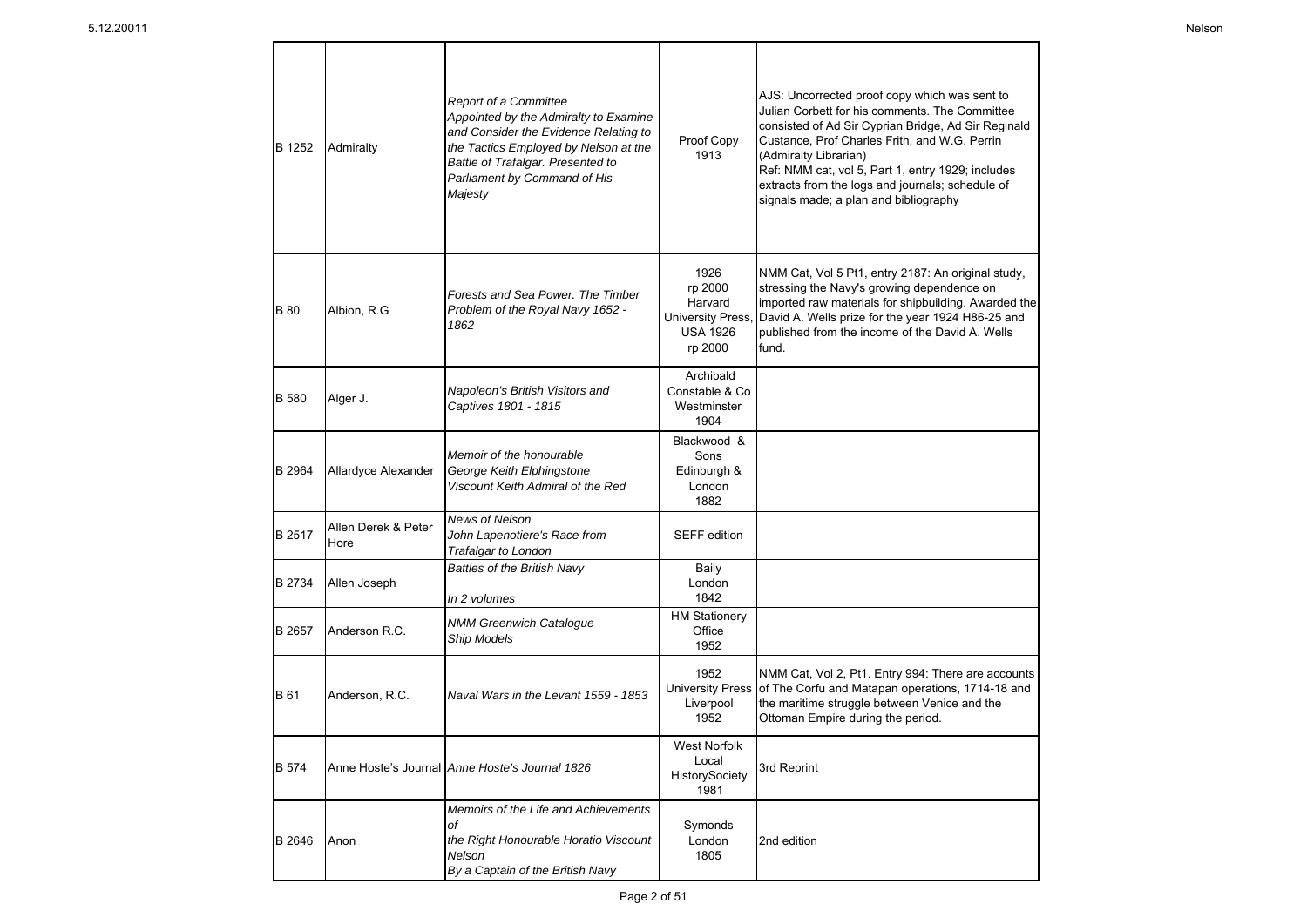| B 312         | Aspin, Jehosshaphat                    | The Naval & Military Exploits which<br>have distinguished the Reign of<br>George the Third                                                 | 1820<br>Samuel Leigh<br>London                   | The 33 circular plates measure only 2 1/2 in. in<br>diameter; Prideaux calls their execution 'tiny and<br>beautiful'. Some copies carry 2 extra plates. 'Vittoria'<br>and 'Pampeluna'. They were probably issued later as<br>an added attraction for a book that remained in print<br>for several years.<br>Ref: Abbey Life 350 |
|---------------|----------------------------------------|--------------------------------------------------------------------------------------------------------------------------------------------|--------------------------------------------------|---------------------------------------------------------------------------------------------------------------------------------------------------------------------------------------------------------------------------------------------------------------------------------------------------------------------------------|
| B 1232        | Baily J.T. H.                          | Emma , Lady Hamilton<br>A Biographical Essay<br>With a Catalogue of Her<br><b>Published Portraits</b>                                      | W.G. Menzies<br>London<br>1905                   | The author was editor of the Connoisseur Magazine<br>(a noted art journal). Published to coincide with the<br>celebration of the centenary of the Battle of Trafalgar                                                                                                                                                           |
| B 2613        | Baily J.T. H.                          | The Life of Emma, Lady Hamilton<br>A Biographical Essay with a catalogue<br>of her published portraits                                     | W.G.Menzies<br>London<br>1905                    |                                                                                                                                                                                                                                                                                                                                 |
| <b>B</b> 3675 | <b>Baker William</b>                   | Sloops & Shallops                                                                                                                          | University of<br>South Carolina<br>Press<br>1966 |                                                                                                                                                                                                                                                                                                                                 |
| B 3043        | Barker M.                              | The Life of Nelson                                                                                                                         | F. Shoberl Jun.<br>London<br>1836                |                                                                                                                                                                                                                                                                                                                                 |
| B 85          | Barnes, G.R. &<br>Owen, J.H. (editors) | NRS Vol 69. The Private Papers of<br>John, Earl of Sandwich, First Lord of<br>the Admiralty 1771 - 1782. Vol 1<br>August 1770 - March 1778 | 1932<br>Navy Records<br>Society<br>1932          | NMM Cat Vol 5, Pt 1, entry 1524: An insight into the<br>part which Sandwich played in the naval<br>maladministration and war policy of the period                                                                                                                                                                               |
| <b>B</b> 86   | Barnes, G.R. &<br>Owen, J.H. (editors) | NRS Vol 71. The Private Papers of<br>John, Earl of Sandwich, First Lord of<br>the Admiralty 1771 - 1782. Vol 2 March<br>1778 - May 1779    | 1933<br>Navy Records<br>Society<br>1933          |                                                                                                                                                                                                                                                                                                                                 |
| <b>B</b> 87   | Barnes, G.R. &<br>Owen, J.H. (editors) | NRS Vol 75. The Private Papers of<br>John, Earl of Sandwich, First Lord of<br>the Admiralty 1771 - 1782. Vol 3 May<br>1779 - December 1780 | 1936<br>Navy Records<br>Society<br>1936          |                                                                                                                                                                                                                                                                                                                                 |
| <b>B</b> 88   | Barnes, G.R. &<br>Owen, J.H. (editors) | NRS Vol 78. The Private Papers of<br>John, Earl of Sandwich, First Lord of<br>the Admiralty 1771 - 1782. Vol 4 1781 -<br>December 1782     | 1928<br>Navy Records<br>Society<br>1928          |                                                                                                                                                                                                                                                                                                                                 |
| B 2965        | <b>Barrow John</b>                     | The Life of Richard Earl Howe, K.G.<br>Admiral of the Fleet,<br>and General of Marines                                                     | John Murray<br>London<br>1838                    |                                                                                                                                                                                                                                                                                                                                 |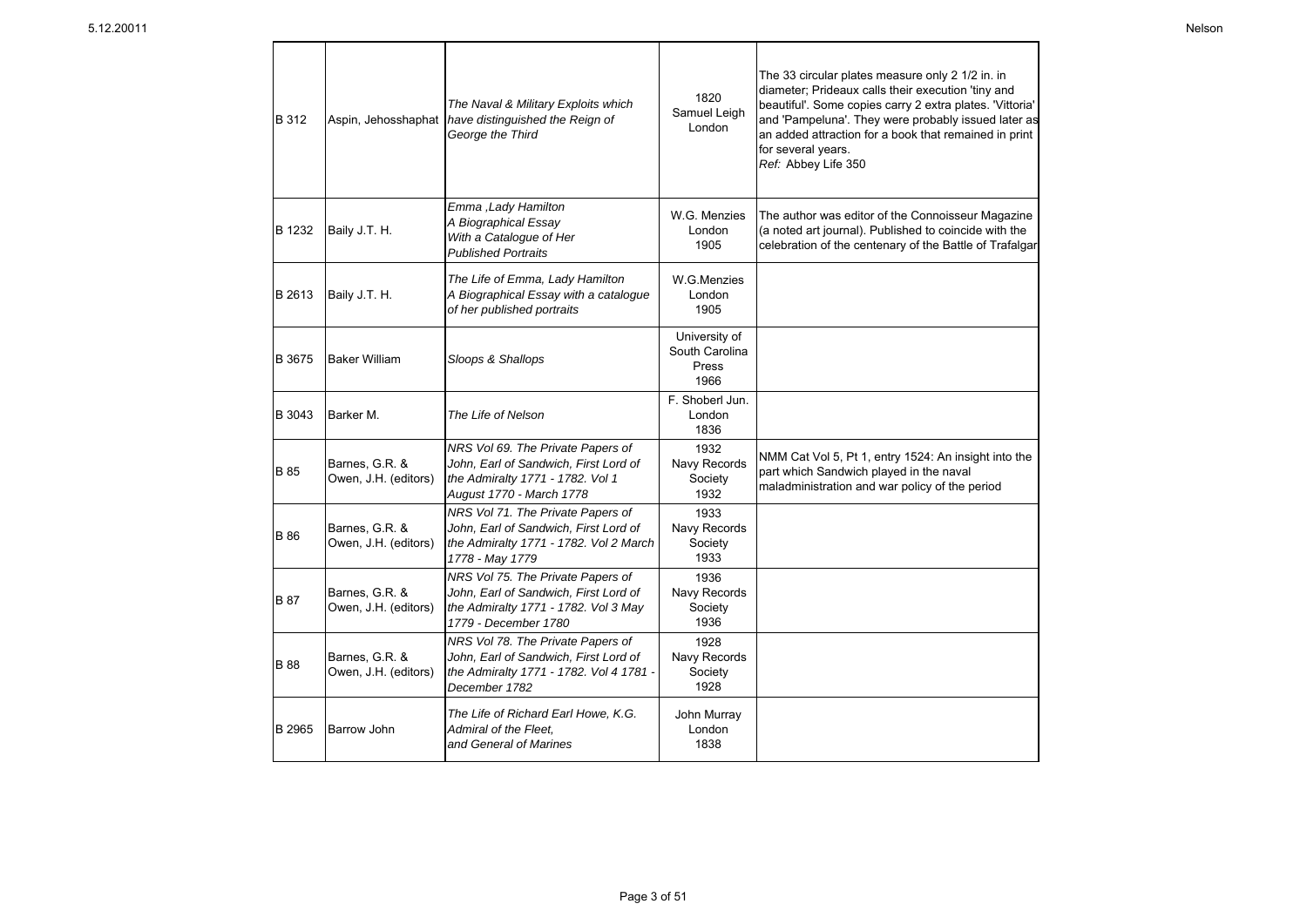| B 1042       | Barrow Sir John         | The Life of Richard Earl Howe, K.G.<br>Admiral of the Fleet.<br>and General of Marines                                                                                                         | John Murray<br>London<br>1838                          | Richard Earl Howe (1726 - 1799), admiral of the<br>fleet; distinguished at the blockade of Brest and the<br>battle of Quiberon Bay, 1759; Treasurer of the Navy,<br>1765 - 70; commander in the Channel, 1782; with<br>the Channel fleet won the great victory of 1 June<br>1794, capturing six French ships; pacified the<br>mutineers at Portsmouth, 1797. The signaling code<br>was perfected and refined by him             |
|--------------|-------------------------|------------------------------------------------------------------------------------------------------------------------------------------------------------------------------------------------|--------------------------------------------------------|---------------------------------------------------------------------------------------------------------------------------------------------------------------------------------------------------------------------------------------------------------------------------------------------------------------------------------------------------------------------------------------------------------------------------------|
| B 3077       | <b>Barrow Tony</b>      | <b>Trafalgar Geordies and North Country</b><br>Seamen of Nelson's navy                                                                                                                         | North east<br>England<br>2005                          |                                                                                                                                                                                                                                                                                                                                                                                                                                 |
| B 145        | Barrow, Sir John        | The Life of George Lord Anson,<br>Admiral of the Fleet; Vice Admiral of<br>Great Britain; and First Lord<br>Commissioner of the Admiralty,<br>Previous to, and During, the Seven<br>Years' War | 1839<br>John Murray<br>London                          |                                                                                                                                                                                                                                                                                                                                                                                                                                 |
| B 4139       | Beatson R.              | Naval and Military Memoirs of<br>Great Britain, From the Year 1727 to<br>the Present Time<br>In 3 Volumes                                                                                      | 1790<br>For Strahan<br>London                          | <b>FIRST EDITION</b><br>SCARCE.                                                                                                                                                                                                                                                                                                                                                                                                 |
| <b>B</b> 54  | <b>Beatson Robert</b>   | Naval and Military Memoirs of Great<br>Britain from 1727 to 1783<br>In 6 volumes                                                                                                               | 1804<br>Printed for<br>Rees and Orme<br>London<br>1804 | NMM Cat, Vol 5, Pt1, entry 12113: detailed; includes<br>appendices in vols 3 & 6 with numerous fleet and<br>ship lists, station commands, relevant to the period.<br>Longman, Hurst   There is also a copy of the earlier and shorter edition<br>of this work in the NMM Library (London; Strachan;<br>1790) Also there is a review of the first three<br>volumes inserted in volume I (Critical Review, April<br>and May 1791) |
| B 1156       | <b>Beatson Robert</b>   | A Complete List of Noblemen and<br>Gentlemen who have been dignified<br>with the Rank of Admiral<br>$(1660 - 1787)$                                                                            | (1787)<br>n.d.                                         |                                                                                                                                                                                                                                                                                                                                                                                                                                 |
| <b>B</b> 585 | Beatty W.               | Authentic Narrative of the Death of<br><b>Lord Nelson</b>                                                                                                                                      | T. Cadell<br>and Davies<br>London<br>1807              |                                                                                                                                                                                                                                                                                                                                                                                                                                 |
| B 586        | H.B.                    | Beckford Bevan A. &   A Sailor of King George; The Journals<br>Wolryche Whitmore   of Captain Frederick Hoffman 1793 -<br>1814                                                                 | London<br>1901                                         |                                                                                                                                                                                                                                                                                                                                                                                                                                 |
| B 587        | <b>Bell Douglas</b>     | Seamen of Britain                                                                                                                                                                              | London<br>Edinburgh<br>New York<br>1943                |                                                                                                                                                                                                                                                                                                                                                                                                                                 |
| B 1233       | <b>Bennett Geoffrey</b> | Nelson the Commander                                                                                                                                                                           | <b>B.T. Batsford</b><br>London<br>1972                 | Ref: Cowie 194. A study of Nelson's career,<br>considering his stature as a naval commander, and<br>including a useful technical survey of the British and<br>other fleets during this period                                                                                                                                                                                                                                   |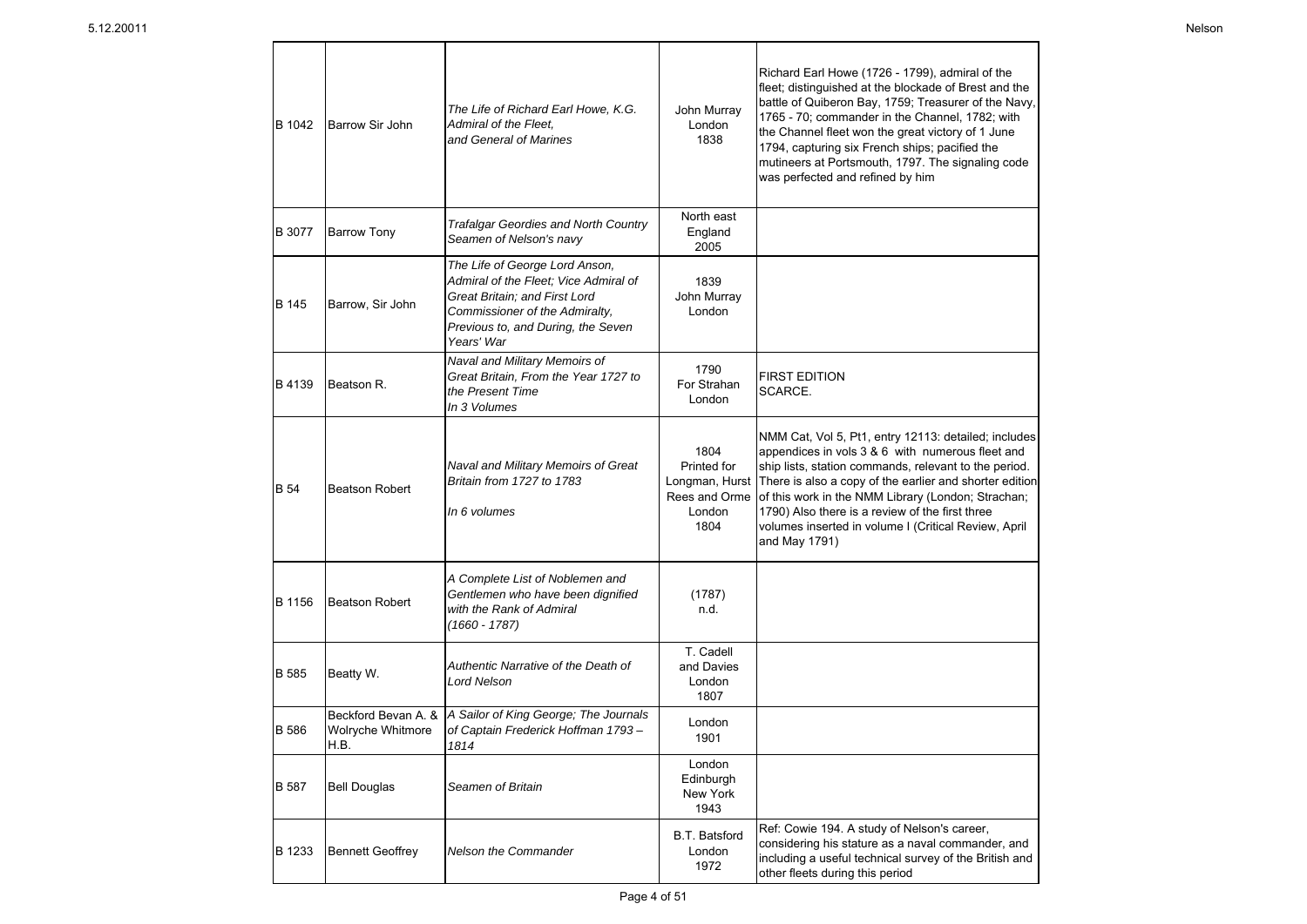| B 3035        | <b>Bennett Geoffrey</b>               | The Battle of Trafalgar                                                                                                                                                                                                           | <b>B.T. Batsford</b><br>London<br>1977                                            |                                                                                                                                          |
|---------------|---------------------------------------|-----------------------------------------------------------------------------------------------------------------------------------------------------------------------------------------------------------------------------------|-----------------------------------------------------------------------------------|------------------------------------------------------------------------------------------------------------------------------------------|
| B 1752        | Berckman Evelyn                       | Nelson's Dear Lord<br>A Portrait of St. Vincent                                                                                                                                                                                   | Macmillan & Co<br>London<br>1962                                                  |                                                                                                                                          |
| <b>B</b> 2752 | Berckman Evelyn                       | <b>Creators and Destroyers</b><br>of the English Navy                                                                                                                                                                             | Hamish<br>Hamilton<br>London<br>1974                                              |                                                                                                                                          |
| B 3177        | Beresford (ad Lord)<br>Wilson, H.W. & | <b>Nelson and his Times</b>                                                                                                                                                                                                       | Harmsworth<br><b>Brothers</b><br>(printed by Eyre<br>& Spottiswood)<br>circa 1910 | AJS: A pictorial record of the life of Nelson, useful<br>text too                                                                        |
| B 1234        | Berry (Ad. Sir E.)                    | An Authentic Narrative of the<br>Proceedings<br>of His Majesty's Squadron,<br>under the Command of Rear Admiral<br>Sir Horatio Nelson, from its Sailing from<br>Gibraltar to the Conclusion of the<br>Glorious Battle of the Nile | Milliken<br><b>Dublin</b><br>1799                                                 | Ref: Cowie 735.<br>Berry was Nelson's Flag Captain in the Vanguard at<br>the battle, and his is the nearest and most accurate<br>account |
| B 2526        | Best N.                               | Trafalgar<br>The Untold Story of the Greatest Sea<br><b>Battle in History</b>                                                                                                                                                     | <b>Ted Smart</b><br>London<br>2005                                                |                                                                                                                                          |
| <b>B</b> 589  | Black J. & Woodfine<br>Ph.            | The British Navy and the Use of Naval<br>Power in the 18 <sup>th</sup> Century                                                                                                                                                    | Leicester<br><b>University Press</b><br>1988                                      |                                                                                                                                          |
| B 3676        | Blackburn G.                          | The illustrated Encyclopedia of<br>Ships and Boats                                                                                                                                                                                | I.B.Tauris<br>Londonw York<br>2003                                                |                                                                                                                                          |
| B 3568        | Blackwood's<br>Magazine               | Nelson's Watchdog<br>The Life of Sir Henry Blackwood                                                                                                                                                                              | W. Blackwood<br>Edinburgh<br>1833<br>rp1998                                       | Extracted from Blackwood's Magazine                                                                                                      |
| <b>B</b> 55   | Blagdon (F.W.)                        | Orme's Graphic History of the Life and<br>Exploits, and Death of Horatio Nelson,<br>Viscount and Baron Nelson of the Nile<br>etc. etc.                                                                                            | 1806<br>Printed for,<br>published and<br>sold byEdward<br>Orme<br>London<br>1806  | AJS: For details on the title along with an interesting<br>commentary see Abbey, J.R., Life in England, pp<br>276-77                     |
| B 647         | <b>Blair Pauline</b>                  | The Nelson Boy                                                                                                                                                                                                                    | Cambridge<br>1999                                                                 |                                                                                                                                          |
| B 591         | Blake N. & Lawrence<br>R.             | The Illustrated Companion to Nelson's<br>Navv                                                                                                                                                                                     | London<br>1999                                                                    |                                                                                                                                          |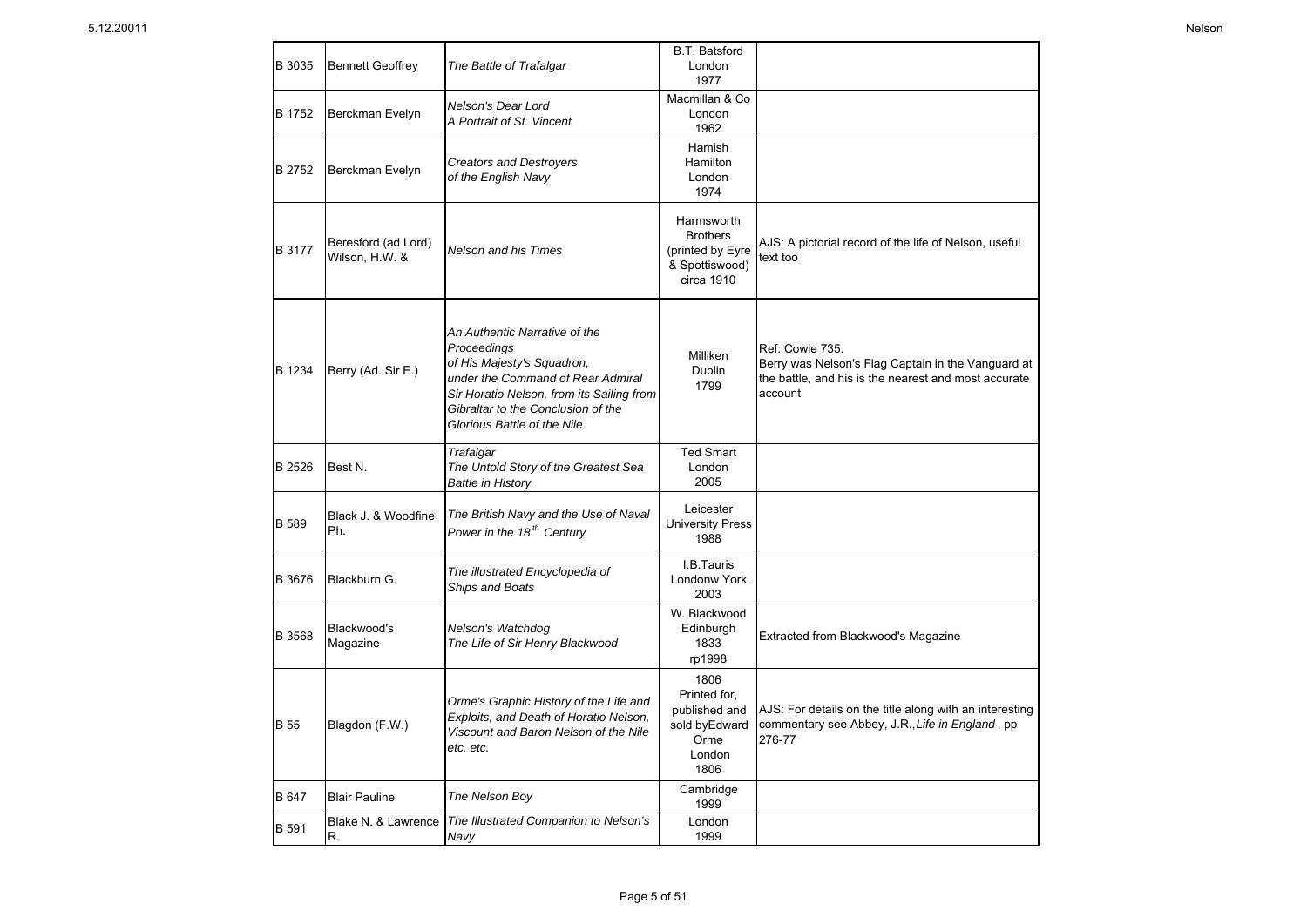| <b>B</b> 84 | Bonaparte                                  | Copies of Original Letters from the<br>Army of General Bonaparte in Egypt,<br>Intercepted by the Fleet Under the<br>Command of Admiral Lord Nelson.<br><b>Complete in Three Parts</b><br>Bound together with:<br>Anon. An Authentic Narrative of the<br>Proceedings of His Majesty's<br>Squadron, under the Command of<br>Rear Admiral Sir Horatio Nelson, from<br>its Sailing from Gibraltar to the<br>Conclusion of the Glorious Battle of the<br>Nile; Drawn up from the Minutes of an<br>Officer of Rank in the Squadron<br>The tree parts bound in one volume, | 1799,<br>J. Milliken<br>Dublin<br>$(1)1800 -$<br>01(2)1799, |                                                                                                                                                                                                                                                                                                                                                                                                                                                                   |
|-------------|--------------------------------------------|---------------------------------------------------------------------------------------------------------------------------------------------------------------------------------------------------------------------------------------------------------------------------------------------------------------------------------------------------------------------------------------------------------------------------------------------------------------------------------------------------------------------------------------------------------------------|-------------------------------------------------------------|-------------------------------------------------------------------------------------------------------------------------------------------------------------------------------------------------------------------------------------------------------------------------------------------------------------------------------------------------------------------------------------------------------------------------------------------------------------------|
| B 1950      | <b>Boteler</b>                             | Captain Boteler's Recollections<br>1796 - 1885                                                                                                                                                                                                                                                                                                                                                                                                                                                                                                                      | <b>NRS</b><br>1842                                          | Boteler describes his service in the Baltic between<br>1809 and 1812, though there was an intervening<br>period in the Channel and the North Sea before he<br>returned to the Baltic late in the Napoleonic War. He<br>served after the war in Gibraltar and on the Jamaica<br>station, engaged in the suppression of piracy, and<br>then more generally in the West Indies. Boteler<br>quotes a detailed contemporary account of the battle<br>of Navarino, 1827 |
| <b>B</b> 47 | Boudriot J. & Roberts<br>D.H. (translator) | The 74 Gun Ship. Vol I. A Practical<br>Treatise on the Art of Naval<br>Architecture, Hull Construction                                                                                                                                                                                                                                                                                                                                                                                                                                                              | 1986                                                        | AJS: A standard work published in France 1973-<br>1977 by Jean Boudriot, translated into English by<br>David Roberts. Superb drawings and fold out plans,<br>with a detailed text, follows the design and<br>construction of a 74 gun ship. It should be noted that<br>each volume is complete in itself.                                                                                                                                                         |
| <b>B</b> 48 | Boudriot J. & Roberts<br>D.H. (translator) | The 74 Gun Ship. Vol II. A Practical<br>Treatise on the Art of Naval<br>Architecture. Fitting Out the Hull                                                                                                                                                                                                                                                                                                                                                                                                                                                          | 1986                                                        |                                                                                                                                                                                                                                                                                                                                                                                                                                                                   |
| <b>B</b> 49 | Boudriot J. & Roberts<br>D.H. (translator) | The 74 Gun Ship. Vol III. A Practical<br>Treatise on the Art of Naval<br>Architecture. Masts - Sails - Rigging                                                                                                                                                                                                                                                                                                                                                                                                                                                      | 1987                                                        |                                                                                                                                                                                                                                                                                                                                                                                                                                                                   |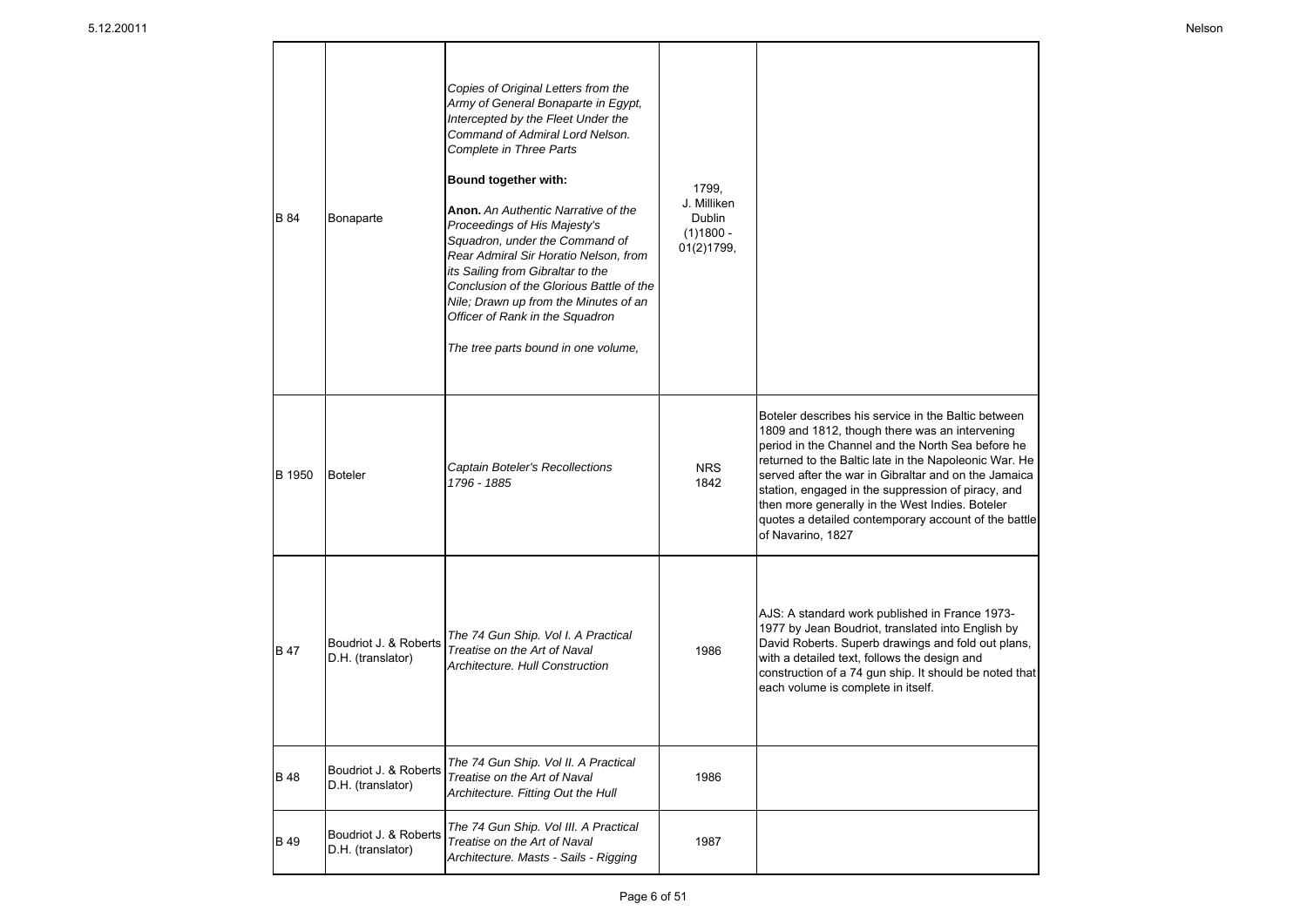| <b>B</b> 50  | Boudriot J. & Roberts<br>D.H. (translator) | The 74 Gun Ship. Vol IV. A Practical<br>Treatise on the Art of Naval<br>Architecture. Manning - Shiphandling                                                          | 1988                                       |                                                                                                                                                                                                                                                                                                                                                                                          |
|--------------|--------------------------------------------|-----------------------------------------------------------------------------------------------------------------------------------------------------------------------|--------------------------------------------|------------------------------------------------------------------------------------------------------------------------------------------------------------------------------------------------------------------------------------------------------------------------------------------------------------------------------------------------------------------------------------------|
| B 2551       | <b>Bourchier Lady</b>                      | Selections From the Letters Private<br>and Professional of Sir Henry<br>Codrington, Admiral of the Fleet                                                              | Spottiswoode &<br>Co<br>London<br>1880     |                                                                                                                                                                                                                                                                                                                                                                                          |
| <b>B</b> 593 | Bradford E.                                | Nelson: The Essential Hero                                                                                                                                            | London<br>1999                             |                                                                                                                                                                                                                                                                                                                                                                                          |
| B 149        | <b>Brassey</b>                             | The British Navy<br>In 5 Volumes                                                                                                                                      | 1882-83<br>LongmansGreen<br>& Co<br>London | Volume I with author's presentation inscription and<br>later signature of Sir Geoffrey Callender, the first<br>Director of the National Maritime Museum                                                                                                                                                                                                                                  |
| <b>B</b> 594 | <b>Brenton</b>                             | Memoirs of Vice Admiral Sir Jahleel<br><b>Brenton</b><br>1770 - 1844                                                                                                  | Longmans & Co<br>London<br>1855            | Jahleel Brenton was the son of Rear-Admiral Jahleel<br>Brenton (1729-1802), who belonged to a loyalist<br>family which suffered the loss of most of its property<br>in the American Revolution. He was a lieutenant in<br>the Royal Navy when the war began, and emigrated<br>with his family to the United Kingdom in 1780.                                                             |
| B 1142       | Brenton E.P.                               | Life and Correspondence of<br>John, Earl of St. Vincent,<br>Admiral of the Fleet, etc. etc.<br>In 2 Volumes                                                           | Henry Colburn<br>London<br>1838            | Ref: DNB John Jervis (1735 - 1823) commander in<br>chief in the Mediterranean; defeated Spanish fleet off<br>Cape St. Vincent, 14, February 1797, capturing 4<br>ships and disabling many others, created Earl St.<br>Vincent; kept Cadiz sealed and sent Nelson to<br>Aboukir and Duckworth to Minorca, 1798;<br>successfully repressed mutiny; admiral of the fleet<br>1821; died 1823 |
| B 2745       | Brenton Edward and<br>Pelham               | The Naval History of Great Britain<br>In 5 Volumes                                                                                                                    | Rice<br>London<br>1823                     |                                                                                                                                                                                                                                                                                                                                                                                          |
| B 1220       | <b>Britannia</b>                           | Britannia Triumphant<br>An Account of the Sea- Fights and<br>Victories of the English Nation                                                                          | R. James<br>London<br>1766                 | 2nd edition<br>Ref:<br>NMM Cat, vol 5, 2316: Ends with te Seven Years'<br>War (1756 - 63). The library has also a copy o the<br>new (3rd) edition published by R. James in 1777<br>AJS: In Bibliotheca Nautica, Vol 2, entry 686, there is<br>a note on an additional volume relating to Military<br><b>Exploits</b>                                                                     |
| B 1730       | <b>British Flag</b>                        | <b>British Flag Triumphant</b><br>or the Wooden walls of Old England,<br>being a collection of Gazettes<br>containing accounts of the great naval<br><b>Victories</b> | F.C. & J.<br>Rivington<br>London<br>1806   | Ref: NMM Cat, Vol 5, Part 1, (1926): with accounts<br>of Trafalgar and Strachan's action off Cape Ortegal,,<br>4 November 1805                                                                                                                                                                                                                                                           |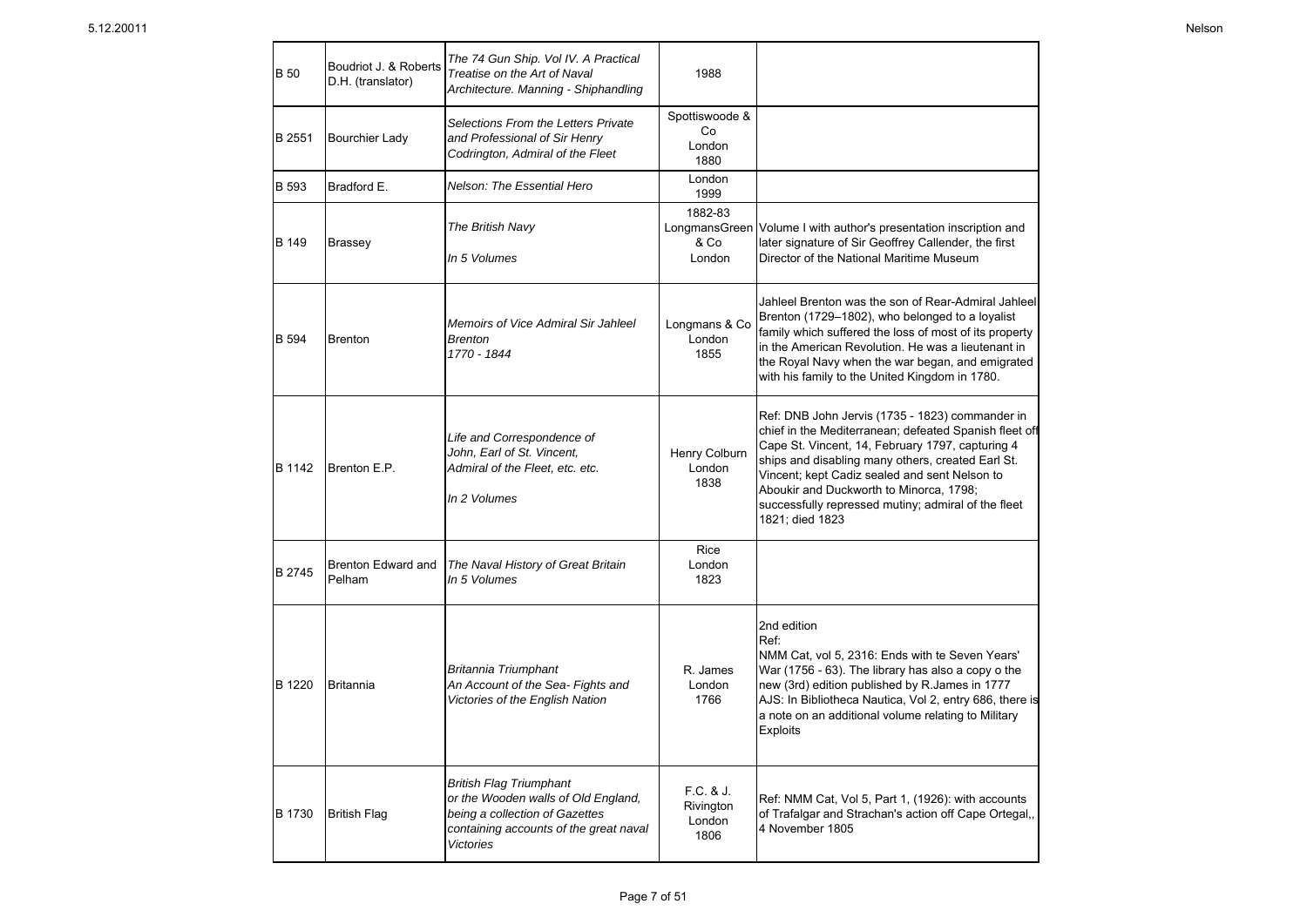| <b>B</b> 572 | <b>British Museum</b>                  | <b>Naval Exhibition Guide</b><br>Nelson Centenary 1905                                                              | London<br>1999                                                              |                                                                                                                                                                                                                             |
|--------------|----------------------------------------|---------------------------------------------------------------------------------------------------------------------|-----------------------------------------------------------------------------|-----------------------------------------------------------------------------------------------------------------------------------------------------------------------------------------------------------------------------|
| B 1956       | <b>British Naval</b><br>Documents      | <b>British Naval Documents</b><br>1204 - 1960                                                                       | <b>NRS</b><br>1993                                                          |                                                                                                                                                                                                                             |
| B 1168       | <b>Britton C.J</b>                     | New Chronicles of the Life<br>of Lord Nelson                                                                        | <b>Cornish Brothers</b><br>Birmingham<br>1910                               |                                                                                                                                                                                                                             |
| B 1043       | Broadley A.M. &<br>Bartelot R.G.       | The Three Dorset Captains at<br>Trafalgar.<br>Thomas Masterman Hardy<br><b>Charles Bullen</b><br><b>Henry Digby</b> | John Murray<br>London<br>1906                                               | Ref: Cowie, 337: includes letters from Hardy<br>covering events from the Baltic to the end of Nelson's<br>Life.<br>NMM Cat, vol 2, 88: Appendix C is a transcription of<br>the muster-roll of HMS Victory, October 21, 1805 |
| B 2616       | Brockliss L. Cardwell<br>J.<br>Moss M. | Nelson's Surgeon William Beatty                                                                                     | <b>Oxford University</b><br>Press<br>2005                                   |                                                                                                                                                                                                                             |
| B 3172       | Brown Lathom                           | The Public and Private Life of<br>Horatio Viscount Nelson                                                           | T. Fisher Unwin<br>London<br>1891                                           |                                                                                                                                                                                                                             |
| B 1044       | Browne (G. Lathom)                     | Nelson. The Public and Private Life of<br>Horatio Viscount Nelson                                                   | T. Fisher Unwin<br>London<br>1891<br>rp 2000                                | Ref: NMM Cat, vol 2, 968                                                                                                                                                                                                    |
| B 3038       | <b>Browne Lathom</b>                   | The Life of Horatio, Lord Nelson                                                                                    | Society for the<br>Promotion of<br>Christian<br>Knowledge<br>London<br>1851 |                                                                                                                                                                                                                             |
| B 3034       | <b>Bryant Arthur</b>                   | Nelson                                                                                                              | Collins<br>London<br>1971                                                   |                                                                                                                                                                                                                             |
| B 1954       | <b>Bryant Joseph</b>                   | Captain Matthew Flinders R.N.<br>His voyages, Discoveries and fortunes                                              | <b>Epworth Press</b><br>London<br>1928                                      |                                                                                                                                                                                                                             |
| B 2801       | <b>Bugler Arthur</b>                   | H.M.S. Victory<br>Building, restoration & repair<br>In 2 volumes                                                    | H.M. Stationery<br>Office<br>London<br>1966                                 |                                                                                                                                                                                                                             |
| B 3064       | <b>Burnham</b>                         | A History of Burnham Thorpe<br>Nelson's Birthplace                                                                  | 1937                                                                        |                                                                                                                                                                                                                             |
| B 2966       | <b>Burrows Montague</b>                | The Life of Edward Lord Hawke<br>First Lord of the Admiralty from 1766 to<br>1771                                   | W.H. Allen<br>London<br>1883                                                |                                                                                                                                                                                                                             |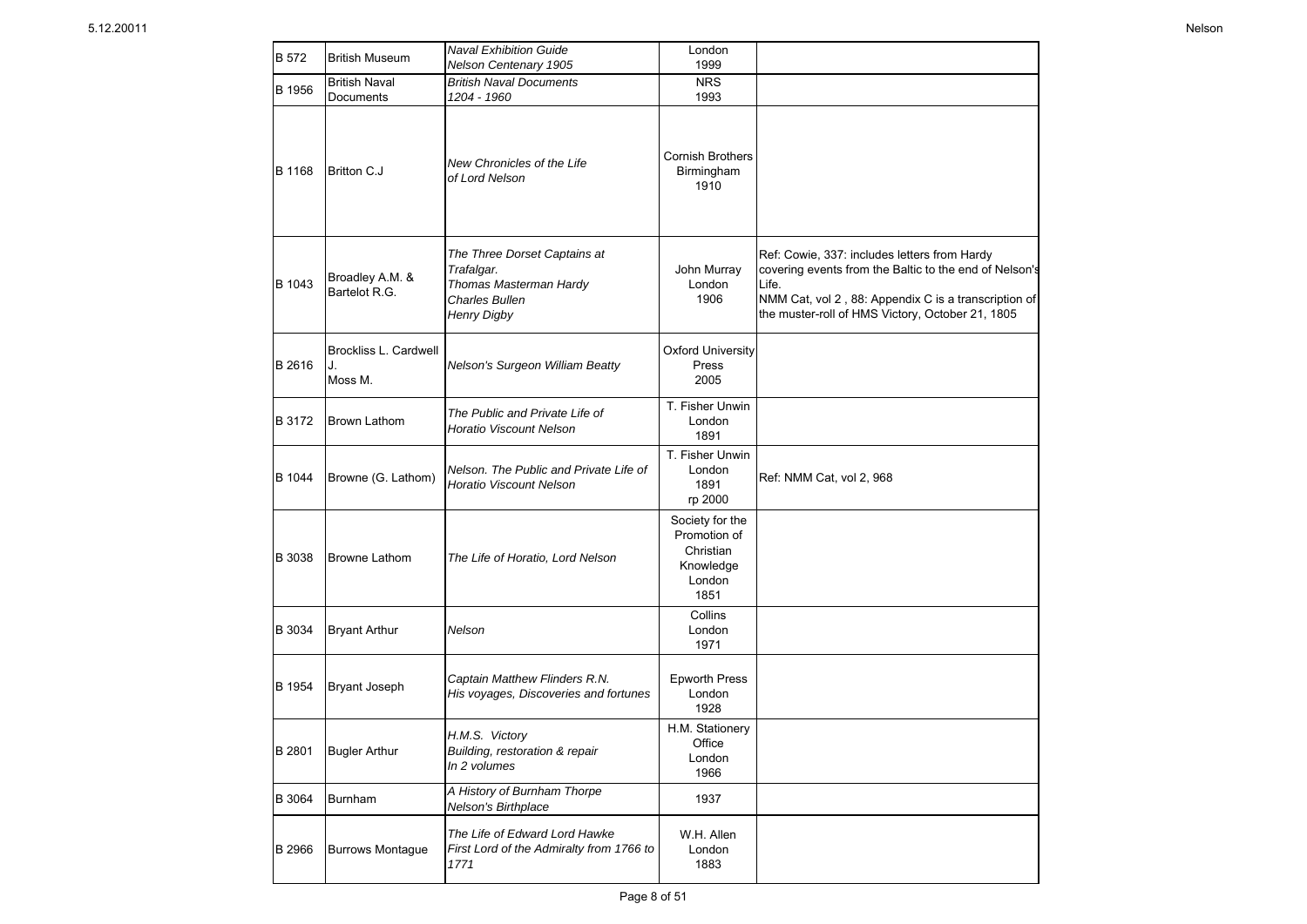| <b>B</b> 89  | Burrows, Capt M.          | The Life of Edward Lord Hawke,<br>Admiral of the Fleet, Vice Admiral of<br>Great Britain, and First Lord of the<br>Admiralty from 1766 to 1771 | 1896<br>W.H. Allen<br>London<br>1896              | DNB: Edward Lord Hawke, (1705 - 1781), entered<br>navy as volunteer, 1720; first saw fighting as<br>commander of the Berwick in battle of Toulon, 1744;<br>promoted Rear Admiral of The White by special<br>interposition of George II, 1747; defeated and<br>captured the greater part of the French squadron<br>protecting convoy from Rochelle, 1747; MP,<br>Portsmouth, 1747; commanded Home Fleet, 1748-<br>52; commanded Western Fleet, 1755 - 56,<br>Mediterranean Fleet, 1756; Admiral, 1757; defeated<br>Conflans in Quiberon Bay, 20 Nov. 1759, capturing<br>five ships and running others ashore; First Lord of<br>Admiralty, 1766 - 71; Admiral of the Fleet, 1768;<br>created Baron Hawke of Great Britain, 1776 |
|--------------|---------------------------|------------------------------------------------------------------------------------------------------------------------------------------------|---------------------------------------------------|-------------------------------------------------------------------------------------------------------------------------------------------------------------------------------------------------------------------------------------------------------------------------------------------------------------------------------------------------------------------------------------------------------------------------------------------------------------------------------------------------------------------------------------------------------------------------------------------------------------------------------------------------------------------------------------------------------------------------------|
| B 3542       | Byrn John                 | <b>Naval Court Martial</b><br>1793 1815                                                                                                        | <b>NRS</b><br>2009                                |                                                                                                                                                                                                                                                                                                                                                                                                                                                                                                                                                                                                                                                                                                                               |
| B 2751       | <b>Callender Geoffrey</b> | The Naval Side of British History                                                                                                              | Christophers<br>London<br>1943                    | 11th edition (1924)                                                                                                                                                                                                                                                                                                                                                                                                                                                                                                                                                                                                                                                                                                           |
| <b>B</b> 596 | Callo, J.F.               | Nelson Speaks Admiral Lord Nelson in<br>His Own Words.                                                                                         | Chatham<br>London<br>2001                         | 2nd edition                                                                                                                                                                                                                                                                                                                                                                                                                                                                                                                                                                                                                                                                                                                   |
| B 1079       | Campbell D.               | Lives of the British Admirals<br>containing also a New and Accurate<br><b>Naval History</b><br>(8)                                             | Printed for<br>J. Harris<br>London<br>1812 - 1817 | Ref: NMM Cat, vol 5 429<br>The editing of the last 2 volumes of this edition was<br>continued by Wm. Stevenson. The last volume<br>contains an account of the naval actions of the<br>second war with the USA                                                                                                                                                                                                                                                                                                                                                                                                                                                                                                                 |
| B 2553       | Camperdown<br>Earl of     | Admiral Duncan                                                                                                                                 | Longmans,<br>Green, & co<br>London<br>1898        | Adam Duncan, 1st Viscount Duncan (1 July 1731 -<br>4 August 1804) was a British admiral who defeated<br>the Dutch fleet off Camperdown (north of Haarlem)<br>on 11 October 1797. This victory was considered<br>one of the most significant actions in naval history.                                                                                                                                                                                                                                                                                                                                                                                                                                                         |
| B 3050       | Cannadine David           | <b>Trafalgar in History</b><br>A Battle and its Afterline                                                                                      | Palgrave<br>Mcmillan<br>New York<br>2006          |                                                                                                                                                                                                                                                                                                                                                                                                                                                                                                                                                                                                                                                                                                                               |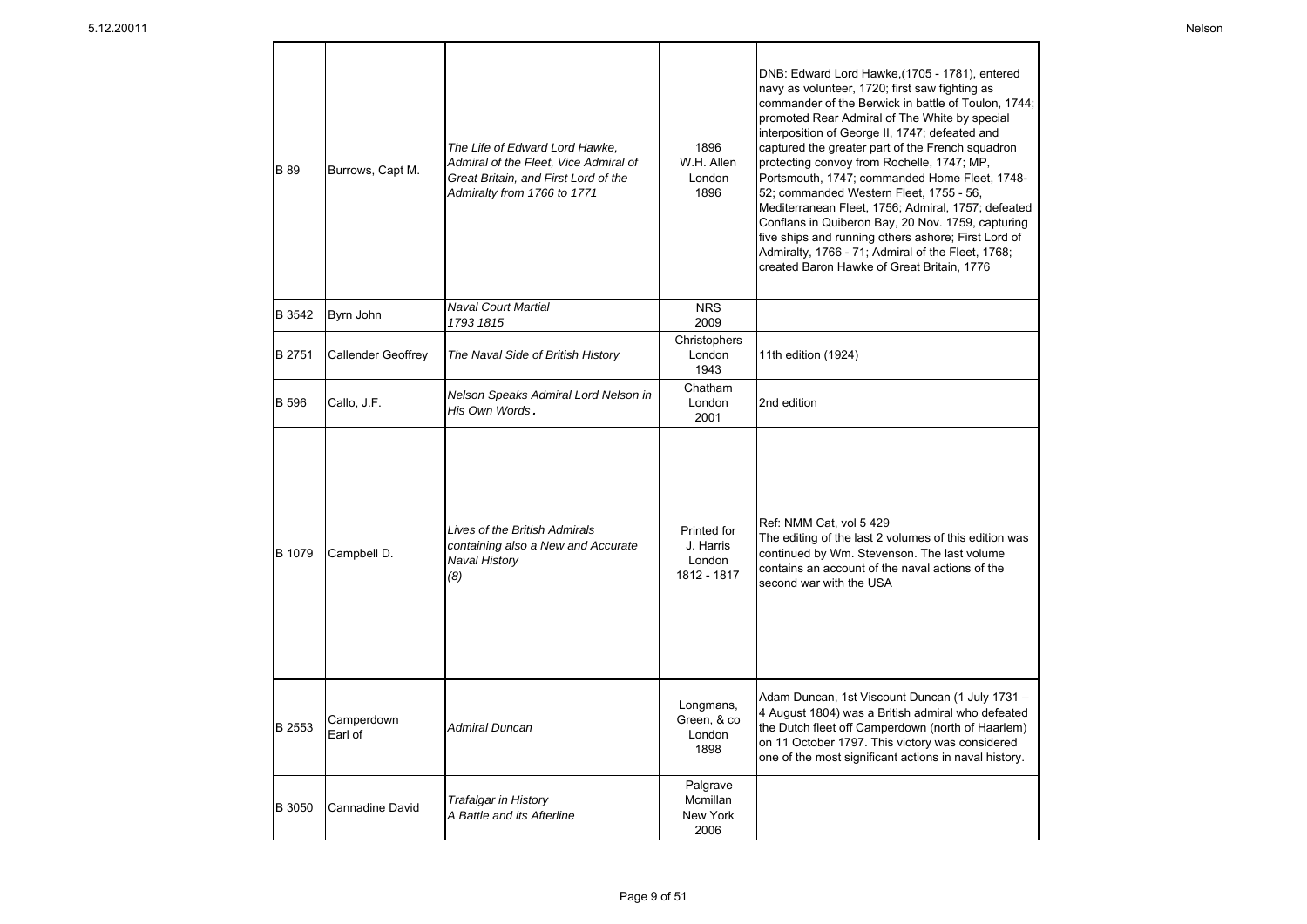| <b>B</b> 1158 | Capes R.                                   | Poseidon<br>A Personal Study of Admiral Lord<br>Nelson                                                                                  | Sidgwick &<br>Jackson<br>London<br>1947                          |                                                                                                                                                                                                                                                                                                                                                                                                                                  |
|---------------|--------------------------------------------|-----------------------------------------------------------------------------------------------------------------------------------------|------------------------------------------------------------------|----------------------------------------------------------------------------------------------------------------------------------------------------------------------------------------------------------------------------------------------------------------------------------------------------------------------------------------------------------------------------------------------------------------------------------|
| <b>B</b> 598  | Carden J.S.                                | A curtailed Memoir of Incidents and<br>Occurrences in the Life of John<br>Surman Carden                                                 | <b>Claredon Press</b><br>Oxford<br>1912                          | Admiral John Surman Carden (15 August 1771 - 22<br>April 1858) was an officer of the British Royal Navy<br>in the early nineteenth century. Although the majority<br>of his service was against the French during the<br>Napoleonic Wars, he is best remembered for the<br>Action of 25 October 1812, an engagement against a<br>larger American frigate during the War of 1812 in<br>which his ship HMS Macedonian was captured |
| <b>B</b> 1960 | Casse George                               | A Prisoner of France<br>A Narrative of the Napoleonic Wars                                                                              | <b>Howard Baker</b><br>London<br>1976                            |                                                                                                                                                                                                                                                                                                                                                                                                                                  |
| B 1253        | Charnock J.                                | <b>Bibliographical Memoirs of Lord</b><br>Viscount<br>Nelson, with Observations Critical and<br>Explanatory                             | M'Carty & White<br>New York<br>1810                              | First published in 1806, this edition published in<br>1810 in a pirated edition in New York<br>Ref: Cowie, entry 129. Early biography of Nelson,<br>being written after the Battle of Copenhagen<br>Charnrock was a naval volunteer, who largely relied<br>upon information and letters collected for a naval<br>history and supplied by Captain William Locker, but<br>he made changes in some of the material he used          |
| <b>B</b> 600  | Chartrand E.&<br><b>Francis Back</b>       | Napoleon's Sea Soldiers                                                                                                                 | 1990<br>rep. 1996                                                |                                                                                                                                                                                                                                                                                                                                                                                                                                  |
| B 1963        | <b>Chatterton Keble</b>                    | The Old East Indiamen                                                                                                                   | <b>Conway Maritime</b><br>Press<br>Cardiff<br>1971               |                                                                                                                                                                                                                                                                                                                                                                                                                                  |
| <b>B</b> 2798 | <b>Chatterton Keble</b>                    | Sailing Ships<br>The Story of their Development<br>from the Earliest Times to the Present<br>Day                                        | Sidgwick<br>& Jackson<br>London<br>1909                          | 2nd edition                                                                                                                                                                                                                                                                                                                                                                                                                      |
| <b>B</b> 3180 | Childers Spencer (ed) A mariner of England |                                                                                                                                         | <b>Conway Maritime</b><br>Press<br>London<br>1970                |                                                                                                                                                                                                                                                                                                                                                                                                                                  |
| <b>B</b> 1066 | Churchill T.O.                             | The Life of Lord Viscount Nelson,<br>Duke of Bronte etc.<br>Illustrated by Engravings of It's Most<br>Striking and Memorable Incidents. | Printed for<br>J. and<br>W.MacGavin<br>London<br>1808<br>rp 1970 | AJS: privately reprinted, with a new introduction                                                                                                                                                                                                                                                                                                                                                                                |
| B 2525        | Churchill T.O.                             | The Life of Lord Viscount Nelson,<br>Duke of Bronte etc. illustrated by<br>Engravings of It's Most Striking and<br>Memorable Incidents. | Harrison and<br>Rutter<br>London<br>1810                         | 2nd edition,                                                                                                                                                                                                                                                                                                                                                                                                                     |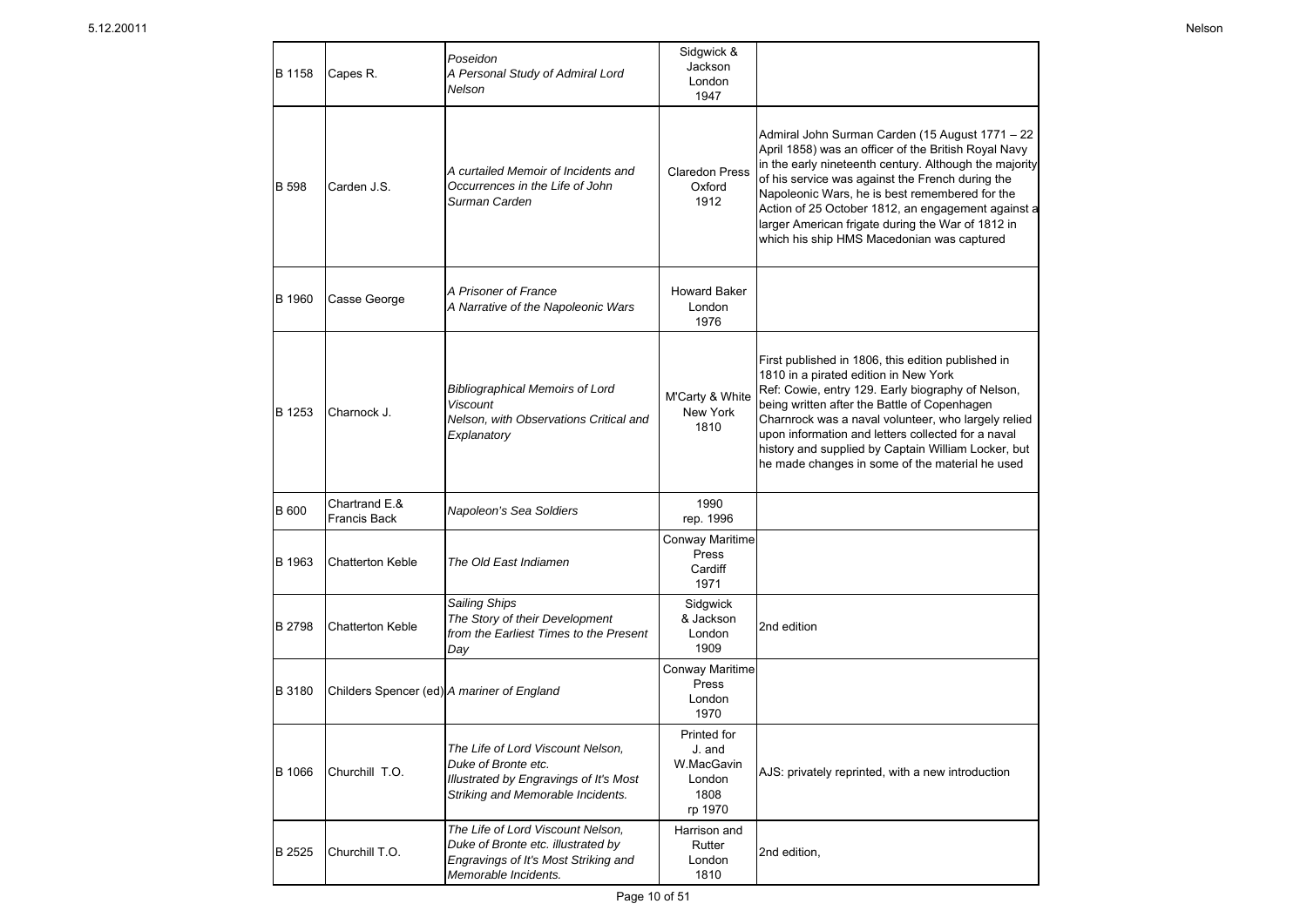| B 3952        | Churchill T.O.                                | The Life of Lord Viscount Nelson,<br>Duke of Bronte, & C.                                                                                                                                    | Harrison & Lee<br>London<br>1811                              | 3rd edition                                                                                                                                                                                                                                                                |
|---------------|-----------------------------------------------|----------------------------------------------------------------------------------------------------------------------------------------------------------------------------------------------|---------------------------------------------------------------|----------------------------------------------------------------------------------------------------------------------------------------------------------------------------------------------------------------------------------------------------------------------------|
| <b>B</b> 56   | Churchill, T.O.                               | The Life of Lord Viscount Nelson, Duke<br>of Bronte etc. illustrated by Engravings<br>of It's Most Striking and Memorable<br>Incidents.                                                      | 1808<br>Printed for<br>J. and<br>W.Macgavin<br>London<br>1808 | Warner, page 12: First published in 1808, includes a<br>folding panorama of the funeral procession.                                                                                                                                                                        |
| <b>B</b> 1967 | Clark George                                  | Four Captains                                                                                                                                                                                | Brown, Son a.o.<br>Glasgow<br>1975                            |                                                                                                                                                                                                                                                                            |
| B 1235        | Clark Russel                                  | Horatio Nelson<br>and the Naval Supremacy of England                                                                                                                                         | G.P. Putnam's<br>Sons<br>New York -<br>London<br>1892         | 4th edition<br>Ref: Cowie 157.                                                                                                                                                                                                                                             |
| B 1254        | Clarke J.D.                                   | The Men of HMS Victory at Trafalgar<br>Including the Muster Roll of HMS<br>Victory,<br>Casualties, Parliamentary Grant, Prize<br>Money, Lloyd's Patriotic Fund<br>Rewards, Medals, Pay Rates | Vintage Naval<br>Library<br>1999                              | The first book to encompass a detailed roll of every<br>officer and man who served on Nelson's flagship at<br>the Battle of Trafalgar                                                                                                                                      |
| B 134         | Clarke. James<br>Starnier &<br>M'Arthur, John | The Life of Admiral Horatio Nelson<br>In 3 Volumes, Vol 3 from a different<br>edition                                                                                                        | <b>ND</b><br>Fisher and Son<br>London<br>undated              |                                                                                                                                                                                                                                                                            |
| B 1968        | Clayton Tim & Phil<br>Craig                   | Trafalgar, the men, the battle, the<br>storm                                                                                                                                                 | Hodder &<br>Stoughton<br>London<br>2004                       |                                                                                                                                                                                                                                                                            |
| B 130         | Clerk John                                    | An Essay on Naval Tactics,<br>Systematical and Historical, with<br><b>Explanatory Plates</b>                                                                                                 | 1804<br>Edinburgh<br>1804                                     | 2nd Edition,                                                                                                                                                                                                                                                               |
| B 3058        | <b>Clowes Laird ND</b><br>Alan Burgoyne       | <b>Trafalgar Refought</b>                                                                                                                                                                    | Th. Nelson &<br>Sons<br>London<br>1905                        |                                                                                                                                                                                                                                                                            |
| B 343         | Clowes W.L.                                   | The Royal Navy; A History from the<br><b>Earliest Times to the Present</b><br>In 7 Volumes                                                                                                   | 1892 - 1903<br>London                                         | All those familiar with the events culminating in the<br>loss of RMS Titanic are equally familiar with the<br>name of Bruce Ismay, Chairman of the White Star<br>Line which had been founded by his father                                                                 |
| B 601         | Cochrane Admiral<br>Lord                      | An Autobiography of a Seaman<br>Vol. 2 only                                                                                                                                                  | London<br>1996                                                | Admiral Thomas Cochrane, 10th Earl of Dundonald,<br>1st Marquess of Maranhão, GCB, ODM (14<br>December 1775 - 31 October 1860), was a daring<br>and successful captain of the Napoleonic Wars,<br>leading the French to nickname him Le Loup des<br>Mers ('The Sea Wolf'). |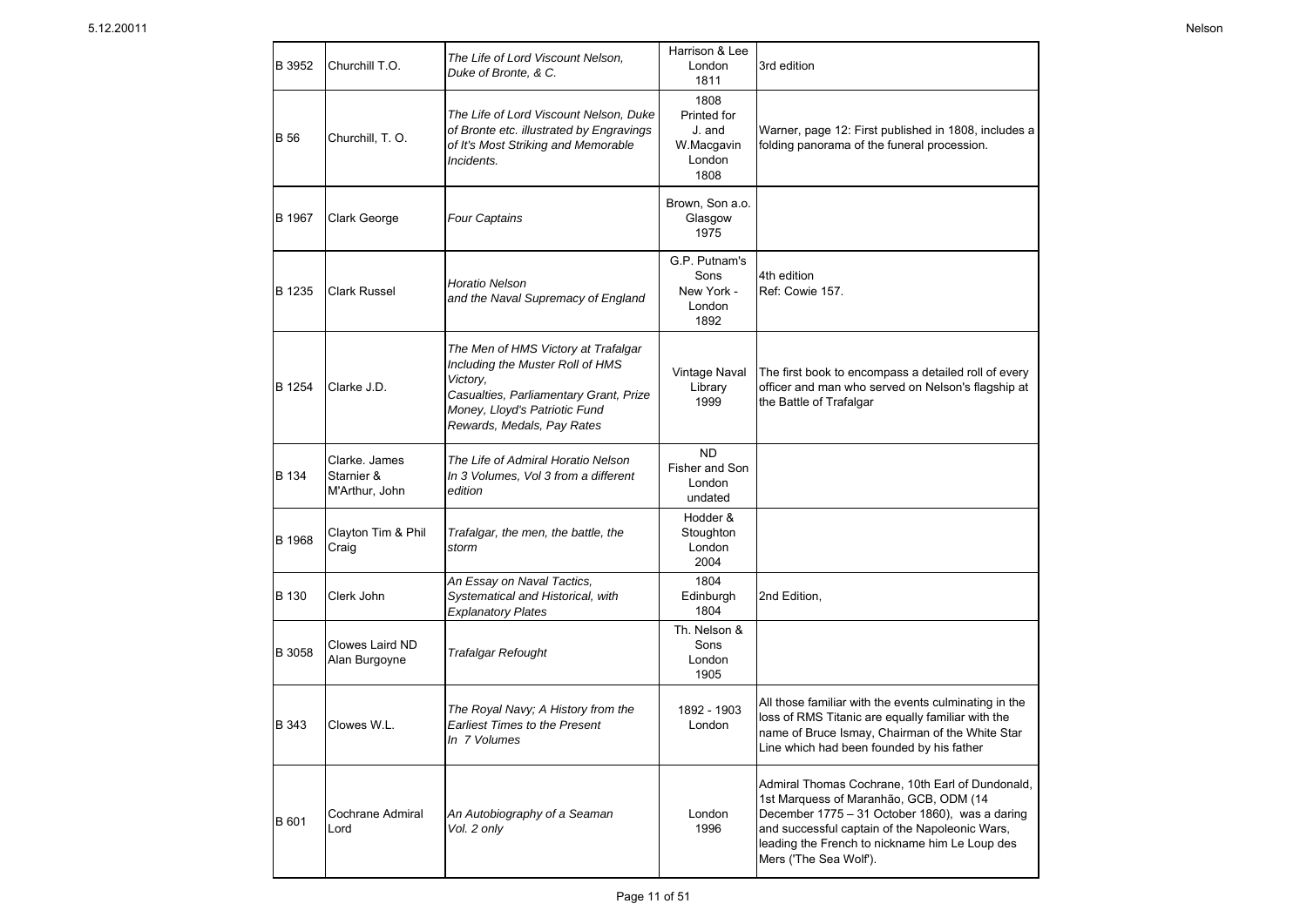| B 2518       | Cock R. and N.A.M.<br>Rodger (ed.) | A Guide to Naval Records in the<br>National Archives of the UK                                                | Institute of<br>Historical<br>Research<br>London<br>2006 |                                                                                                                                                                                                                                                                                                                                                                                                                                                                                                              |
|--------------|------------------------------------|---------------------------------------------------------------------------------------------------------------|----------------------------------------------------------|--------------------------------------------------------------------------------------------------------------------------------------------------------------------------------------------------------------------------------------------------------------------------------------------------------------------------------------------------------------------------------------------------------------------------------------------------------------------------------------------------------------|
| <b>B</b> 90  | Coleman, T.                        | Nelson: The Man and the Legend                                                                                | 2001                                                     | AJS: Recently published revisionist study of the<br>hero it has received good reviews in the press                                                                                                                                                                                                                                                                                                                                                                                                           |
| B 2532       | Collection of<br>Plans             | Collection of official plans<br>from the 1922 - 1929 restoration of<br>H.M.S. Victory                         |                                                          | First edition of the first English collection of voyages,<br>first issue of the Bowes leaves (pp 491-499), these<br>written in the first person. "An invaluable treasure of<br>nautical information" (Church). "Hakluyt with his<br>collection of exemplary English voyages served the<br>historic function of propagandist for English<br>mercantilism and colonial expansion" (Streeter). Part<br>3 is devoted to the New World (pp 506-825). Church<br>139; Sabin 29594; Shirley (map, 167); Streeter 28. |
| B 603        | Colledge J.J.                      | Ships of the Royal Navy<br>An historical index<br>In 2 volumes                                                | David & Charles<br>Devon<br>1969                         |                                                                                                                                                                                                                                                                                                                                                                                                                                                                                                              |
| B 4142       | Colledge J.J.                      | Ships of the Royal Navy<br>The Complete Record of all Fighting<br>Ships of the Royal Navy                     | 2003<br><b>Greenhill Books</b><br>London                 |                                                                                                                                                                                                                                                                                                                                                                                                                                                                                                              |
| B 2748       | Collingwood Adam                   | Anecdotes<br>of the Late Lord Viscount Nelson                                                                 | Stratford<br>London<br>1806                              |                                                                                                                                                                                                                                                                                                                                                                                                                                                                                                              |
| B 2749       | Collingwood<br>Newnham G.L.        | A Selection from the Public and Private<br>Correspondence of Vice Admiral Lord<br>Collingwood<br>In 2 volumes | James Ridgway<br>London<br>1829                          |                                                                                                                                                                                                                                                                                                                                                                                                                                                                                                              |
| B 1160       | <b>Constantine David</b>           | Fields of Fire.<br>A Life of Sir William Hamilton                                                             | Weidenfeld &<br>Nicolson<br>London<br>2001               |                                                                                                                                                                                                                                                                                                                                                                                                                                                                                                              |
| <b>B</b> 799 | Cooper J.F.                        | The Two Admirals<br>A tale of Sea                                                                             | Tauchnitz<br>Leipzig<br>1842                             |                                                                                                                                                                                                                                                                                                                                                                                                                                                                                                              |
| <b>B</b> 604 | Corbett J. S. (ed)                 | Fighting Instructions 1530 - 1816                                                                             | <b>NRS</b><br>1905                                       |                                                                                                                                                                                                                                                                                                                                                                                                                                                                                                              |
| <b>B</b> 32  | Corbett J.S.                       | The Campaign of Trafalgar                                                                                     | 1910<br>Longmans<br>London<br>1910                       | NNM (cat. Vol 5, Pt1, entry 1851: Still a most<br>valuable study of the subject in all its aspects                                                                                                                                                                                                                                                                                                                                                                                                           |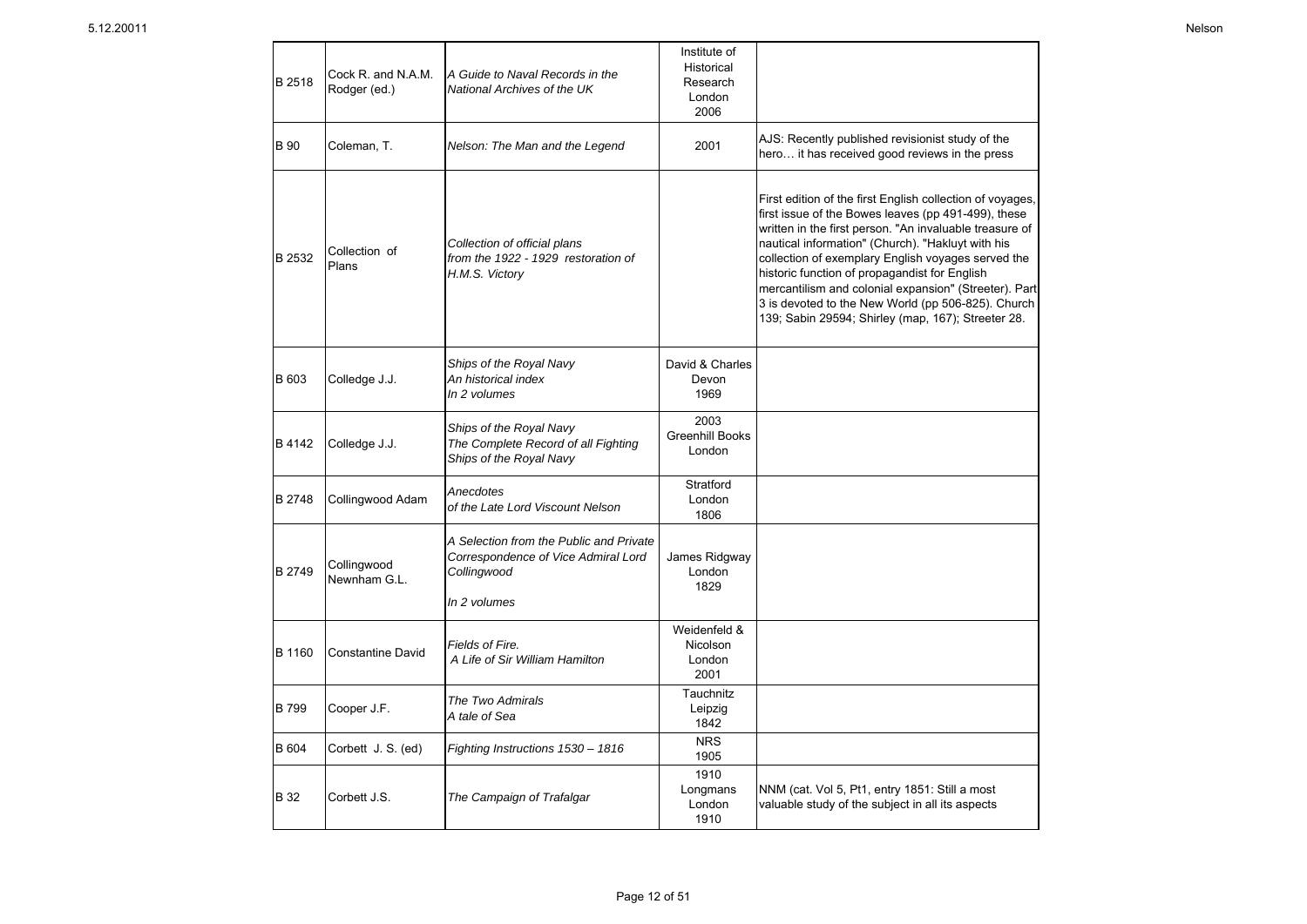| B 4143        | Corbett J.S.<br>Richmond H.W.    | Private Papers of George,<br>Second Earl Spencer, First Lord of<br>Admiralty 1794 - 1801<br>In 4 volumes | 1913 - 1924<br><b>RNS</b>                 | George, Second Earl Spencer, (1758 - 1834)                                                                                                                                                    |
|---------------|----------------------------------|----------------------------------------------------------------------------------------------------------|-------------------------------------------|-----------------------------------------------------------------------------------------------------------------------------------------------------------------------------------------------|
| B 2222        | Corbett Julian                   | Signals and Instructions<br>1776-1794                                                                    | <b>NRS</b><br>1908                        |                                                                                                                                                                                               |
| <b>B</b> 137  | Corbett, J. S.                   | The Campaign of Trafalgar                                                                                | 1910<br>Longmans Green<br>& Co<br>London  |                                                                                                                                                                                               |
| <b>B</b> 67   | Corbett, J.S.                    | The Campaign of Trafalgar<br>In 2 volumes                                                                | 1919<br>rp 1976                           | Cowie, entry 1109: A well documented account of<br>events before and during the battle. NMM Cat, Vol 5,<br>Pt 1 Entry 1851: Still a most valuable study of the<br>subject in all its aspects. |
| B 3041        | Corbett-Smith A.                 | Nelson: The Man<br>A portrait Study                                                                      | Williams &<br>Norgate<br>London<br>1926   |                                                                                                                                                                                               |
| B 1399        | Correct Account                  | A Correct Account of the funeral of<br><b>Horatio Lord Viscount Nelson</b>                               | printed by<br>G.Wood<br>Liverpool<br>1806 |                                                                                                                                                                                               |
| <b>B</b> 4131 | <b>Cowburn Philip</b>            | The Warship in History                                                                                   | Macmillan<br>London<br>1966               |                                                                                                                                                                                               |
| <b>B</b> 608  | Crawford A. Captain<br><b>RN</b> | Reminiscences of a Naval Officer<br>(Introduction by Tom Pocock)                                         | London<br>1999                            |                                                                                                                                                                                               |
| B 2250        | Cuffe J.G. (comp.)               | <b>Great Naval Achievements</b><br>of Great Britain 1794 - 1798                                          | Sailing trust<br>Southampton<br>1987      |                                                                                                                                                                                               |
| B 3057        | D' Auverne Edmund                | The Dear Emma                                                                                            | G. Harrap & Co<br>London<br>1936          |                                                                                                                                                                                               |
| <b>B</b> 3053 | Danby Frank                      | Nelson's Legacy<br>Lady Hamilton her Story & Tragedy                                                     | Cassel & Co<br>London<br>1915             |                                                                                                                                                                                               |
| B 1256        | Dane C.<br>(Compiler)            | The Nelson Touch.<br>An Anthology of Lord Nelson's Letters                                               | w. Heinemann<br>London<br>1942            | Ref: Cowie, entry 147                                                                                                                                                                         |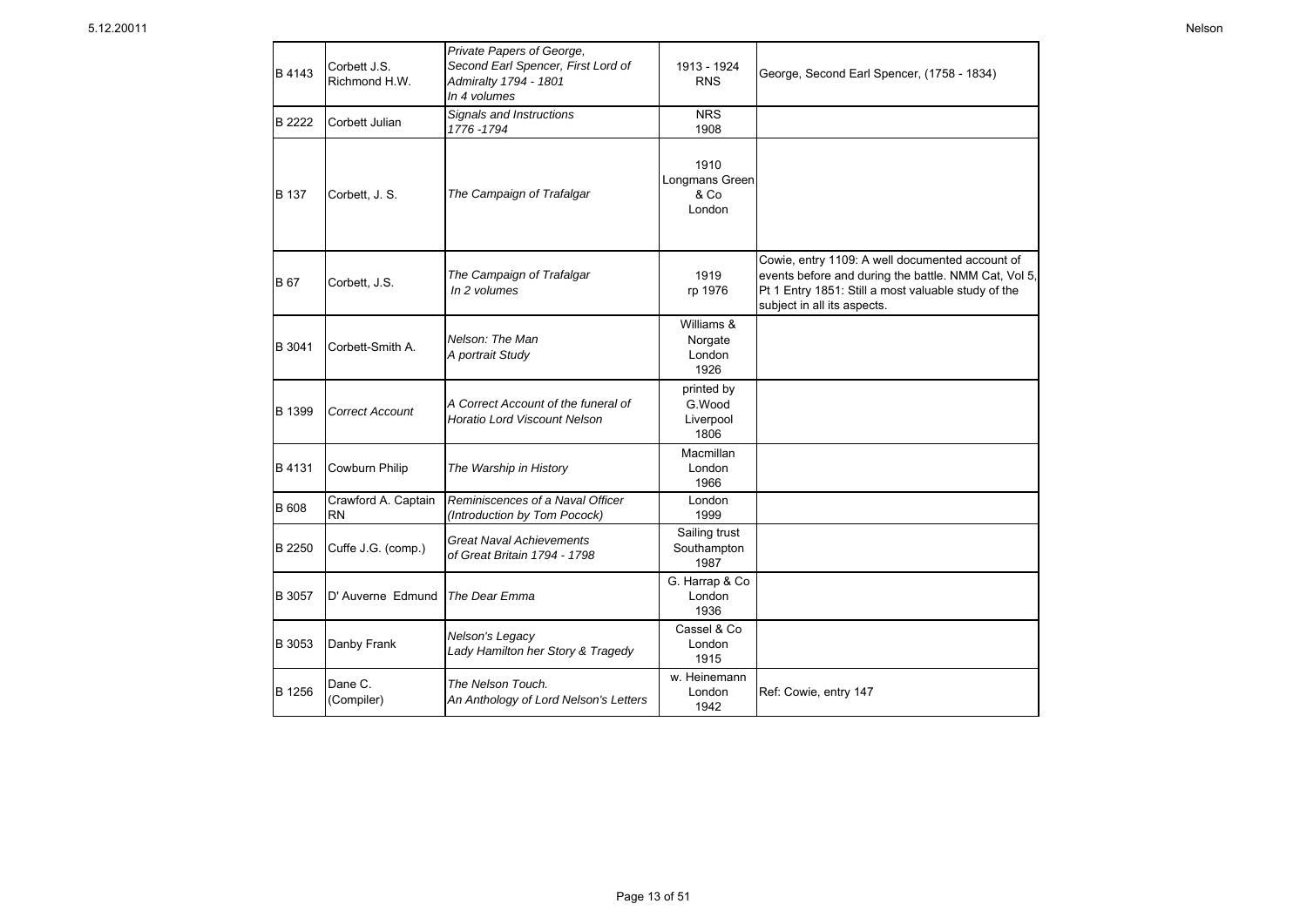| B 3557        | Dangerous                  | Dangerous Voyage of Captain Bligh<br>in an Open Boat, Over 12000 Leagues<br>of the Ocean, in the Year 1789 | <b>ND</b><br>1818                        | William Bligh accompanied Cook as sailing master<br>on his second voyage (1772 -74) and discovered<br>bread - fruit at Tahiti. As a lieutenant he sailed for<br>Tahiti in 1787 in command of the Bounty to obtain<br>bread-fruit, but was cast adrift in an open boat by his<br>mutinous crew. In 1805 he was appointed Captain-<br>General and Governor of New South Wales; but was<br>forcibly deposed 3 years later and imprisoned until<br>1810. He returned to England in 1811, and was<br>promoted Rear Admiral and later became Vice<br>Admiral of The Blue |
|---------------|----------------------------|------------------------------------------------------------------------------------------------------------|------------------------------------------|--------------------------------------------------------------------------------------------------------------------------------------------------------------------------------------------------------------------------------------------------------------------------------------------------------------------------------------------------------------------------------------------------------------------------------------------------------------------------------------------------------------------------------------------------------------------|
| <b>B</b> 68   | Davenport Adams,<br>W.H.   | Famous Ships of the British Navy                                                                           | 1868<br>rp 1970                          | AJS: The enterprise and daring of British seamen,<br>with an appendix on iron-clad ships, a table of British<br>engagements at sea, a glossary etc.                                                                                                                                                                                                                                                                                                                                                                                                                |
| <b>B</b> 2554 | Davidson J. D.G.           | Admiral Lord St. Vincent: Saint or<br>Tvrant?<br>The life of Sir John Jervis, Nelson's<br>Patron           | Pen & Sword<br>2006                      |                                                                                                                                                                                                                                                                                                                                                                                                                                                                                                                                                                    |
| B 1732        | Davies Paul                | The Battle of Trafalgar                                                                                    | Pan Books<br>London<br>1972              |                                                                                                                                                                                                                                                                                                                                                                                                                                                                                                                                                                    |
| <b>B</b> 611  | Davis J.                   | The Post Captain                                                                                           | Sulhamstead<br>1984                      |                                                                                                                                                                                                                                                                                                                                                                                                                                                                                                                                                                    |
| <b>B</b> 33   | Davis R.                   | The Rise of the English Shipping<br>Industry in the 17th and the 18th<br>Centuries                         | 1962<br>Macmillan & Co<br>London<br>1962 | NNM (cat. Vol 5, Pt1, entry 223:A masterly study                                                                                                                                                                                                                                                                                                                                                                                                                                                                                                                   |
| B 2650        | Dawson W.R.                | The Nelson Collection at Lloyd's                                                                           | Lloyd's<br>London<br>1932                |                                                                                                                                                                                                                                                                                                                                                                                                                                                                                                                                                                    |
| B 2763        | De Poggi                   | A Narrative of the Proceedings of<br>H.M. Fleet under the Command of Earl<br>Howe                          | <b>Burton</b><br>London<br>1796          |                                                                                                                                                                                                                                                                                                                                                                                                                                                                                                                                                                    |
| B 612         | Dean Anthony               | Nelson's Favourite HMS Agamemnon<br>at War 1781 - 1809                                                     | London<br>1996                           |                                                                                                                                                                                                                                                                                                                                                                                                                                                                                                                                                                    |
| B 3061        | Dean Ch and Keith<br>Evans | Nelson's Heroes                                                                                            | The Nelson<br>Society<br>1994            |                                                                                                                                                                                                                                                                                                                                                                                                                                                                                                                                                                    |
| B 2764        | <b>Derrick Charles</b>     | Memoirs of the Rise and Progress<br>of the Royal Navy                                                      | Cadell & Davies<br>London<br>1806        |                                                                                                                                                                                                                                                                                                                                                                                                                                                                                                                                                                    |
| B 3091        | Desbriere Edouard          | The Naval Campaign of 1805<br>Trafalgar<br>In 2 volumes                                                    | <b>Claredon Press</b><br>Oxford<br>1933  |                                                                                                                                                                                                                                                                                                                                                                                                                                                                                                                                                                    |
| <b>B</b> 1970 | Dillon William Henry       | A Narrative of my professional<br><b>Adventures</b><br>In 2 volumes                                        | <b>NRS</b><br>1953                       |                                                                                                                                                                                                                                                                                                                                                                                                                                                                                                                                                                    |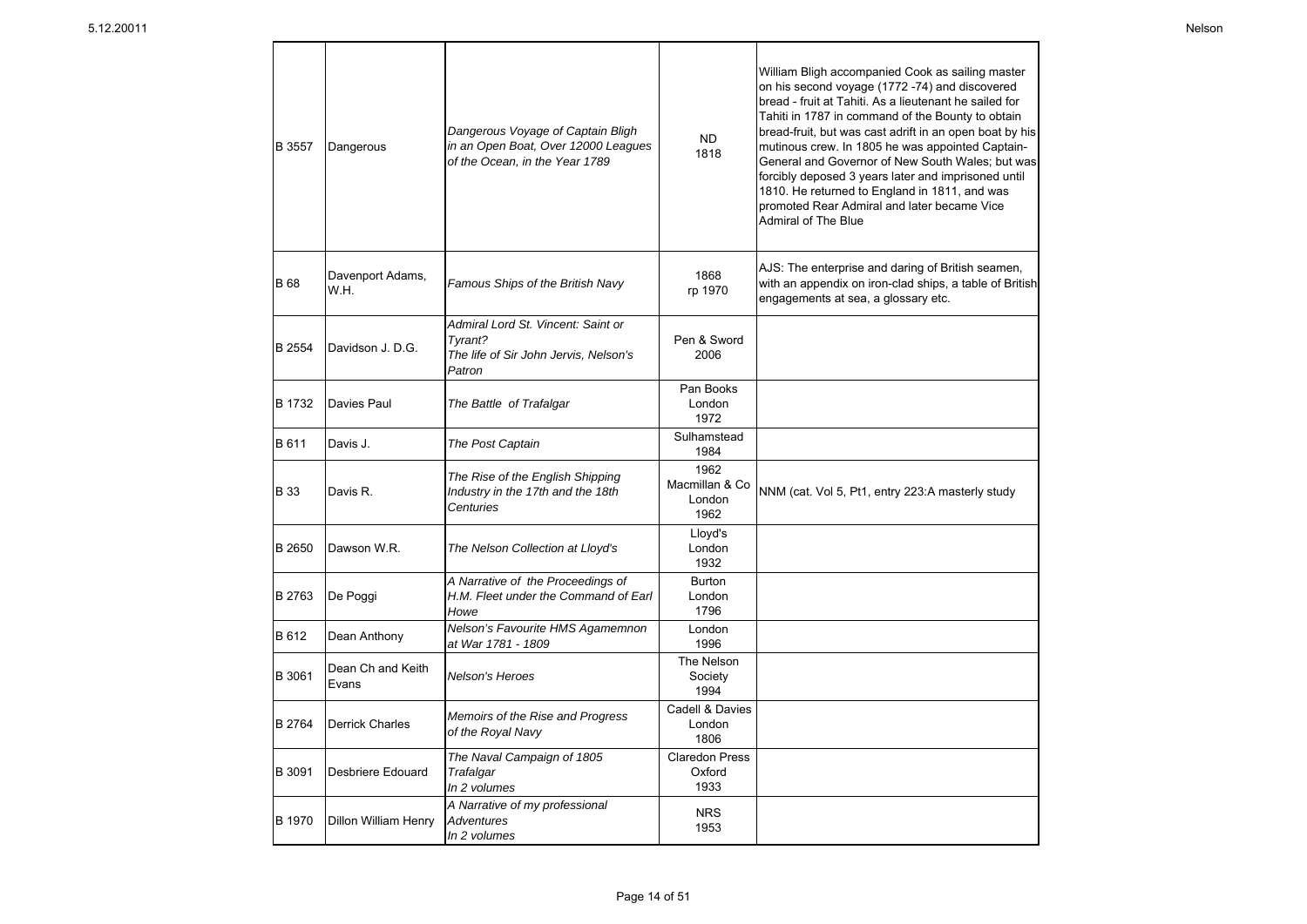| B 1894        | Dodds James and<br>James Moore                                     | Building the Wooden Fighting Ship                                                                                                                                                                                                                                                   | Chatham<br>Publishing<br>London<br>1984<br>rp<br>2005 |                                                                                                                                                                                                                                                                                                                                                           |
|---------------|--------------------------------------------------------------------|-------------------------------------------------------------------------------------------------------------------------------------------------------------------------------------------------------------------------------------------------------------------------------------|-------------------------------------------------------|-----------------------------------------------------------------------------------------------------------------------------------------------------------------------------------------------------------------------------------------------------------------------------------------------------------------------------------------------------------|
| B 2617        | Dorling T.                                                         | Men o' War                                                                                                                                                                                                                                                                          | Philip Allan<br>London<br>1929                        |                                                                                                                                                                                                                                                                                                                                                           |
| B 1971        | Downer Martyn                                                      | <b>Nelson's Purse</b>                                                                                                                                                                                                                                                               | <b>Bantam Press</b><br>London<br>2004                 |                                                                                                                                                                                                                                                                                                                                                           |
| B 4144        | Duckworth Arthur<br>Dyce                                           | Introduction to Naval Court Martial<br>Procedure                                                                                                                                                                                                                                    | 1944<br>Hiorns & Miller<br>Devenport                  | 3rd edition (1st edition 1937)<br><b>SCARCE</b>                                                                                                                                                                                                                                                                                                           |
| <b>B</b> 34   | Duncan A.                                                          | The Life of the Most Noble Horatio<br>Nelson, Baron of the Nile, etc. etc.<br><b>Including Ample and Authentic</b><br>Accounts of His Brilliant Victories in<br>Various Parts of the World:<br>Interspersed with Interesting<br>Anecdotes of Distinguished Naval<br><b>Officers</b> | 1842                                                  | New edition<br>AJS: First published in 1806 and a popular work in<br>its day, went through a number of editions                                                                                                                                                                                                                                           |
| B 3174        | Duncan Archibald                                                   | The life of<br>the late most noble Lord Horatio<br>Nelson                                                                                                                                                                                                                           | James Cundee<br>London<br>1806                        |                                                                                                                                                                                                                                                                                                                                                           |
| B 1733        | Dundonald Thomas                                                   | The Autobiography of a Seaman<br>(2)                                                                                                                                                                                                                                                | R. Bentley<br>London<br>1861                          | 2nd edition<br><b>Biography of Cochrane</b>                                                                                                                                                                                                                                                                                                               |
| B 2968        | Dundonald Thomas<br>11th Earl of<br>Dundonald<br>& H.R. Fox Bourne | The Life of Thomas, Lord Cochrane,<br>10th Earl of Dundonald<br>In 2 volumes                                                                                                                                                                                                        | R. Bentley<br>London<br>1869                          | Admiral Thomas Cochrane, 10th Earl of Dundonald,<br>1(14 December 1775 - 31 October 1860), styled<br>Lord Cochrane between 1778 and 1831 was a senior<br>British naval flag officer and radical politician.<br>He was a daring and successful captain of the<br>Napoleonic Wars, leading the French to nickname<br>him Le Loup des Mers ('The Sea Wolf'). |
| B 3083        | Edinger George &<br>Neep E.J.C.                                    | Nelson                                                                                                                                                                                                                                                                              | Jonathan Cape<br>New York<br>1931                     |                                                                                                                                                                                                                                                                                                                                                           |
| <b>B</b> 332  | Effingham                                                          | The Battle of Chios (5th July 1770)<br>An eye witness account of the<br>campaign<br>written by Thomas Howard, third Earl<br>of Effingham                                                                                                                                            | 1770<br>Autograph book                                | A personal journal of an expedition with a Squadron<br>of Russian Ships of War up the Straits under the<br>Command of Rear Admiral Elphingstone<br>13 April 1770 - 18 February 1771                                                                                                                                                                       |
| <b>B</b> 3950 | <b>Ekins Charles</b>                                               | Naval Battles from 1744<br>to the Peace in 1814.<br>critically reviewed and illustrated                                                                                                                                                                                             | London<br>1824                                        | The first really professional British study of fighting<br>tactics, characterised by attention to narrative detail<br>and close analysis                                                                                                                                                                                                                  |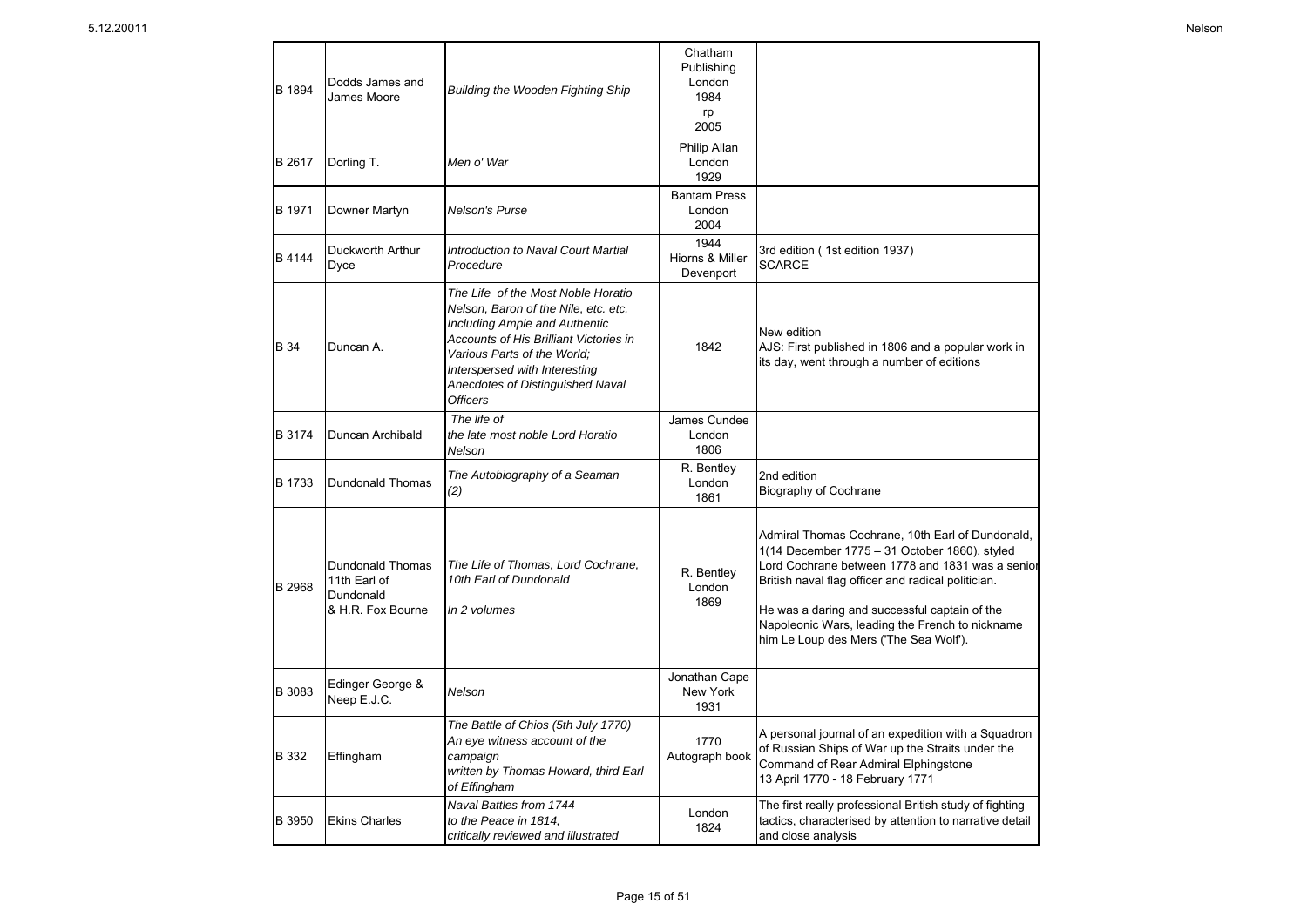B 1067 Forester C.S

B 1994 Flotte

B 1047

B 1564 Fordyce (Lt A.D.) *Outlines of Naval Routine*

*Nelson*

*La Flotte de l'Empire de Russie*

Foreman L & **Phillips E.B.** *Napoleon's Lost Fleet - Bonaparte,* **Discovery Books**<br>Phillips E.B. *Nelson and the Battle of the Nile* 1999

|        |                                       | The Ships of the Royal Navy                                                                     | Griffin & Co                                          |                                                                                                                                                                                                      |
|--------|---------------------------------------|-------------------------------------------------------------------------------------------------|-------------------------------------------------------|------------------------------------------------------------------------------------------------------------------------------------------------------------------------------------------------------|
| B 3949 | Elgar F & Mitchell<br>W.F.            | illustrated by a Series of Portraits by<br>H.M.Ships from Original Drawings by<br>W.F. Mitchell | Portsmouth<br>1885                                    | Originally produced in 2 separate volumes. The only<br>combined edition is regarded as a significant rarity                                                                                          |
| B 1045 | Engholm F.W.<br>Stewart K.            | The Story of HMS Victory.<br>A Ship Unsurpassed in Naval History                                | Lindsay<br>Drummond<br>London<br>1944                 | AJS: a wartime publication                                                                                                                                                                           |
| B 2854 | England                               | England, France, Russia & Turkey                                                                | J. Ridgway<br>London<br>1835                          |                                                                                                                                                                                                      |
| B 3062 | Fabb Joachim and<br>Jack Cassin Scott | Uniforms of Trafalgar                                                                           | <b>B.T. Batsford</b><br>London 1997                   |                                                                                                                                                                                                      |
| B 1081 | Feldbaek O.                           | The Battle of Copenhagen 1801.<br>Nelson and the Danes                                          | Leo Cooper<br>South Yorkshire<br>2002                 | AJS: The author is currently Professor of History at<br>the University of Copenhagen. This is the first full<br>length study of the battle from a Danish point of view,<br>now translated in English |
| B 617  | Fenwick K.                            | H.M.S. Victory                                                                                  | London<br>1960                                        |                                                                                                                                                                                                      |
| B 1972 | Firth C.H.                            | Naval Songs and Ballads                                                                         | <b>NRS</b><br>1908                                    |                                                                                                                                                                                                      |
| B 3070 | Fiske R.C                             | Tria Juncta in uno<br><b>Nelson and the Hamiltons</b>                                           | The Ben Burgess<br>Memorabilia<br>Collectiuon<br>1999 |                                                                                                                                                                                                      |
| B 3071 | Fiske R.C                             | Notes of Nelson<br>extracted from Norfolk and Norwich<br><b>Notes and Queries</b>               | The Nelson<br>Society<br>1989                         |                                                                                                                                                                                                      |
| B 3072 | Fiske R.C                             | Nelson and associated Heraldry                                                                  | The Nelson<br>Society<br>1983                         |                                                                                                                                                                                                      |
| B 1046 | Fitchett W.                           | Nelson and his Captains<br>Sketches of Famous Seamen                                            | Smith, Elder<br>& Co<br>London<br>1904                | AJS: The lives of Berry, Riou, Blackwood,<br>Troubridge, Carew, Ball. Saumarez, Parker, Pellew,<br>Foley and Hardy                                                                                   |
|        |                                       |                                                                                                 | Romain Pages                                          |                                                                                                                                                                                                      |

**Editions** 1996

Smith Elder & Co London 1837

1999

Chatham Publishing London rp. 2001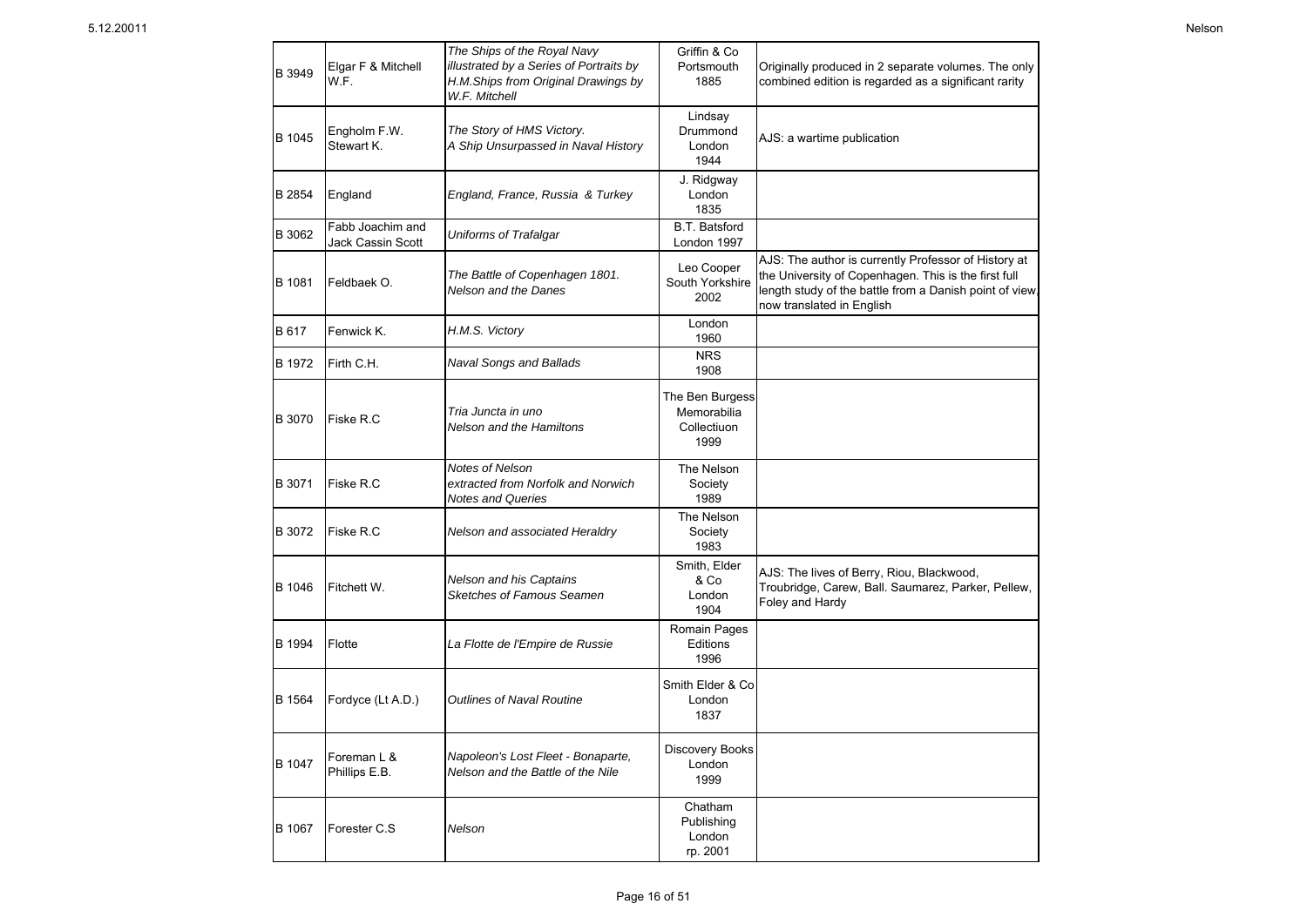| B 2111        | Forester C.S. (ed)     | The Adventures of John Wetherell                                                                                                                        | Michael Joseph<br>London<br>1954                       |                                                                                                                        |
|---------------|------------------------|---------------------------------------------------------------------------------------------------------------------------------------------------------|--------------------------------------------------------|------------------------------------------------------------------------------------------------------------------------|
| B 620         | Fraser Ed.             | Bellerophon. The Bravest of the Brave                                                                                                                   | <b>Wells Gardner</b><br>Darton & Co<br>London<br>1909  |                                                                                                                        |
| B 621         | Fraser Ed.             | In the Fighting Days at Sea                                                                                                                             | Herbert & Daniel<br>London<br>1911                     |                                                                                                                        |
| B 623         | Fraser Ed.             | The Enemy at Trafalgar                                                                                                                                  | Hodder &<br>Stoughton<br>London<br>1906                |                                                                                                                        |
| B 2199        | Fraser Ed.             | The Enemy at Trafalgar<br>An Account of the Battle from eye<br>Witnesses Narratives and Letters and<br>dispatches from the French and<br>Spanish Fleets | Hodder &<br>Stoughton<br>London<br>1906                |                                                                                                                        |
| B 1977        | <b>Fraser Edward</b>   | The Sailors Whom Nelson Led                                                                                                                             | Methuen<br>London<br>1913                              | <b>NMGR</b>                                                                                                            |
| B 1978        | <b>Fraser Edward</b>   | Napoleon the Gaoler                                                                                                                                     | Methuen<br>London<br>1914                              |                                                                                                                        |
| B 1979        | Fraser Edward          | The Fighting Fame of the King's Ships                                                                                                                   | Hutchinson & co<br>London<br>1910                      |                                                                                                                        |
| <b>B</b> 1980 | <b>Fraser Edward</b>   | Famous Fighters of the Fleet                                                                                                                            | Macmillan & Co<br>London<br>1904                       |                                                                                                                        |
| B 3030        | <b>Fraser Flora</b>    | <b>Beloved Emma</b>                                                                                                                                     | Weidenfeld &<br>Nicolson<br>London<br>1986             |                                                                                                                        |
| B 2781        | Freeston Ewart         | Prisoner-of-war Ship Models<br>1775 - 1825                                                                                                              | Nautical<br>Publishing<br>Company<br>Hampshire<br>1973 |                                                                                                                        |
| B 1162        | Friel lan              | Maritime History of Britain and Ireland<br>c. 400 - 2001                                                                                                | The British<br>Museum<br>Press<br>2003                 |                                                                                                                        |
| B 3578        | <b>Friendly Alfred</b> | <b>Beaufort of the Admiralty</b><br>1774-1857                                                                                                           | Random House<br>New York<br>1977                       | Rear Admiral and hydrographer, surveyed entrance<br>to Rio de la Plata, 1807, surveyed coast of<br>Karamania 1811 - 12 |
| B 4230        | Gamlin H.              | Emma Lady Hamilton<br>An Old Story Retold                                                                                                               | 1891                                                   |                                                                                                                        |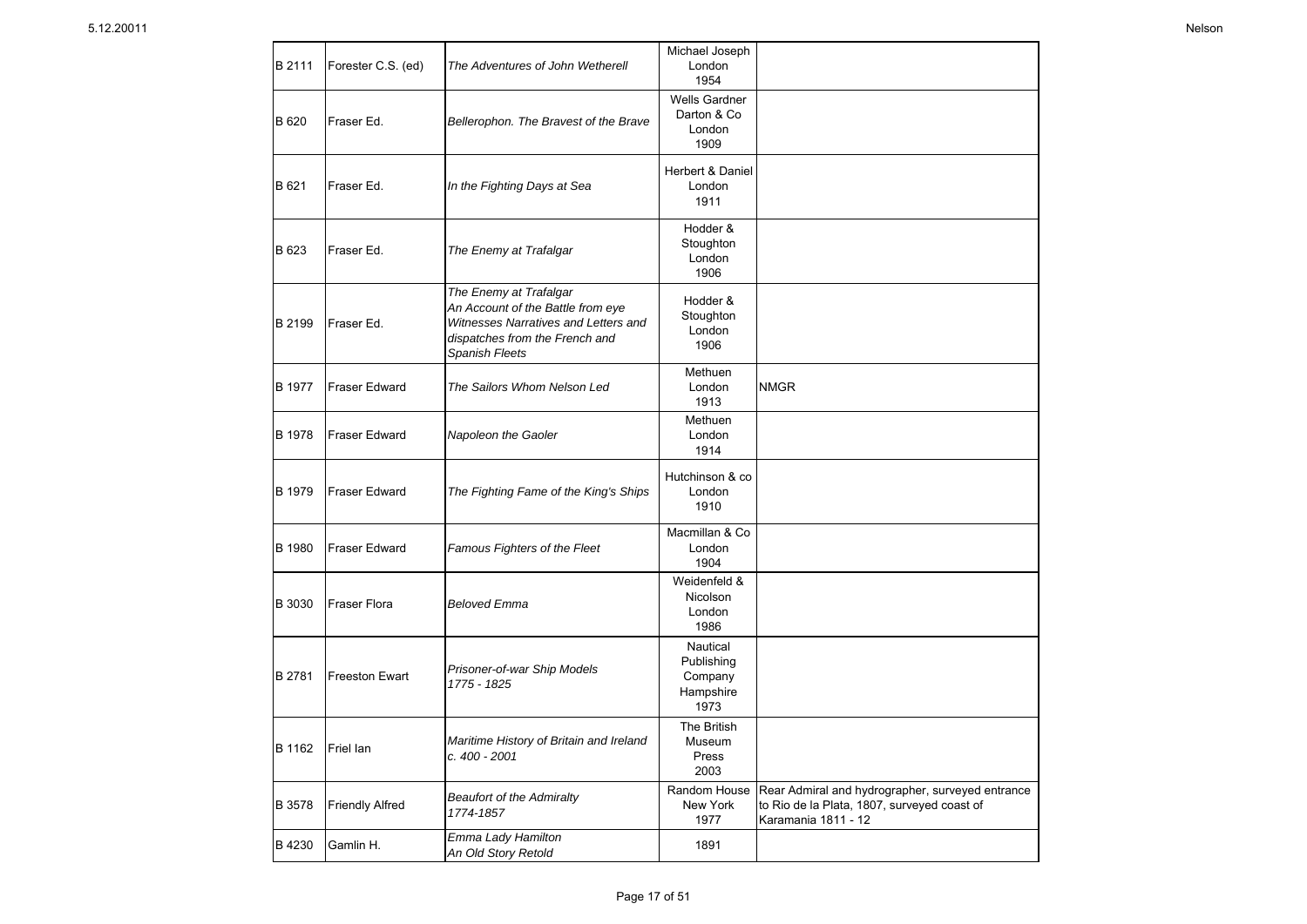| B 1236        | Gamlin Hilda                              | <b>Nelson's Friendships</b><br>In 2 volumes                                                     | Hutchinson & Co<br>London<br>1899                    | Ref:<br>Cowie 187: well documented, wide ranging and<br>contains information that is not easily accesible<br>elsewhere<br>Warner, page 17, a gosspiy collection, but including<br>information and illustrations not easily found<br>elsewhere |
|---------------|-------------------------------------------|-------------------------------------------------------------------------------------------------|------------------------------------------------------|-----------------------------------------------------------------------------------------------------------------------------------------------------------------------------------------------------------------------------------------------|
| B 624         | Gardiner (editor)                         | Navies and the American Revolution<br>1775-1783                                                 | London<br>1996                                       |                                                                                                                                                                                                                                               |
| B 625         | Gardiner R. (editor)                      | The Naval War of 1812                                                                           | London<br>1998                                       |                                                                                                                                                                                                                                               |
| B 4146        | Gardiner Robert                           | Frigates of the Napoleonic Wars                                                                 | 2000<br>Chatham<br>Publishing                        |                                                                                                                                                                                                                                               |
| B 4234        | <b>Gardiner Robert</b>                    | Warships of the Napoleonic Era                                                                  | 2011<br>Seaforth                                     |                                                                                                                                                                                                                                               |
| B 626         | Gardiner, R (editor)                      | Fleet Battle and Blockade. The French<br>Revolutionary War 1793 - 1797                          | Chatham<br>Pictorial<br><b>Histories</b><br>1996     |                                                                                                                                                                                                                                               |
| B 627         | Gardiner, R (editor)                      | Nelson against Napoleon. From the<br>Nile to Copenhagen 1798 - 1801                             | Chatham Pictorial<br><b>Histories</b><br>1997        |                                                                                                                                                                                                                                               |
| B 628         | Gardiner, R. (editor)                     | Warships of the Napoleonic Era                                                                  | <b>Blueprint Series</b><br>1999                      |                                                                                                                                                                                                                                               |
| B 629         | Gardiner, R. (editor)                     | Frigates of the Napoleonic Wars                                                                 | London<br>2000                                       |                                                                                                                                                                                                                                               |
| <b>B</b> 630  | Gardiner, R. (editor)                     | The Campaign of Trafalgar 1803 -<br>1805                                                        | Chatham Pictorial<br><b>Histories</b><br>1997        |                                                                                                                                                                                                                                               |
| B 1237        | Gerin Winifred                            | Horatia Nelson                                                                                  | <b>Clarendon Press</b><br>Oxford<br>1970             | Ref:<br>Cowie 335: The only full life of Horatia                                                                                                                                                                                              |
| B 3085        | Goldrick James &<br>Julian Hattendorf (ed | Mahan is not enough<br>Proceedings of a Conference on the<br><b>Works of Sir Julian Corbett</b> | Naval War<br><b>College Press</b><br>Newport<br>1993 |                                                                                                                                                                                                                                               |
| <b>B</b> 1986 | Goldworth Alger John                      | Napoleon's British Visitors and<br>Captives                                                     | Archibald<br>Westminster<br>1904                     |                                                                                                                                                                                                                                               |
| <b>B</b> 37   | Goodwin P.                                | Nelson's Ships. A History of the<br>Vessels in Which He Served                                  | 2002<br>London<br>2002                               | AJS: 25 ships which played an integral part in the<br>Nelson legend. The result of 4 years research and<br>study. Plans, line illustrations, sail plans, and a<br>colour section by Geoff Hunt                                                |
| B 2201        | Goodwin Peter                             | The Ships of Trafalgar<br>The British, French and Spanish Fleets<br>October 1805                | Conway Maritime<br>Press<br>2005                     | The first book to examine in detail each of the 73<br>ships which were present at the Battle of Trafalgar                                                                                                                                     |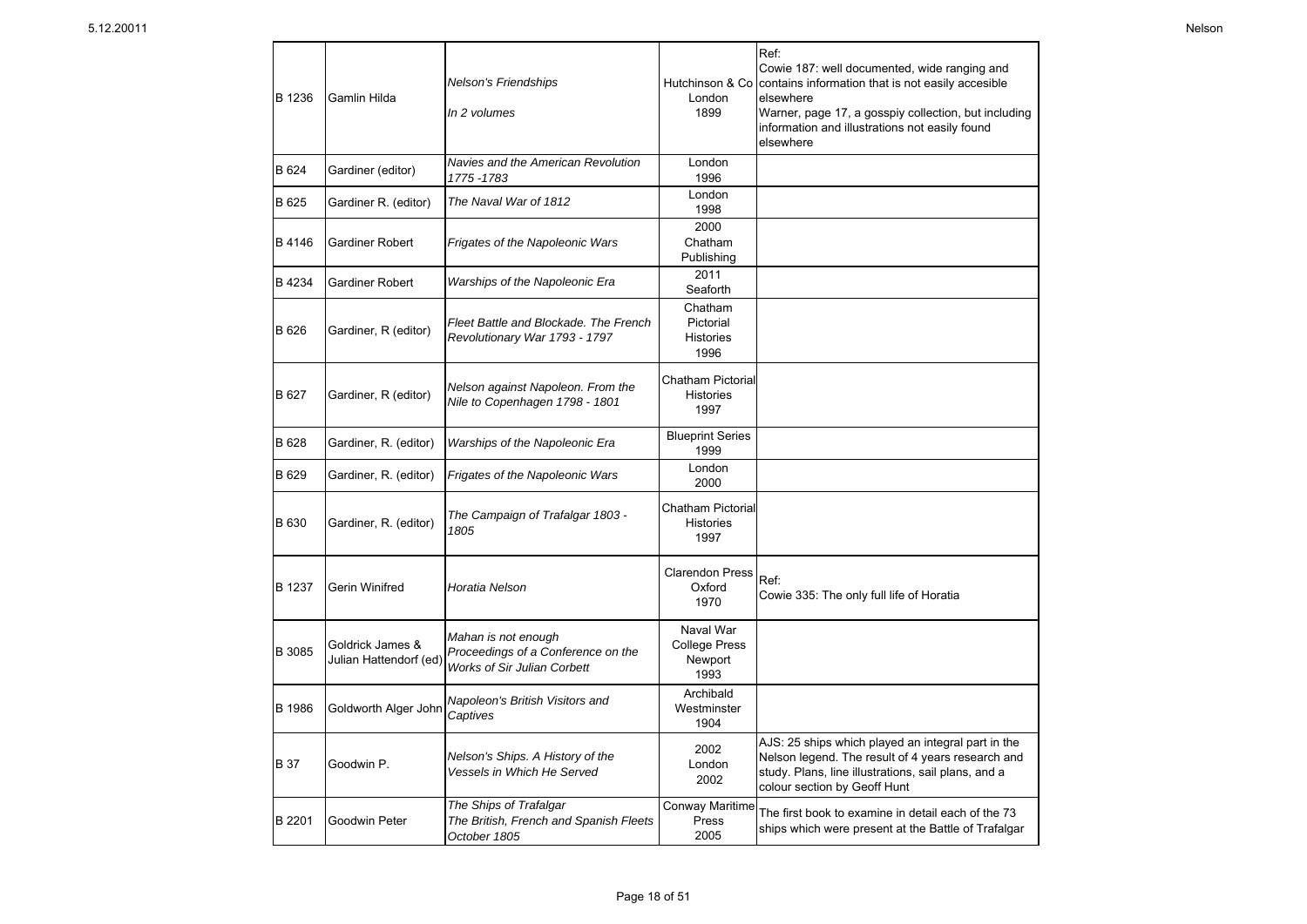| B 3181 | Gordon Iain                  | Admiral of the Blue<br>The life and times of Admiral John<br><b>Child Purvis</b><br>$(1747 - 1825)$                                                                                                                                     | Pen & Sword<br>2005                                    |                                                                                                                                                                                                                                                                                                                                                                                                                                          |
|--------|------------------------------|-----------------------------------------------------------------------------------------------------------------------------------------------------------------------------------------------------------------------------------------|--------------------------------------------------------|------------------------------------------------------------------------------------------------------------------------------------------------------------------------------------------------------------------------------------------------------------------------------------------------------------------------------------------------------------------------------------------------------------------------------------------|
| B 1069 | Gosset W.P.                  | The Lost Ships of the Royal Navy<br>1793 - 1900                                                                                                                                                                                         | Mansell<br>Publishing<br>London<br>New York<br>1986    | AJS: Comprehensive guide to Royal Navy Ships lost<br>around the globe by enemy action, deeds of<br>mutinous crews, shipwreck or fire  Four indexes<br>chronological index, ship's name index, and a courts<br>martial index                                                                                                                                                                                                              |
| B 1991 | <b>Grant Gordon</b>          | The Life and Adventures of John Nicol<br>Mariner                                                                                                                                                                                        | Cassel<br>London<br>1937                               |                                                                                                                                                                                                                                                                                                                                                                                                                                          |
| B 2246 | <b>Great Britain</b>         | Digitus Dei or<br>God's Justice upon treachery and<br>treason exemplified in the life and<br>death of the late James Duke of<br>Hamilton                                                                                                | London<br>1649                                         |                                                                                                                                                                                                                                                                                                                                                                                                                                          |
| B 2248 | <b>Great Britain</b>         | The four bills sent to the King<br>to the Isle of Wight to be passed                                                                                                                                                                    | London<br>20 March<br>1647                             |                                                                                                                                                                                                                                                                                                                                                                                                                                          |
| B 83   | Great Britain                | The Trial of Henry Lord Viscount<br>Melville, Before the Right Honourable<br>the House of Peers, in Westminster<br>Hall, in Full Parliament, for High<br>Crimes and Misdemeanors, Upon an<br>Impeachment, etc, etc                      | 1806<br>J. Gurney and<br>W.B. Gurney<br>London<br>1806 | DNB: Dundas Henry, first Viscount Melville (1742 -<br>1811), Privy Counselor and Treasurer of the Navy,<br>1782-83 and 1784 - 1800; Secretary of War, 1794 -<br>1801; planned and carried out the Egyptian<br>Campaign of 1801 against the opinion of Pitt and<br>King; First Lord of the Admiralty, 1804 - 05;<br>impeached 1806 of malversation; guilty of<br>negligence, but acquitted, 1806; restored to the Privy<br>Council, 1807. |
| B 2245 | Great Britain,               | A vindication of the imprisoned and<br>secluded Members of the House of<br>Commons from the aspersions cast<br>upon them,                                                                                                               | London<br>1649                                         |                                                                                                                                                                                                                                                                                                                                                                                                                                          |
| B 190  | Great Britain,<br>Parliament | An Ordinance of the Lords and<br>Commons  for raising and<br>maintaining of forces for the defence of<br>the kingdom under the command of Sir<br>Thomas Fairfax Knight, who is hereby<br>constituted and ordained Commander<br>in Chief | 1644<br>Edw. Husbands<br>London<br>17 February         | Ref: Wing E 1906                                                                                                                                                                                                                                                                                                                                                                                                                         |
| B 191  | Great Britain,<br>Parliament | A Particular Change or Impeachment<br>in the name of His Excellency Sir<br>Thomas Fairfax and the Army under<br>his command, against Denzill Holles,<br>Esquire, Sir Philip Stapleton<br>members of the Honorable House of<br>Commons   | 1647<br>Printed for<br>George<br>Whittington<br>London |                                                                                                                                                                                                                                                                                                                                                                                                                                          |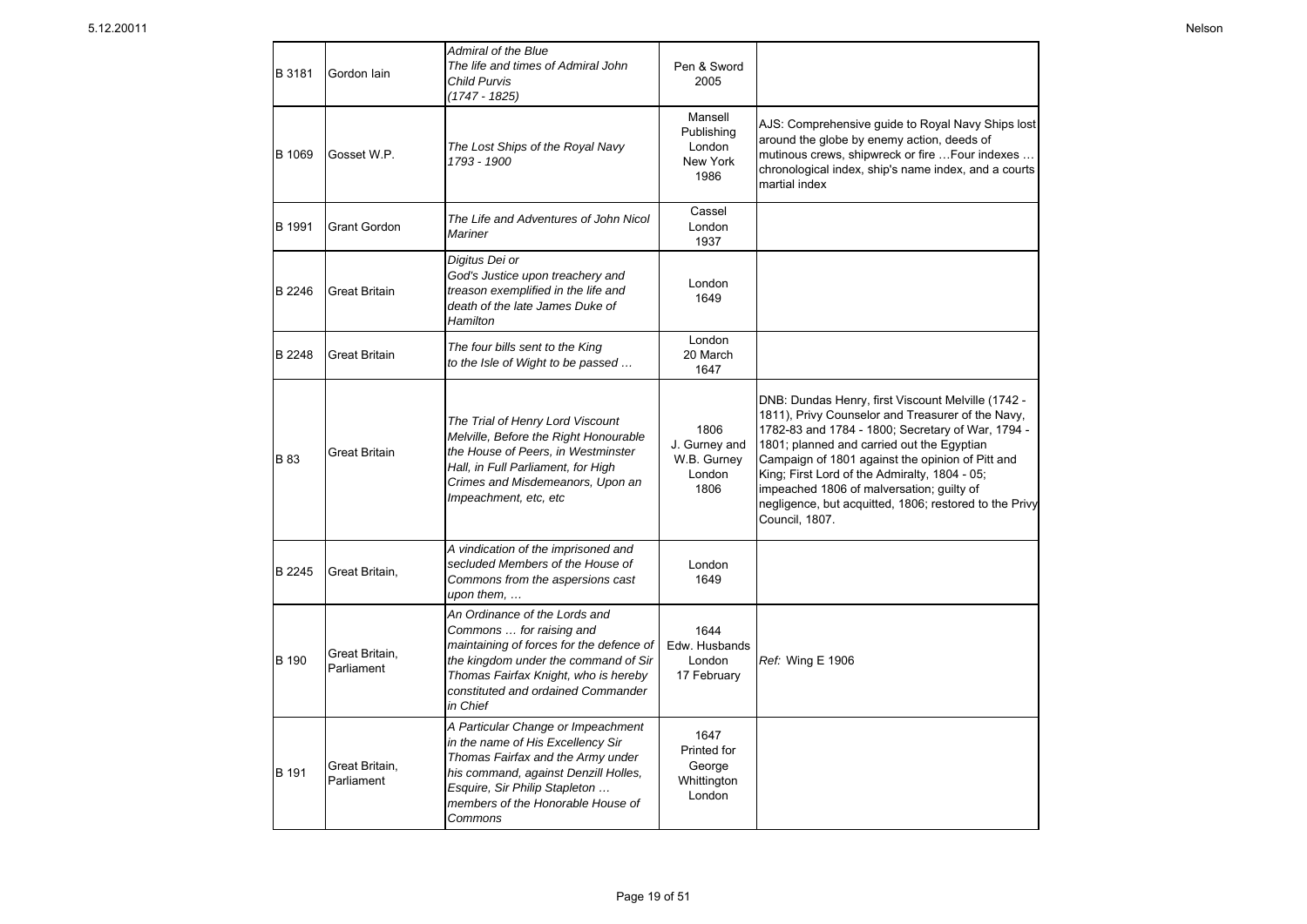| B 192  | Great Britain,<br>Parliament | A full Vindication and Answer of the XI<br>accused Members, viz. Denzill Holles,<br>Esq; Sir Philip Stapleton  to a late<br>printed pamphlet entitled, a particular<br>charge or impeachment, in the name<br>of Sir Thomas Fairfax and the Army<br>under his command<br>Together with 6 other 17th-century<br>pamphlets including: Two Letters<br>from his Excellency Sir Thomas<br>Fairfax, to the Right Honourable the<br>House of Peeres. With a letter from the<br>House of Peeres to his Excellency.<br>giving him thanks for his constant care<br>for the safety of the Kingdome, also a<br>remonstrance of his Excellency and<br>the Army under his command | 1647<br>London                        |  |
|--------|------------------------------|--------------------------------------------------------------------------------------------------------------------------------------------------------------------------------------------------------------------------------------------------------------------------------------------------------------------------------------------------------------------------------------------------------------------------------------------------------------------------------------------------------------------------------------------------------------------------------------------------------------------------------------------------------------------|---------------------------------------|--|
| B 2243 | Great Britain,<br>Parliament | Two Letters from his Excellency Sir<br>Thomas Fairfax, to the Right<br>Honourable the House of Peeres.                                                                                                                                                                                                                                                                                                                                                                                                                                                                                                                                                             | London<br>20 August<br>1647           |  |
| B 2244 | Great Britain,<br>Parliament | An Ordinance of the Lords and<br>Commons<br>for the speedy raising and<br>maintaining of a competent number of<br>horse and foot for the defence and<br>preservation of the County of Wilts and<br>the garrison of Malmsbury                                                                                                                                                                                                                                                                                                                                                                                                                                       | London<br>17 February<br>1644         |  |
| B 2247 | Great Britain,<br>Parliament | A sacred vow and covenant<br>taken by the Lords and Commons<br>assembled in Parliament upon the<br>discovery of the late horrid and<br>treacherous designed, for the<br>destructions of this Parliament and the<br>Kingdom                                                                                                                                                                                                                                                                                                                                                                                                                                         | London<br>12 June<br>1643             |  |
| B 634  | Green G.L.                   | The Royal Navy & Anglo-Jewry 1740 -<br>1820. Traders and Those Who Served                                                                                                                                                                                                                                                                                                                                                                                                                                                                                                                                                                                          | London<br>1989                        |  |
| B 635  | Greenhill B. (editor)        | The British Maritime Museum                                                                                                                                                                                                                                                                                                                                                                                                                                                                                                                                                                                                                                        | London<br>1988                        |  |
| B 2732 | <b>Grenfell Russel</b>       | Nelson The Sailor                                                                                                                                                                                                                                                                                                                                                                                                                                                                                                                                                                                                                                                  | Faber & Faber<br>London<br>n.d.       |  |
| B 2936 | <b>Griffin Andrew</b>        | Cuthbert Collingwood<br>The Northhumbrian who saved the<br>Nation                                                                                                                                                                                                                                                                                                                                                                                                                                                                                                                                                                                                  | Mouth of Tyne<br>Publications<br>2005 |  |
| B 1753 | Grimble Ian                  | The Sea Wolf<br>The Life of Admiral Cochrane                                                                                                                                                                                                                                                                                                                                                                                                                                                                                                                                                                                                                       | Blond & Briggs<br>London<br>1978      |  |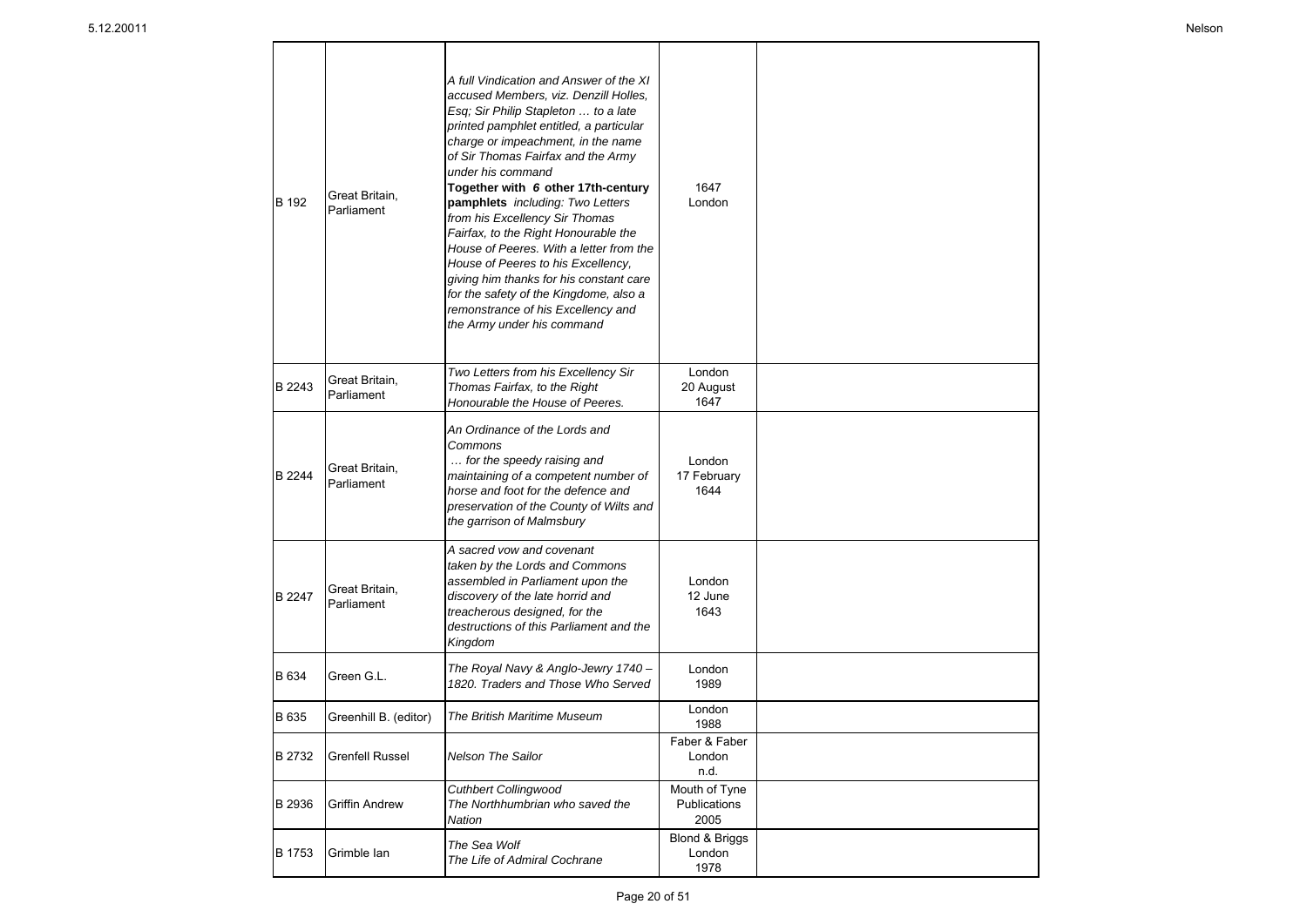| B 636         | Grocott t.                              | Shipwrecks of the Revolutionary &<br>Napoleonic Eras                                                                                                                                                           | London<br>1997                          |                                                                            |
|---------------|-----------------------------------------|----------------------------------------------------------------------------------------------------------------------------------------------------------------------------------------------------------------|-----------------------------------------|----------------------------------------------------------------------------|
| B 637         | Grove Eric (editor)                     | Great Battles of the Royal Navy as<br>Commemorated in the Gunroom,<br>Britannia Royal Naval College,<br>Dartmouth                                                                                              | London<br>1997                          |                                                                            |
| B 2563        | Guildhall Catalogue                     | Catalogue of a Loan Exhibition of<br>Paintings<br>and Prints from the Macpherson<br>Collection                                                                                                                 | Autumn 1928                             |                                                                            |
| B 638         | Gurney W.B.                             | Minutes of a Court Martial, Holden on<br>Board of His Majesty's Ship Prince of<br>Wales, in Portsmouth Harbour, On<br>Monday the 13 <sup>th</sup> Day of December,<br>1805, for the Trial of Sir Robert Calder | Portsmouth<br>1805                      |                                                                            |
| <b>B</b> 91   | Gutteridge, H.C.<br>(editor)            | NRS Vol 25.Nelson and the Neapolitan<br>Jacobins. Documents Relating to the<br>Suppression of the Jacobin Revolution<br>at Naples June 1799                                                                    | 1903<br>Navy Records<br>Society<br>1903 |                                                                            |
| B 1995        | Gwyn Julian                             | The Royal Navy and North America<br>The Warren papers 1736 - 1752                                                                                                                                              | <b>NRS</b><br>1973                      |                                                                            |
| B 1040        | Gye Clara                               | Nelson: His Life as Told by Himself                                                                                                                                                                            | Gale & Polden<br>London<br>1905         |                                                                            |
| B 1984        | Hamilton R.V.(ed.)                      | Recollections of James Anthony<br>Gardner<br>(1775 - 1814)                                                                                                                                                     | <b>NRS</b><br>1904                      |                                                                            |
| B 3042        | Hamilton G. &<br><b>Desmond Stewart</b> | Emma in blue                                                                                                                                                                                                   | Allan Wingate<br>London<br>1957         |                                                                            |
| B 4147        | Hamilton R. V.                          | Letters and Papers of Admiral of the<br>Fleet Sir Thos Byam Martin 1786 -<br>1854)                                                                                                                             | 1898-1903<br><b>NRS</b>                 | <b>FIRST EDITION</b><br>Sir Thos Byam Martin (1773 - 1854)                 |
|               |                                         | In 3 volumes                                                                                                                                                                                                   |                                         |                                                                            |
| <b>B</b> 2618 | Harbron J.D.                            | Trafalgar and the Spanish Navy                                                                                                                                                                                 | Conway Maritime<br>Press<br>London 1988 |                                                                            |
| B 1567        | Harding, E.                             | Naval Biography; or, the History and<br>Lives of Distinguished Characters in<br>the British Navy, From the Earliest<br>Period of History to the Present Times<br>In 2 volumes                                  | John Scott<br>London<br>1805            | Ref: NMM Cat, Vol 2 Pt 1, entry 71: listed as<br>anonymous (in 2 editions) |
| B 3056        | <b>Hardwick Mollie</b>                  | Emma, Lady Hamilton                                                                                                                                                                                            | Cassel<br>London<br>1969                |                                                                            |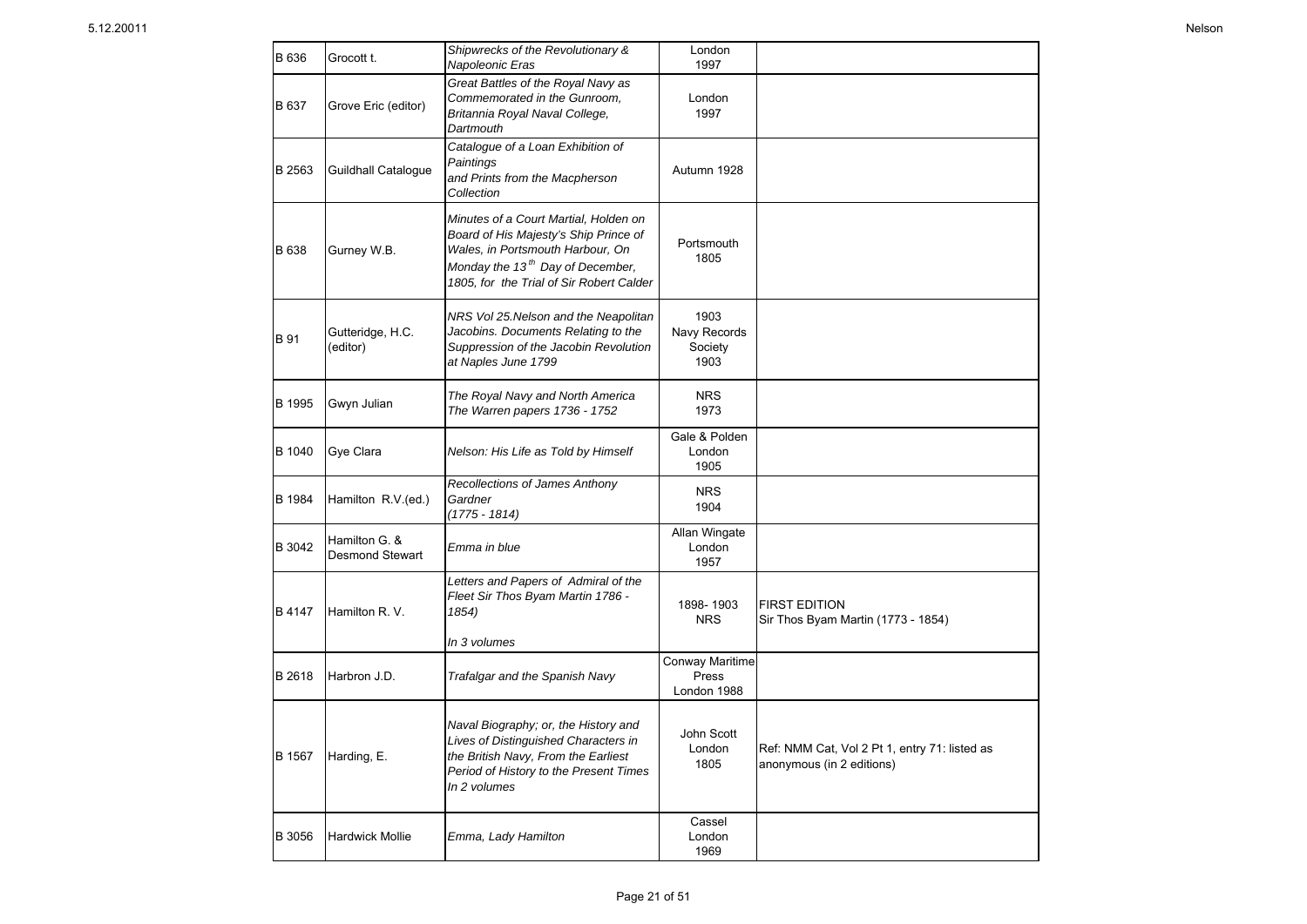| B 3029      | Hardy Sheila                             | Frances, Lady Nelson<br>The Life and the Times of an<br>Admirable Wife                                 | Spellmount<br>Staplehurst<br>2005                    |                                        |
|-------------|------------------------------------------|--------------------------------------------------------------------------------------------------------|------------------------------------------------------|----------------------------------------|
| B 3073      | Hardy Thomas                             | Nelson Commemorative Medals<br>1797 - 1905                                                             | The Nelson<br>Society<br>1985                        |                                        |
| B 1048      | Harris D J. &<br>Cross A.                | The Nelson Almanac. A Book of Days<br>Recording Nelson's Life and the<br>Events<br>that Shaped his Era | <b>Conway Maritime</b><br>Press<br>Cardiff<br>1998   |                                        |
| B 639       | Harris David (editor)                    | The Nelson Almanac                                                                                     | London<br>1998                                       |                                        |
| B 2771      | Harrison                                 | The Life of<br>Lord Viscount Nelson<br>In 2 volumes                                                    | Stanhope<br>London<br>1806                           |                                        |
| B 2765      | Harvey Robert                            | Cochrane<br>The Life and Exploits of a Fighting<br>Captain                                             | Constable<br>London<br>2000                          |                                        |
| B 1975      | Harvey W.B.                              | Downstairs the Royal Navy                                                                              | Brown & Son<br>Glasgow<br>1979                       |                                        |
| B 3081      | <b>Hattersley Roy</b>                    | Nelson                                                                                                 | Weidenfeld &<br>Nicolson<br>London<br>1974           |                                        |
| B 640       | Haythornthwaite Ph.<br>& Younghusband W. | Nelson's Navy                                                                                          | London<br>1993                                       |                                        |
| B 2737      | Hayward Joel                             | For God and Glory<br>Lord Nelson and his Way of War                                                    | Naval Institute<br>Press<br>Annapolis<br>nd          |                                        |
| B 2202      | Heathcote T.A.                           | Nelson's Trafalgar Captains<br>& Their Battles<br>A biographical and historical dictionary             | Pen and Sword<br>Maritime<br>South Yorkshire<br>2005 |                                        |
| B 2556      | Heathcote T.A.                           | The British Admirals of the Fleet<br>1734 - 1995                                                       | 2002                                                 |                                        |
| B 4228      | Hedges A.A.C.                            | Admiral Lord Nelson                                                                                    | 1970<br>jarrold<br>Norwich                           |                                        |
| <b>B</b> 69 | Henderson, J.                            | The Frigates. An Account of the<br>Lesser Warships of the Great French<br>Wars 1793 - 1815             | 1970<br>rp 1994                                      | AJS: 2nd printing of this useful study |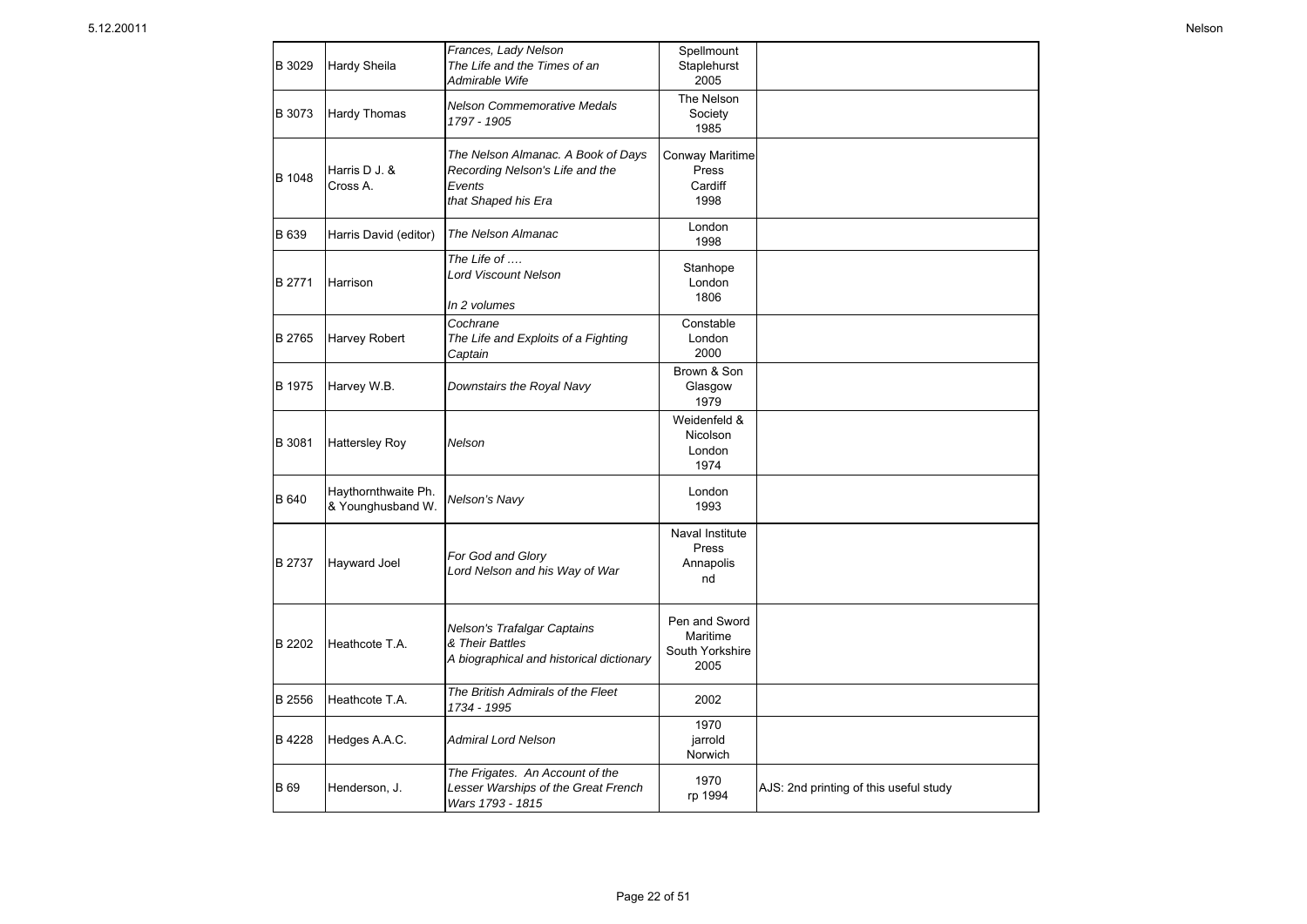| <b>B</b> 98 | Hepper, D.J.                  | British Warship Losses in the Age of<br>Sail 1650 - 1859                                                     | 1994                                             | Pub: With 1700 entries in two columns, the first<br>complete account of all the Royal Navy's losses from<br>the Dutch Wars of the middle of the 17th century to<br>the end of the Crimean War. Arranged<br>chronologically, the book contains details of over<br>1700 vessels lost, with in almost every case, an<br>account of the precise circumstances  plus<br>indexing of ships, and of commanding officers, with a<br>glossary of sea terms, ship types, and an analysis of<br>war losses in all the major conflicts by class of vessel<br>and cause. |
|-------------|-------------------------------|--------------------------------------------------------------------------------------------------------------|--------------------------------------------------|-------------------------------------------------------------------------------------------------------------------------------------------------------------------------------------------------------------------------------------------------------------------------------------------------------------------------------------------------------------------------------------------------------------------------------------------------------------------------------------------------------------------------------------------------------------|
| B 2523      | Hervey Fr.                    | The Naval History of Great Britain<br>In 5 volumes                                                           | W. Adlard<br>London<br><b>MDCCLXXIX</b>          |                                                                                                                                                                                                                                                                                                                                                                                                                                                                                                                                                             |
| B 642       | Hibbert Chr.                  | Nelson, a Personal History                                                                                   | Penguin                                          |                                                                                                                                                                                                                                                                                                                                                                                                                                                                                                                                                             |
| B 107       | Hill, R.                      | The Prizes of War. The Naval Prize<br>System in the Napoleonic Wars 1793 -<br>1815                           | 1994<br>1998                                     | AJS: a fascinating study  the only book on the<br>subject and a title which I can personally recommend                                                                                                                                                                                                                                                                                                                                                                                                                                                      |
| B 2619      | Hills Ann Mary                | Nelson a Medical Casebook                                                                                    | Spellmount<br>2006                               |                                                                                                                                                                                                                                                                                                                                                                                                                                                                                                                                                             |
| B 3069      | Hodgkin Louis                 | A Brief guide to Nelson and Bath                                                                             | The Nelson<br>Society<br>1991                    |                                                                                                                                                                                                                                                                                                                                                                                                                                                                                                                                                             |
| B 643       | Hoffman, Frederic,<br>Captain | A Sailor of King George. The Journals<br>of Capt. F. Hoffman 1793 - 1814.<br><b>Introduction Colin White</b> | J. Murray<br>London<br>1999                      |                                                                                                                                                                                                                                                                                                                                                                                                                                                                                                                                                             |
| B 2689      | Holland Rose J.               | Napoleons last voyages                                                                                       | T. Fisher<br>London<br>1906                      |                                                                                                                                                                                                                                                                                                                                                                                                                                                                                                                                                             |
| B 39        | Holme R.H.                    | Horatio Nelson: England's Sailor Hero                                                                        | 1905                                             | AJS: Not listed in Cowie. A laudatory work issued to<br>celebrate the anniversary of Trafalgar                                                                                                                                                                                                                                                                                                                                                                                                                                                              |
| B 2725      | Hore Peter                    | The Habit of Victory<br>The Story of the Royal Navy 1545 -<br>1945                                           | Sidgwick<br><b>NMM</b><br>2005                   |                                                                                                                                                                                                                                                                                                                                                                                                                                                                                                                                                             |
| B 1169      | Hough Richard                 | Nelson. A Biography                                                                                          | <b>Park Lane Press</b><br>1980                   |                                                                                                                                                                                                                                                                                                                                                                                                                                                                                                                                                             |
| B 2769      | Hough Richard                 | Man o' War<br>The Fighting Ship in History                                                                   | J.M.Dent<br>London<br>1979                       |                                                                                                                                                                                                                                                                                                                                                                                                                                                                                                                                                             |
| B 1999      | Howarth David                 | Trafalgar. The Nelson Touch                                                                                  | The Windrush<br>Press<br>Gloucestershire<br>1997 |                                                                                                                                                                                                                                                                                                                                                                                                                                                                                                                                                             |
| B 2768      | Howarth David                 | Sovereign of the Seas<br>The Story of British Sea Power                                                      | Collins<br>London<br>1974                        |                                                                                                                                                                                                                                                                                                                                                                                                                                                                                                                                                             |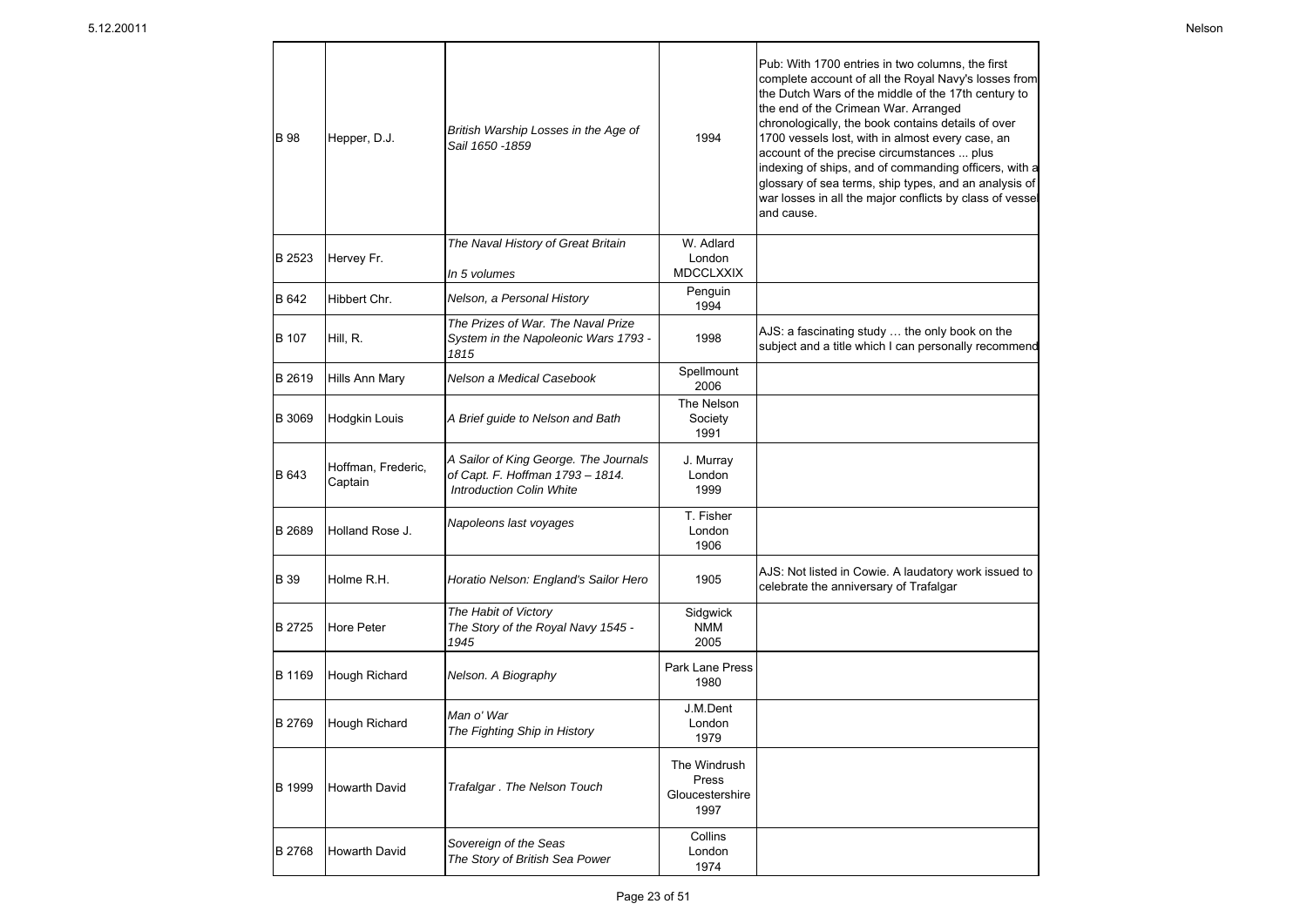| B 645  | Howarth David &<br>Stephen           | Nelson. The Immortal Memory                                                                                                                                                                                                                                                                                                                                                                                                                                                           | London<br>1988                                                         |                                                                                                                                                                                                  |
|--------|--------------------------------------|---------------------------------------------------------------------------------------------------------------------------------------------------------------------------------------------------------------------------------------------------------------------------------------------------------------------------------------------------------------------------------------------------------------------------------------------------------------------------------------|------------------------------------------------------------------------|--------------------------------------------------------------------------------------------------------------------------------------------------------------------------------------------------|
| B 646  | Howarth, David                       | Trafalgar. The Nelson Touch                                                                                                                                                                                                                                                                                                                                                                                                                                                           | The Windrush<br>Press<br>Gloucestershire<br>1997                       | 2 copies                                                                                                                                                                                         |
| B 3055 | <b>Hudson Robert</b>                 | <b>Nelson and Emma</b>                                                                                                                                                                                                                                                                                                                                                                                                                                                                | The Folio Society<br>London<br>1994                                    |                                                                                                                                                                                                  |
| B 2690 | Humble R. (ed)                       | Naval Warfare                                                                                                                                                                                                                                                                                                                                                                                                                                                                         | Greenwitch<br>editions<br>2002                                         |                                                                                                                                                                                                  |
| B 648  | <b>Huskisson Thomas</b><br><b>RN</b> | <b>Eyewitness to Trafalgar</b>                                                                                                                                                                                                                                                                                                                                                                                                                                                        | Ellisons' Editions<br>1985                                             | Nr. 626 of 1000 copies                                                                                                                                                                           |
| B 3063 | Implacable                           | Implacable<br>A Trafalgar Ship Remembered                                                                                                                                                                                                                                                                                                                                                                                                                                             | <b>NMM</b><br>1999                                                     |                                                                                                                                                                                                  |
| B 92   | Innes, D. (publisher)                | An Impartial History of the War, from<br>the Commencement of the Revolution<br>in France; Containing an Accurate<br>Description of the Sea Engagements,<br>Sieges, Battles, Expeditions, and<br>Conquests, of the Various Contending<br>Powers. Including an Account of the<br>Mutiny Among the Seamen, at<br>Spithead and the Nore.<br>Together with a Particular Narrative of<br>the Rise, Progress, and Various<br>Events Accompanying the Rebellion in<br>Ireland<br>In 2 volumes | 1803<br>D. Innes<br>Hull<br>$1803 - 04$                                | AJS: Innes was both the printer and publisher of this<br>work                                                                                                                                    |
| B 1735 | <b>Isaacson Cecil</b>                | Nelson's 'Five Years on the Beach<br>& the Other 'Horatio' Nelson of<br><b>Burnham Thorpe</b>                                                                                                                                                                                                                                                                                                                                                                                         | Privately<br>published by<br><b>Lancaster Press</b><br>Norfolk<br>1991 | Cecil Isaacson was Rector of Burnham Thorpe<br>$(1962 - 1985)$                                                                                                                                   |
| B 3068 | <b>Isaacson Cecil</b>                | Admiral Lord Nelson & his Homeland                                                                                                                                                                                                                                                                                                                                                                                                                                                    | Los Angeles<br>1983                                                    | Cecil Isaacson was Rector of Burnham Thorpe<br>(1962 - 1985)                                                                                                                                     |
| B 650  | Jackson T. S. (editor)               | Great Sea Fights 1794 - 1805 (Nile -<br>Trafalgar)<br>(2)                                                                                                                                                                                                                                                                                                                                                                                                                             | NRS Repr.<br>1981                                                      |                                                                                                                                                                                                  |
| B 1238 | James, (Ad. Sir W.<br>M.)            | The Durable Monument<br>Horatio Nelson                                                                                                                                                                                                                                                                                                                                                                                                                                                | & Co<br>London<br>1948                                                 | Longmans Green NNM Cat, Vol 2 entry 999 catches most<br>understandingly the professional side Admiral<br>James is the only Nelson biographer who himself<br>held highly executive command in war |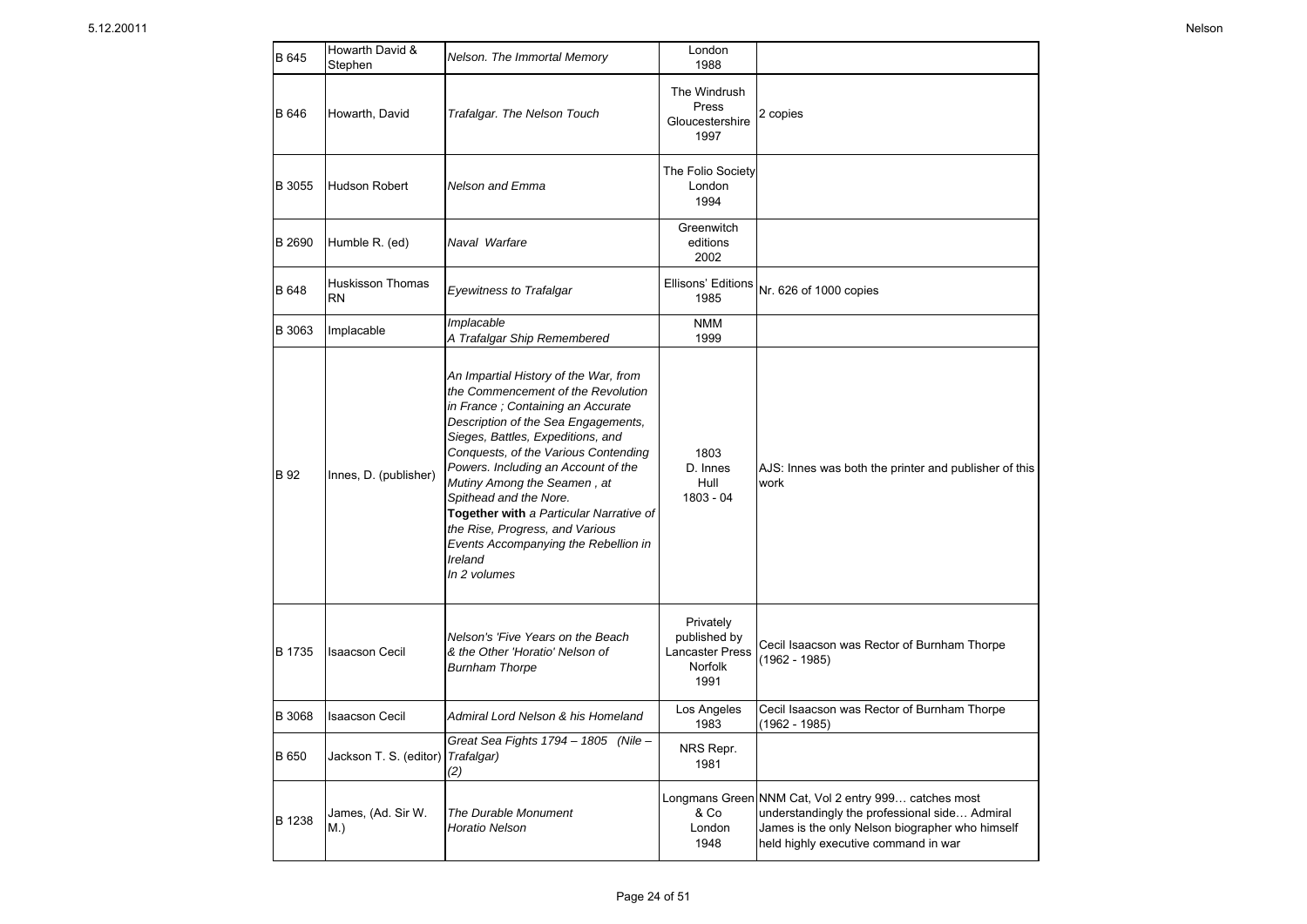| B 3948        | James Ad. Sir W             | The Naval History of Great Britain<br>from the Declaration of War by France<br>in 1793 to the Accession of George IV<br>In 6 volumes                                                                                                                                                            | London<br>1902                                   | A 'new' edition with additions and notes, and an<br>account of the Burmese War and the Battle of<br>Navarino                                                                                                                                                      |
|---------------|-----------------------------|-------------------------------------------------------------------------------------------------------------------------------------------------------------------------------------------------------------------------------------------------------------------------------------------------|--------------------------------------------------|-------------------------------------------------------------------------------------------------------------------------------------------------------------------------------------------------------------------------------------------------------------------|
| <b>B</b> 474  | James W.                    | The Naval History of Great BritainThe<br>Naval History of Great Britain<br>from the Declaration of War by France<br>in 1793 to the Accession of George IV.<br>In 6 volumes                                                                                                                      | London<br>1860                                   |                                                                                                                                                                                                                                                                   |
| <b>B</b> 93   | James, W.                   | The Naval History of Great Britain,<br>from the Declaration of War by France<br>in 1793, to the Accession of George IV.<br>By William James. A New Edition, with<br>Additions and Notes, and an Account<br>of the Burmese War and the Battle of<br>Navarino, by Captain Chamier<br>In 6 volumes | 1837<br><b>Richard Bentley</b><br>London<br>1837 | 3rd edition NMM Cat, Vol 5 Pt 1, entry 2158:<br>A standard contemporary authority for detailed naval<br>events of the period. Although criticised on the<br>grounds of prejudice, still invaluable as a work of<br>reference. There were numerous later editions. |
| B 651         | James, W.                   | The Naval History of Great BritainThe<br>Naval History of Great Britain<br>from the Declaration of War by France<br>in 1793 to the Accession of George IV.<br>In 6 volumes                                                                                                                      | R. Bentley & Son<br>London<br>1886               |                                                                                                                                                                                                                                                                   |
| B 1163        | Jane F. T. & Wyllie<br>R.A. | The British Battle Fleet<br>its Inception and Growth<br>throughout the Centuries<br>In 2 volumes                                                                                                                                                                                                | The Library Press<br>London<br>1915              |                                                                                                                                                                                                                                                                   |
| B 4119        | Jeafferson J.C.             | Lady Hamilton and Lord Nelson<br>An historical biography based on<br>letters and other documents in the<br><b>Morrison Collection</b>                                                                                                                                                           | Hurst & Blackett<br>London<br>1897               | New and revised edition<br>First published in 1888                                                                                                                                                                                                                |
| B 1239        | Jeaffreson John<br>Cordy    | Lady Hamilton & Lord Nelson<br>In 2 volumes                                                                                                                                                                                                                                                     | The Grolier<br>Society<br>London<br>1897         | The Imperial Edition printed by the Grolier Society in<br>a limited numbered edition of 1000 copies, this being<br>number 992                                                                                                                                     |
| <b>B</b> 2003 | Jellicoe of Scapa           | The Grand Fleet<br>1914-1916                                                                                                                                                                                                                                                                    | Cassel<br>London<br>1919                         |                                                                                                                                                                                                                                                                   |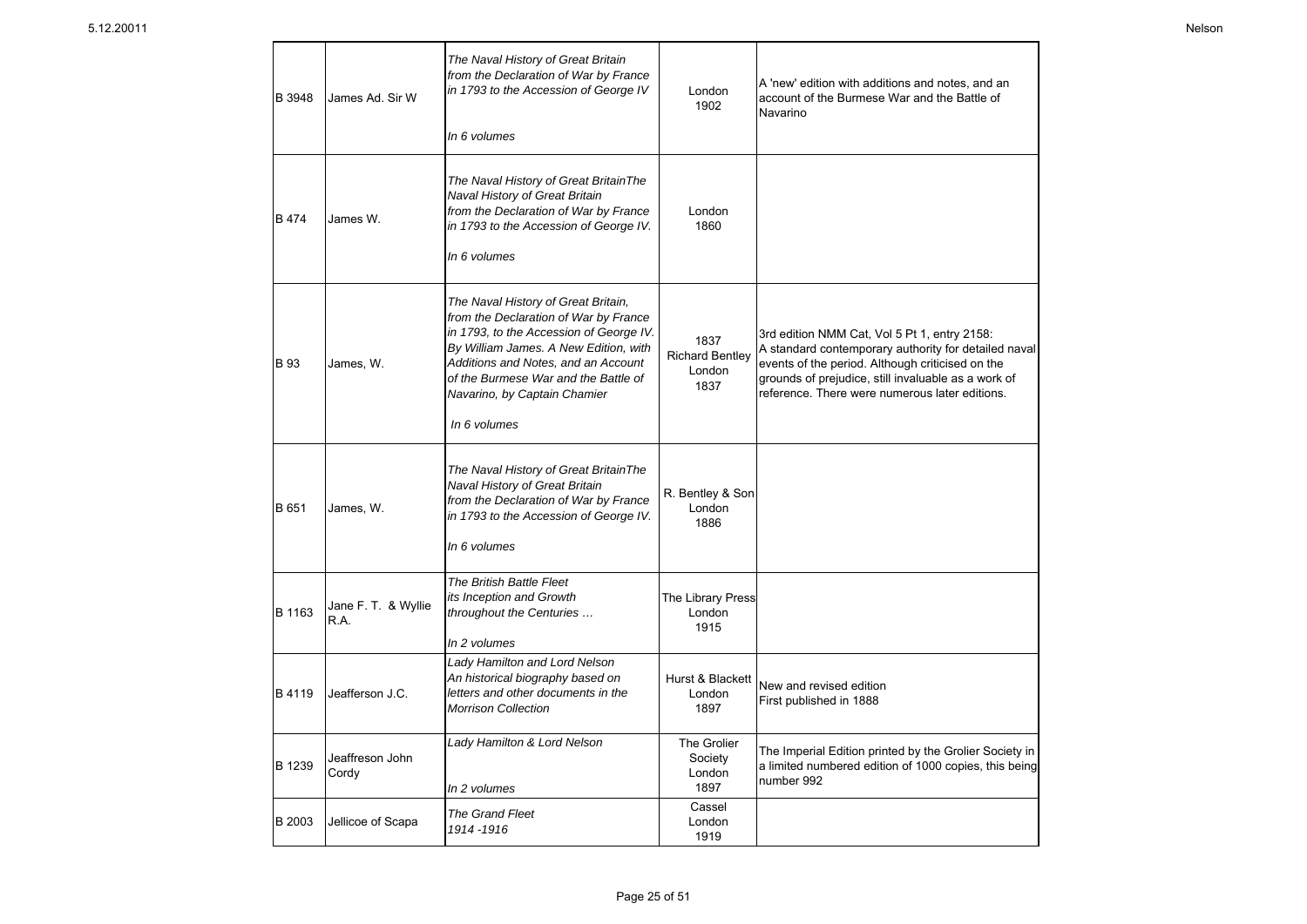| B 4149        | Jenkins E.H.      | A History of the French Navy<br>From the Beginnings to the Present<br>Day                                       | 1973                                  | <b>FIRST EDITION</b>                                                                                                                                                                                                                                                                                                                                                                                                                                                                                                                                                                                     |
|---------------|-------------------|-----------------------------------------------------------------------------------------------------------------|---------------------------------------|----------------------------------------------------------------------------------------------------------------------------------------------------------------------------------------------------------------------------------------------------------------------------------------------------------------------------------------------------------------------------------------------------------------------------------------------------------------------------------------------------------------------------------------------------------------------------------------------------------|
| <b>B</b> 70   | Jenkins, J.       | The Naval Achievements of Great<br>Britain. From the Year 1793 to 1817                                          | 1817<br>rp 1998                       | AJS: One of the great works in our field now made<br>available in a limited edition of 600 copies only, with<br>copies 1 to 150 being bound in half blue goat, and<br>copies 151 to 600 in blue buckram.                                                                                                                                                                                                                                                                                                                                                                                                 |
| B 653         | Johnson S.C.      | The Medals of our Fighting Men                                                                                  | London ND                             |                                                                                                                                                                                                                                                                                                                                                                                                                                                                                                                                                                                                          |
| B 2200        | <b>Jones Mark</b> | <b>For Future Generations</b><br>Conservation of a Tudor Maritime<br>Collection<br>The Archaeology of Mary Rose | Mary Rose Trust<br>Portsmouth<br>2003 |                                                                                                                                                                                                                                                                                                                                                                                                                                                                                                                                                                                                          |
| B 4133        | Jorgensen Chr.    | <b>Great Battles</b><br>Decisive conflicts that have shaped<br>history                                          | Parragon<br>London<br>2009            |                                                                                                                                                                                                                                                                                                                                                                                                                                                                                                                                                                                                          |
| B 4134        | Keeble Chatterton | Sailing Models<br><b>Ancient and Modern</b>                                                                     |                                       |                                                                                                                                                                                                                                                                                                                                                                                                                                                                                                                                                                                                          |
| B 2011        | Keegan John       | <b>Battle at Sea</b><br>From Man-of-war to submarine                                                            | Pimlico<br>London<br>1993             |                                                                                                                                                                                                                                                                                                                                                                                                                                                                                                                                                                                                          |
| B 2012        | Keegan John       | The Price of Admiralty<br><b>Battle at Sea</b><br>From Man-of-war to submarine                                  | Hutchinson<br>London<br>1988          |                                                                                                                                                                                                                                                                                                                                                                                                                                                                                                                                                                                                          |
| B 3664        | Keegan John       | <b>Battle at Sea</b>                                                                                            | Pimlico<br>2004                       |                                                                                                                                                                                                                                                                                                                                                                                                                                                                                                                                                                                                          |
| B 3582        | Kennedy G.        | Bligh                                                                                                           | Duckworth<br>London<br>1978           | Vice Admiral William Bligh FRS RN (9 September<br>1754 - 7 December 1817) was an officer of the<br>British Royal Navy and a colonial administrator. A<br>notorious mutiny occurred during his command of<br>HMAV Bounty in 1789; Bligh and his loyal men made<br>a remarkable voyage to Timor, after being set adrift<br>in the Bounty's launch by the mutineers. Fifteen<br>years after the Bounty mutiny, he was appointed<br>Governor of New South Wales in Australia, with<br>orders to clean up the corrupt rum trade of the New<br>South Wales Corps, resulting in the so-called Rum<br>Rebellion. |
| B 3583        | Kennedy G.        | Captain Bligh<br>The Man and his Mutinies                                                                       | Duckworth<br>London<br>1989           |                                                                                                                                                                                                                                                                                                                                                                                                                                                                                                                                                                                                          |
| B 1240        | Kennedy L.        | Nelson's Band of Brothers                                                                                       | <b>Odhams Press</b><br>London<br>1951 | Revised as Nelson and his Captains 1977                                                                                                                                                                                                                                                                                                                                                                                                                                                                                                                                                                  |
| <b>B</b> 1736 | Kennedy Ludovic   | Nelson and his Captains                                                                                         | Collins<br>London<br>1975             | First published in 1951, rev. edition                                                                                                                                                                                                                                                                                                                                                                                                                                                                                                                                                                    |
| <b>B2770</b>  | Kennedy Paul M.   | The Rise and Fall of British Naval Maste                                                                        | Allen Lane<br>London<br>1976          |                                                                                                                                                                                                                                                                                                                                                                                                                                                                                                                                                                                                          |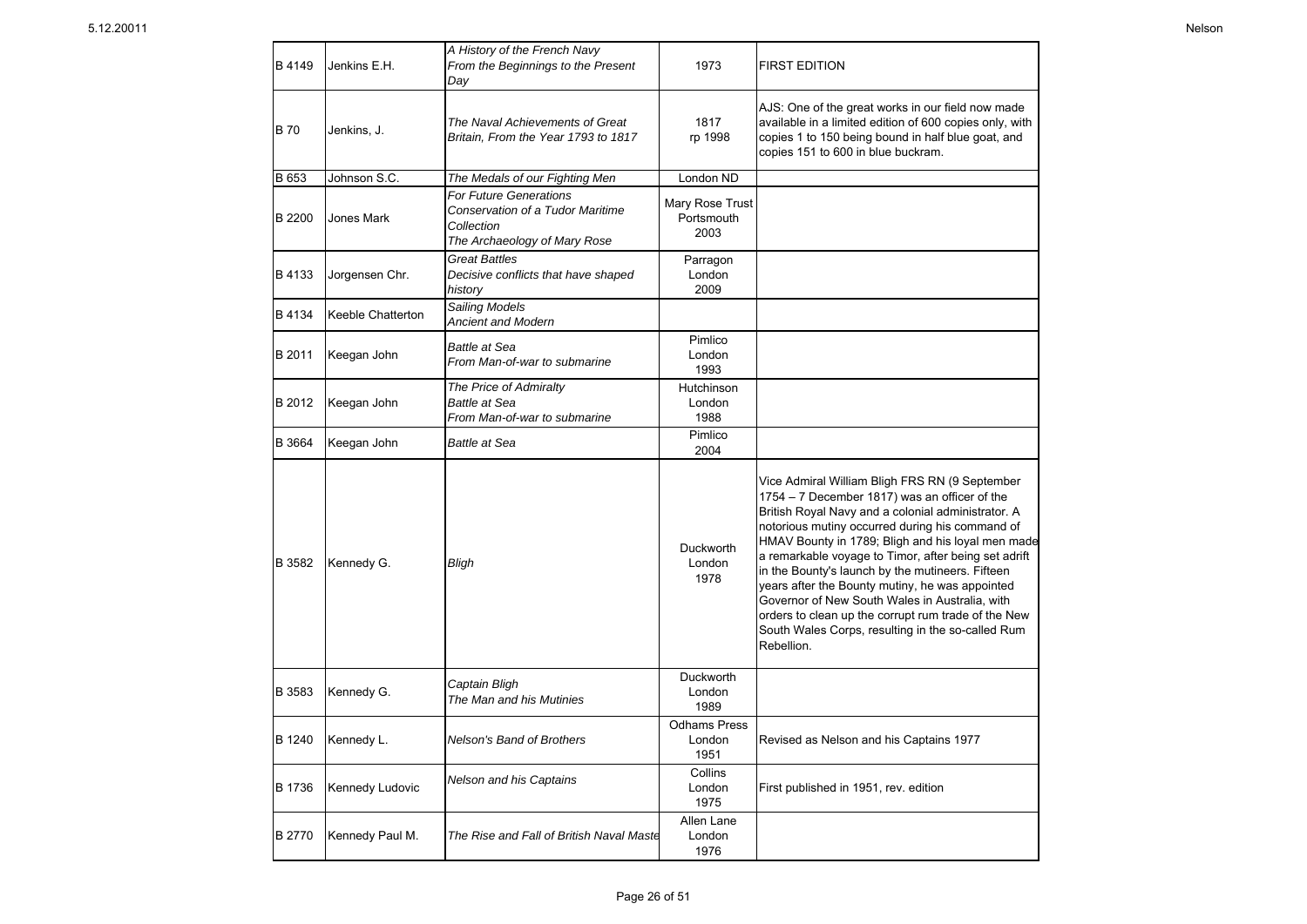| B 3059        | Kenyon F.G                                      | The Nelson Memorandum                                                                                                                  | Newns<br>1910                           |                                                                                                                                       |
|---------------|-------------------------------------------------|----------------------------------------------------------------------------------------------------------------------------------------|-----------------------------------------|---------------------------------------------------------------------------------------------------------------------------------------|
| B 3584        | Keppel (Ad. Of the<br>Fleet)                    | A Sailor's Life Under 4 Sovereigns<br>In 3 volumes                                                                                     | Macmillan<br>London<br>1899             |                                                                                                                                       |
| B 3054        | <b>Kerr Mark</b>                                | The Sailor's Nelson                                                                                                                    | Hurst & Blackett<br>London<br>1832      |                                                                                                                                       |
| <b>B</b> 2009 | <b>Keyes Roger</b>                              | <b>Adventures Ashore and Afloat</b>                                                                                                    | G. Harrap<br>London<br>1939             |                                                                                                                                       |
| <b>B</b> 656  | King C.                                         | H.M.S. His Majesty's Ships and their<br>Forbears.                                                                                      | London<br>New York<br>1941              | 3rd Edition                                                                                                                           |
| <b>B</b> 71   | King, D. & Hattendorf<br>J.B. (editors)         | Every Man Will Do His Duty. An<br>Anthology of Firsthand Accounts from<br>the Age of Nelson 1793 - 1815                                | 1997                                    | AJS: From the authors of two first-rate books on<br>Captain Aubrey and his times  but this work comes<br>from original sources.       |
| B 4121        | IKircheisen F.M.                                | Nelson<br>The Establishment of British<br><b>World Dominion</b>                                                                        | Hutchinson<br>London<br>1931            |                                                                                                                                       |
| <b>B</b> 1144 | Kircheisen J.D.                                 | Nelson. Man and Admiral<br>Transl. by Collins Fr.                                                                                      | Duffield & Green<br>New York<br>1931    | Ref: Cowie, entry 173: A German study of Nelson's<br>Influence                                                                        |
| <b>B72</b>    | Kirchersen, F. M. &<br>Collins, F. (translator) | Nelson: The Establishment of British<br><b>World Dominion</b>                                                                          | 1931                                    | Ref: Cowie, entry 173: A German study of Nelson's<br>influence                                                                        |
| B 2935        | <b>Klukvin Boris</b>                            | Vice-Admiral Lord Collingwood                                                                                                          | <b>Oriel Press</b><br>Newcastle<br>1972 |                                                                                                                                       |
| B 1072        | Knight R.J.B. (editor)                          | Guide to the Manuscripts<br>in the National Maritime Museum<br>Vol I, The Personal Collections                                         | Mansell<br>London<br>1977               | AJS: Guide to 300 groups of papers on individuals<br>connected with the Royal Navy and the Merchant<br>Marine                         |
| B 1073        | Knight R.J.B. (editor)                          | Guide to the Manuscripts<br>in the National Maritime Museum<br>Vol II, public Records, Business<br>Records, and Artificial Collections | Mansell<br>London<br>1980               | AJS: A Companion to vol I                                                                                                             |
| <b>B</b> 3663 | Knight Roger                                    | The Pursuit of Victory<br>Life and achievement of Horatio<br>Nelson                                                                    | Penguin<br>2006                         |                                                                                                                                       |
| <b>B</b> 40   | Knox Laughton John                              | Letters and Dispatches of Horatio,<br>Viscount Nelson, K.B. Duke of Bronte,<br>Vice Admiral of the White Squadron.                     | 1886<br>& Co<br>London<br>1886          | Longmans Green Warner: A convenient anthology, deriving mainly<br>from the 7 volumes (1844-46) edited by Sir Harris<br><b>Nicolas</b> |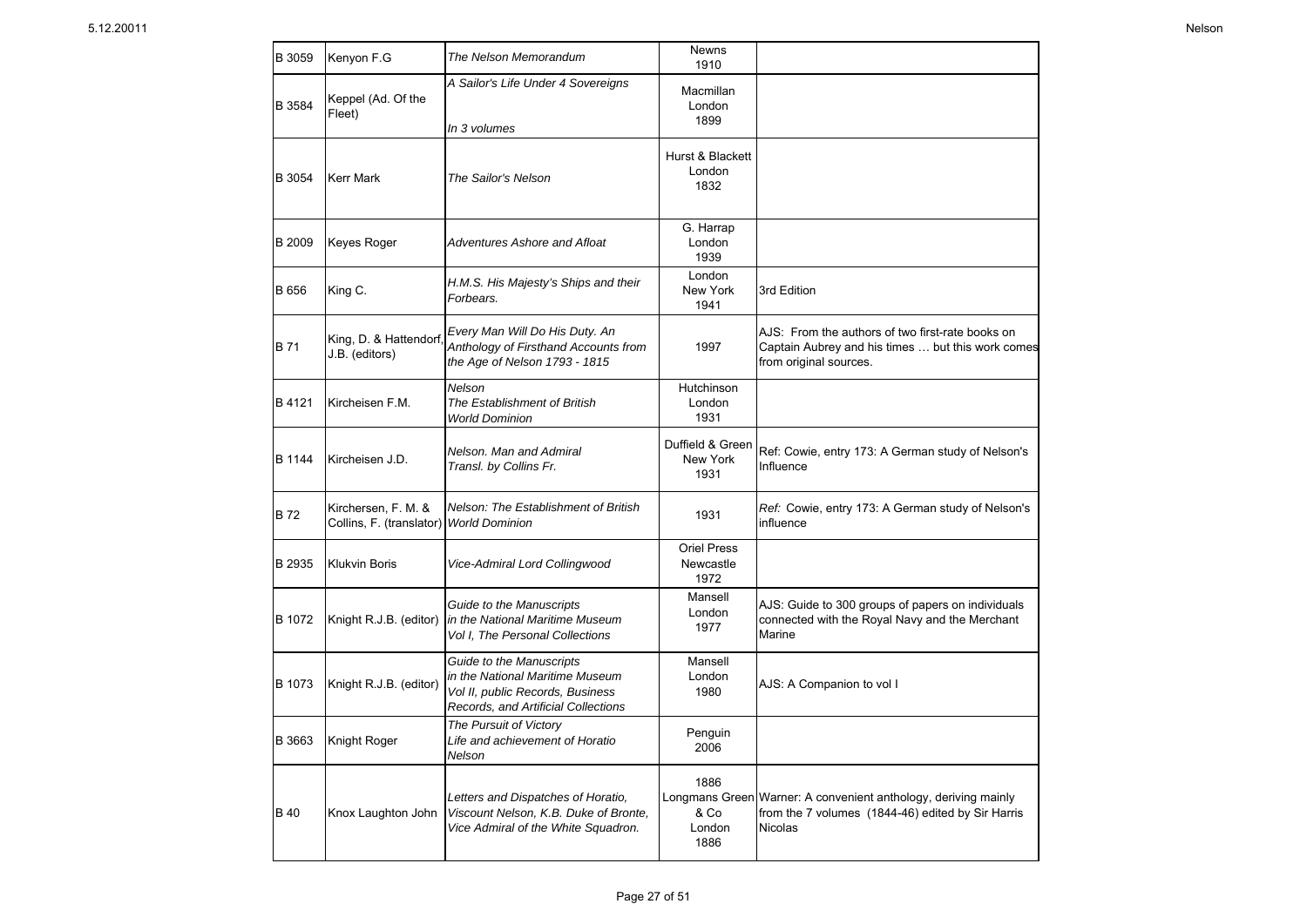| B 1241 | Knox Laughton John               | From Howard to Nelson<br><b>Twelve Sailors</b>                                                                                                                       | W. Heinemann<br>London<br>1900                | Howard, Drake, Blake, Rooke, Anson, Hawke,<br>Boscawen, Rodney, Howe, Hood,<br>St. Vincent, Nelson. |
|--------|----------------------------------|----------------------------------------------------------------------------------------------------------------------------------------------------------------------|-----------------------------------------------|-----------------------------------------------------------------------------------------------------|
| B 1739 | Knox Laughton John               | Nelson and his Companions in Arms<br>The Nelson Memorial                                                                                                             | G. Allen<br>London<br>1899                    |                                                                                                     |
| B 3040 | Knox Laughton John               | Nelson                                                                                                                                                               | Macmillan<br>London<br>1895                   |                                                                                                     |
| B 3051 | Knox Laughton John               | From Howard to Nelson<br><b>Twelve Sailors</b>                                                                                                                       | Lawrence &<br><b>Bullen</b><br>London<br>1899 |                                                                                                     |
| B 3087 | Knox Laughton John               | Journal of Rear Admiral Bartholomew<br>James                                                                                                                         | <b>NRS</b><br>1896                            |                                                                                                     |
| B 4135 | Lambert A.                       | Admirals                                                                                                                                                             | Faber & Faber<br>London<br>2008               |                                                                                                     |
| B 658  | Lambert A.                       | War at Sea in the Age of Sail 1650 -<br>1650                                                                                                                         | London<br>2000                                |                                                                                                     |
| B 659  | Lambert A. (editor)              | Letters and Papers of Prof. Sir John<br>Knox Laughton 1830 - 1915                                                                                                    | <b>NRS</b><br>2002                            |                                                                                                     |
| B 3179 | <b>Lambert Andrew</b>            | Nelson<br>Britannia's God of War                                                                                                                                     | Faber & Faber<br>London<br>2004               |                                                                                                     |
| B 3048 | Lang John                        | A Life of Nelson                                                                                                                                                     | T.C & E.C. Jack<br>London<br>nd               |                                                                                                     |
| B 1738 |                                  | Langdon-Davies John The Battle of Trafalgar                                                                                                                          | J. Cape Ltd<br>London                         |                                                                                                     |
| B 3938 | Langmaid Rowland                 | The King's Ships through the ages                                                                                                                                    | <b>Barrel</b><br>Portsmouth<br>1937           |                                                                                                     |
| B 3939 | Larn Richard &<br><b>Bridget</b> | Shipwreck index of the British Isles<br>Vol 1<br>Isles of Scilly, Cornwall, Devon, Dorset                                                                            | Lloyd's<br>London<br>1995                     |                                                                                                     |
| B 3940 | Larn Richard &<br><b>Bridget</b> | Shipwreck index of the British Isles<br>Vol 2<br>Hampshire, Isle of White, Sussex, Kent<br>(mainland), Kent (downs), Goodwin<br>Sand, Thames                         | Lloyd's<br>London<br>1995                     |                                                                                                     |
| B 3941 | Larn Richard &<br><b>Bridget</b> | Shipwreck index of the British Isles<br>Vol 3<br>The East coast of England, Essex,<br>Suffolk, Norfolk, Lincolnshire,<br>Yorkshire, County Durham,<br>Northumberland | Lloyd's<br>London<br>1997                     |                                                                                                     |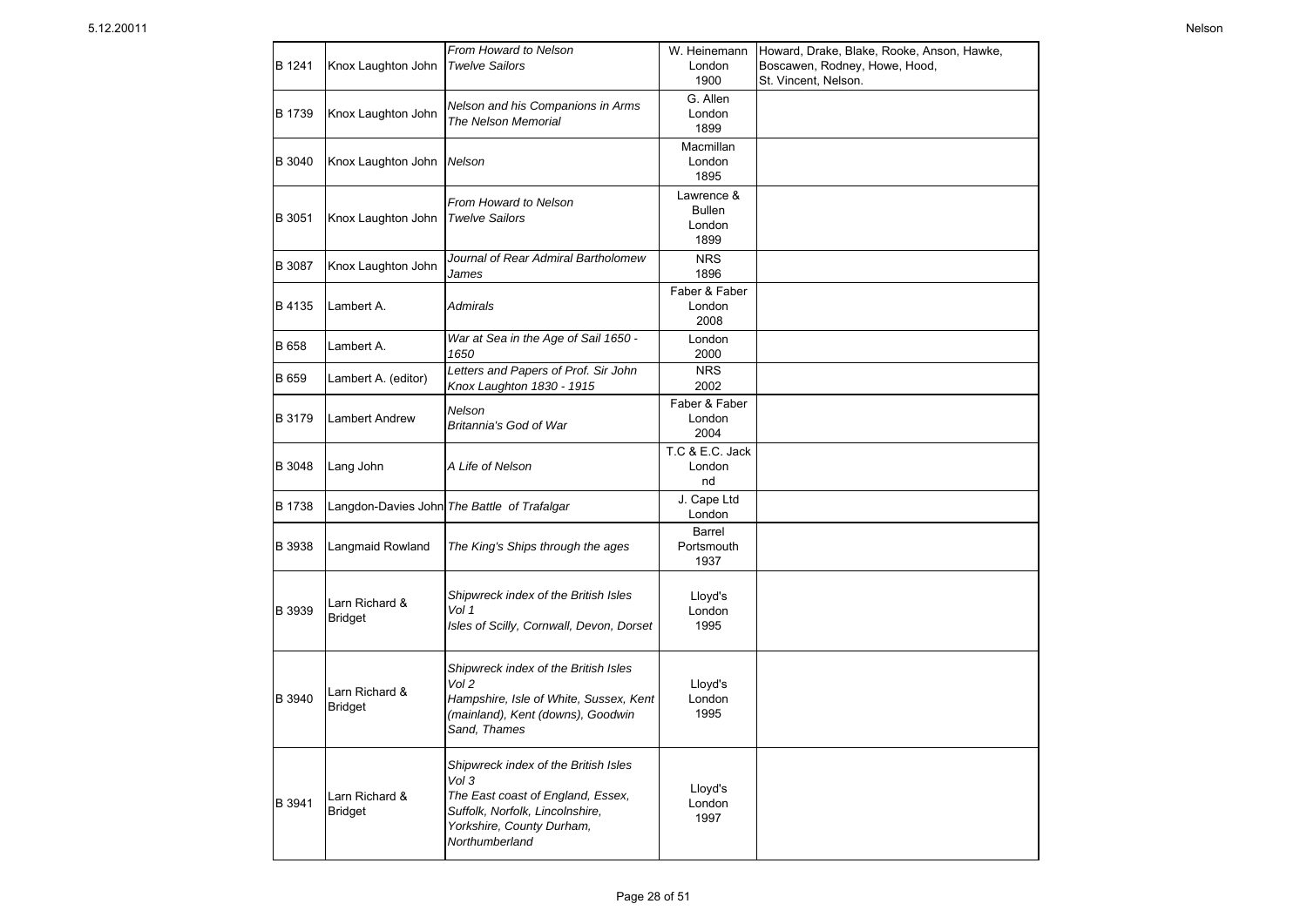| B 662  | Lavery Brian                                            | Nelson's Navy. The Ships, Men and<br>Organisation 1793 - 1815                                        | Chatham<br>Pictorial<br><b>Histories</b><br>1989                                |                                                                                                                                                                                                                 |
|--------|---------------------------------------------------------|------------------------------------------------------------------------------------------------------|---------------------------------------------------------------------------------|-----------------------------------------------------------------------------------------------------------------------------------------------------------------------------------------------------------------|
| B 663  | Lavery Brian                                            | Nelson and the Nile. The naval war<br>against Bonaparte 1798                                         | London<br>1998                                                                  |                                                                                                                                                                                                                 |
| B 1740 | Lavery Brian                                            | Nelson's Fleet at Trafalgar                                                                          | <b>National Maritime</b><br>Museum<br>2004                                      |                                                                                                                                                                                                                 |
| B 2015 | Lavery Brian                                            | The Royal Navy's First Invincible (1744<br>- 1758)                                                   | Invincible<br>Conservations<br>Portsmouth<br>1988                               |                                                                                                                                                                                                                 |
| B 2651 | Lavery Brian<br>Simon Stephens                          | Ship models<br>Their purpose and development from<br>1650 to the present                             | <b>NMM</b><br>1995                                                              |                                                                                                                                                                                                                 |
| B 1896 | Le Fevre Peter &<br><b>Richard Harding</b><br>(editors) | <b>British Admirals of the Napoleonic</b><br>Wars<br>The Contemporaries of Nelson                    | Chatham<br>Publishing<br>London<br>2005                                         | Biographies of 14 of the most important figures:<br>Troubridge, Duncan, Hood, de Saumarez, Knowles,<br>Hotham, Borlase Warren, Ordre, Collingwood,<br>Exmouth, Duckworth, Calder, Keats and Rainer              |
| B 2017 | Le Fevre, P. &<br>Harding, R. (editors)                 | Precursors of Nelson British Admirals<br>in the 18th Century                                         | Chatham<br>London<br>2000                                                       | AJS: Studies by various authors of  Torrington,<br>Rooke, Shovell, Byng, Norris, Wager, Vernon,<br>Anson, Hawke, Rodney, Howe, Hood, Barham, St<br>Vincent, Cornwallis, and Keith                               |
| B 1070 | Lea John (editor)                                       | Remembering Nelson.<br>A Record of the Lily Lambert McCarthy<br>Collection at the Royal Naval Museum | <b>Lily Lambert</b><br>McCarthy<br>Greenwich<br>Connecticut<br>1995             | AJS: A noted collection now housed at the RNM. The<br>catalogue describes, paintings, pictures, glass,<br>pottery, porcelain, artifacts, etc. connected with the<br>Hero. Very useful for the modern collector. |
| B 1083 | Lecene Paul                                             | Les Marins de la Republique<br>et de l'Empire (1793 - 1815)                                          | Librairie Central<br>des Publications<br>Populaires<br>Paris<br>1884<br>rp 1971 | AJS: A narrative of the naval events of the French<br>Revolutionary and Napoleonic wars                                                                                                                         |
| B 150  | Lecky H.S.                                              | The King's Ships<br>In 3 volumes                                                                     | 1913<br>London                                                                  | Production of this superlative reference was<br>Horace Muirhead abandoned due to the outbreak of the Great War and<br>never revived thus only 3 of the intended 6 volumes<br>were ever completed                |
| B 2018 | Lee Christopher                                         | The Sceptred Isle<br>Nelson and Napoleon<br>The long haul to Trafalgar                               | Headline<br>London<br>2005                                                      |                                                                                                                                                                                                                 |
| B 2728 | Legg Stuart (ed)                                        | Trafalgar<br>An Eye-witness Account of a Great<br>Battle                                             | Hart - Davis<br>London<br>1966                                                  |                                                                                                                                                                                                                 |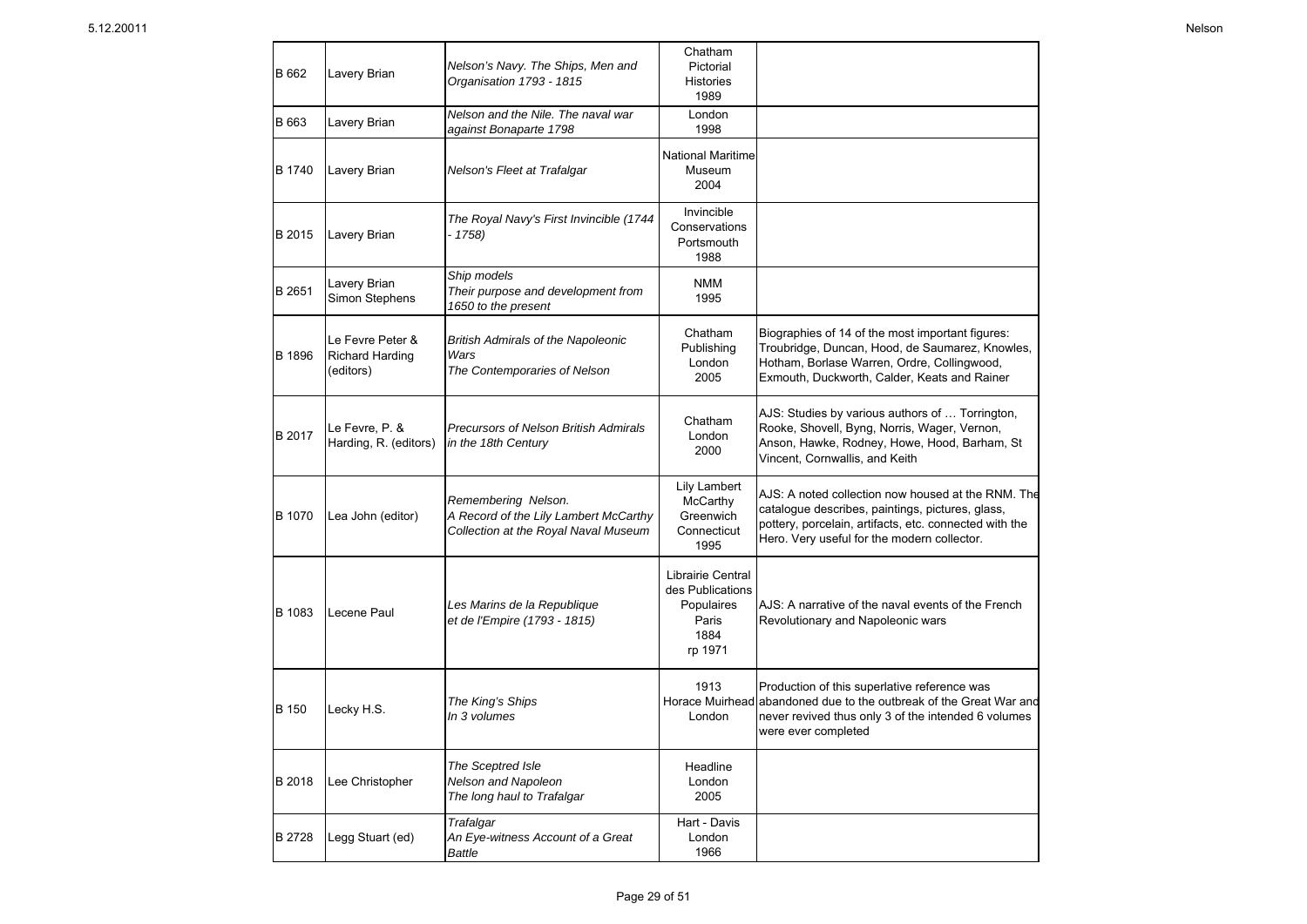| B 2799 | Letter            | The Navy<br>A Letter to the Earl of Minto, First<br>Commissioner of the Admiralty<br>by one of the People                 | Ridgway<br>London<br>1839                        |                                                                                                                                                                                        |
|--------|-------------------|---------------------------------------------------------------------------------------------------------------------------|--------------------------------------------------|----------------------------------------------------------------------------------------------------------------------------------------------------------------------------------------|
| B 133  | Letters           | The Letters of Lord Nelson to Lady<br>Hamilton                                                                            | 1814<br><b>Thomas Lovewell</b><br>& Co<br>London |                                                                                                                                                                                        |
|        |                   | In 2 volumes                                                                                                              | 1814                                             |                                                                                                                                                                                        |
| B 1568 | Lever D.          | The Young Sea Officer's Sheet<br>Anchor:<br>or a Key to the Leading of Rigging, and<br>to Practical Seamanship            | J. Richardson<br>London<br>1808                  | <b>FIRST EDITION</b><br>Ref: Brown & Christie, entry 1281: Became a<br>standard manual for nearly fifty years                                                                          |
| B 1741 | Lewis Charles     | Nelson, 'I am myself a Norfolk Man'                                                                                       | Poppyland<br>Norfolk<br>2005                     |                                                                                                                                                                                        |
| B 2741 | Lewis Charles Lee | Famous Sea Fighters                                                                                                       | G. Harrap<br>London<br>1930                      |                                                                                                                                                                                        |
| B 664  | Lewis Michael     | England's Sea-Officers. The Story of<br>the Naval Profession                                                              | London<br>1948                                   |                                                                                                                                                                                        |
| B 665  | Lewis Michael     | A Social History of the Navy 1793 -<br>1815                                                                               | London<br>1960                                   |                                                                                                                                                                                        |
| B 2721 | Lewis Michael     | The Navy of Britain                                                                                                       | Allen<br>London<br>1948                          | 2nd edition                                                                                                                                                                            |
| B 2739 | Lewis Michael     | The Spanish Armada                                                                                                        | <b>Batsford</b><br>London<br>1960                |                                                                                                                                                                                        |
| B 3088 | Leyland J. (ed)   | Dispatches and letters relating to the<br><b>Blockade of Brest</b><br>1803-1805<br>In 2 volumes                           | <b>NRS</b><br>1899                               |                                                                                                                                                                                        |
| B 3558 | Life              | The Life of the Right Honourable<br>Lord Viscount Nelson, Baron of the<br>Nile, Duke of Bronte, in farther Sicily<br>etc. | Halifax<br>1841                                  | Published anonymously by a Halifax printer who<br>claimed this as his 4th edition                                                                                                      |
| B 2625 | Lincoln M. (ed)   | Nelson & Napoleon                                                                                                         | <b>NMM</b>                                       |                                                                                                                                                                                        |
| B 3044 | Lives             | The Lives of Nelson and Wellington                                                                                        | T. Nelson & Sons<br>London                       |                                                                                                                                                                                        |
| B 1050 | Lloyd Christopher | The Nile Campaign.<br>Nelson and Napoleon in Egypt                                                                        | David & Charles<br>London<br>1973                | AJS: The capture of Malta by Napoleon on his way to<br>invade Egypt in 1798, the conquest of that country<br>and the defeat of the French fleet by Nelson at the<br>Battle of the Nile |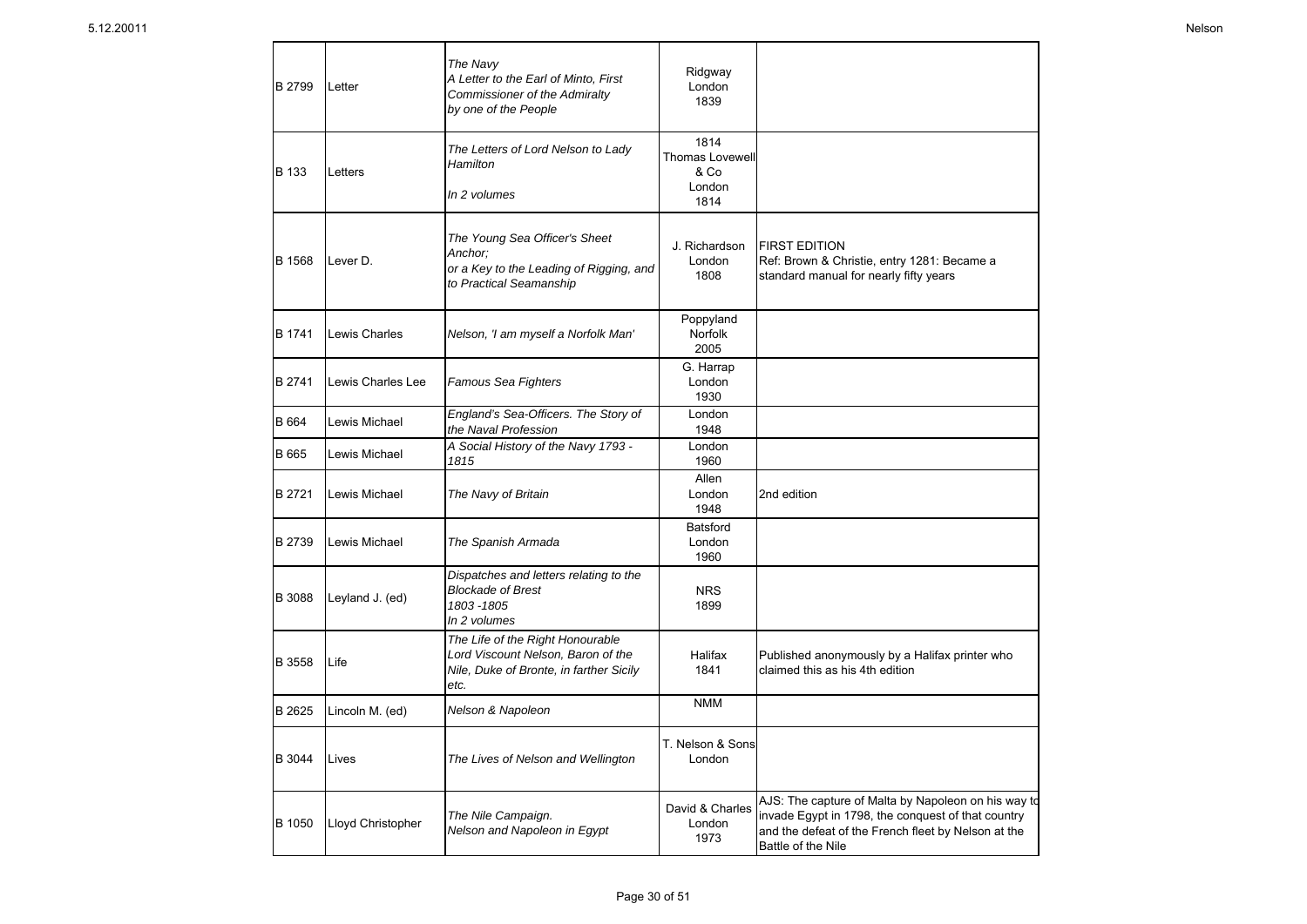| B 2019 | Lloyd Christopher         | Mr. Barrow of the Admiralty                                                                                                                         | Collins<br>London<br>1970                    |                                                                                                                                                                                                                      |
|--------|---------------------------|-----------------------------------------------------------------------------------------------------------------------------------------------------|----------------------------------------------|----------------------------------------------------------------------------------------------------------------------------------------------------------------------------------------------------------------------|
| B 2020 | Lloyd Christopher         | The British Seaman<br>1200 - 1860<br>A Social Survey                                                                                                | Paladin<br>London<br>1970                    |                                                                                                                                                                                                                      |
| B 2021 | Lloyd Christopher<br>(ed) | The Health of Seamen                                                                                                                                | <b>NRS</b><br>1965                           |                                                                                                                                                                                                                      |
| B 2022 | Lloyd Christopher<br>(ed) | A Memoir of James Trevenen                                                                                                                          | <b>NRS</b><br>1959                           |                                                                                                                                                                                                                      |
| B 333  | London Gazette            | The London Gazette for the Year<br>1806 London Gazettes 1795 - 1815<br><b>Famous Naval Actions</b><br>The London Gazette Index for the<br>Year 1805 | 1805                                         | The London Gazette was the "official" publication of<br>the Government and generally published the first<br>news of naval and military dispatches from which<br>other papers would copy reports for mass circulation |
|        |                           | In 3 volumes                                                                                                                                        |                                              |                                                                                                                                                                                                                      |
| B 3039 | Long W.H.                 | Memoirs of Emma Lady Hamilton                                                                                                                       | Gibbings & Co<br>London<br>1899              |                                                                                                                                                                                                                      |
| B 666  | Longridge C.N.            | The Anatomy of Nelsons Ships                                                                                                                        | London<br>1961                               |                                                                                                                                                                                                                      |
| B 4070 | Low C.R.                  | Her Majesty's Navy<br>Including its deeds and Battles<br>In 3 volumes                                                                               |                                              |                                                                                                                                                                                                                      |
| B 2722 | Lowis Geoffrey            | <b>Fabulous Admirals</b>                                                                                                                            | Putnam<br>London<br>1957                     |                                                                                                                                                                                                                      |
| B 2023 | Lubbock Basil             | The Western Ocean Packets                                                                                                                           | Brown, Son &<br>Ferguson<br>Glasgow<br>1956  |                                                                                                                                                                                                                      |
| B 2024 | Lubbock Basil             | The Nitrate Clippers                                                                                                                                | Brown, Son &<br>Ferguson<br>Glasgow<br>1953  |                                                                                                                                                                                                                      |
| B 2025 | Lubbock Basil             | The Coolie Ships and Oil Sailors                                                                                                                    | Brown, Son &<br>Ferguson<br>Glasgow<br>1955  |                                                                                                                                                                                                                      |
| B 2026 | Lubbock Basil             | <b>The Colonial Clippers</b>                                                                                                                        | Brown , Son &<br>Ferguson<br>Glasgow<br>1955 |                                                                                                                                                                                                                      |
| B 2027 | Lubbock Basil             | The Opium Clippers                                                                                                                                  | Brown, Son &<br>Ferguson<br>Glasgow<br>1967  |                                                                                                                                                                                                                      |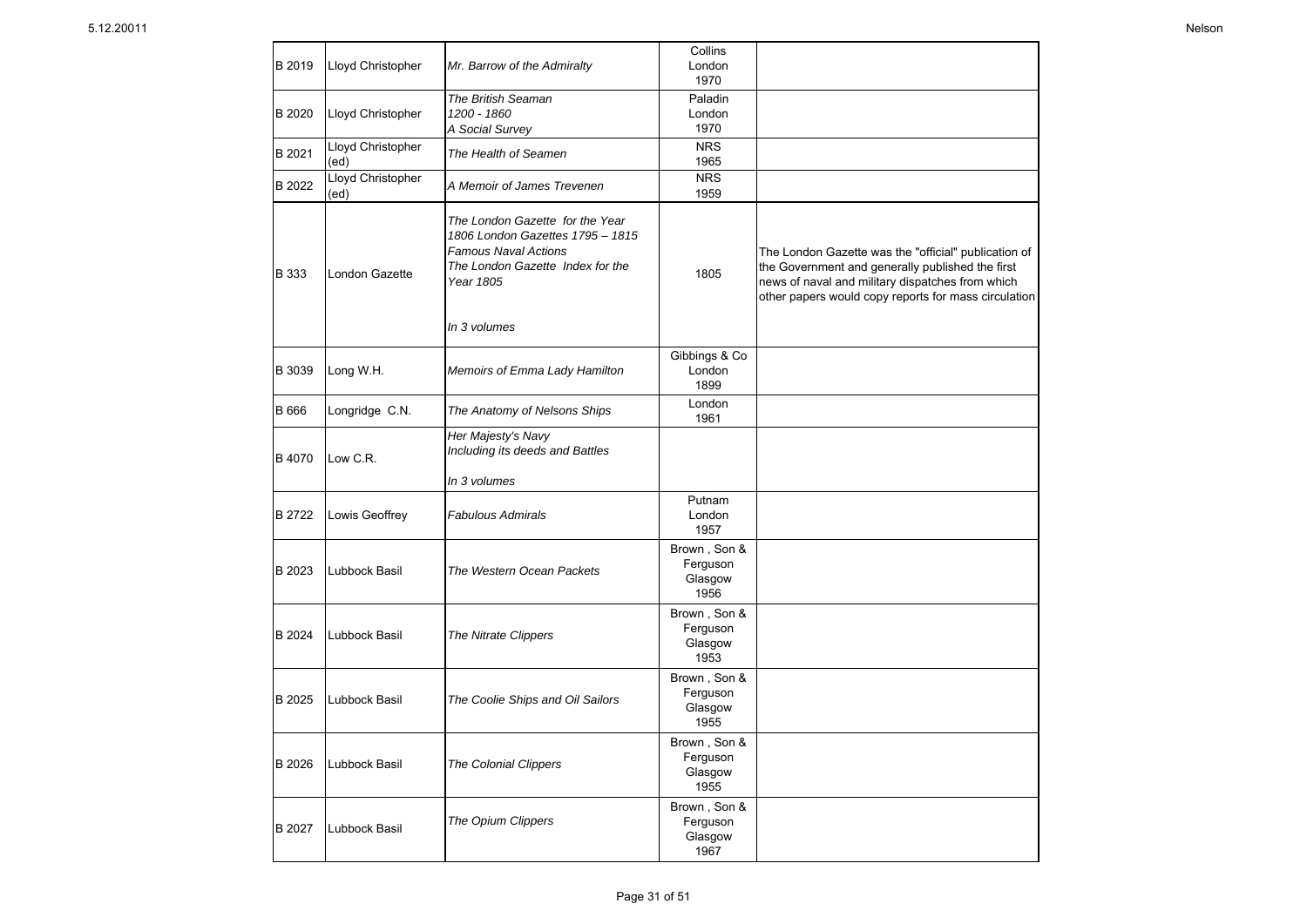| B 2028 | Lubbock Basil         | The China Clippers                                                                                                                             | Brown, Son &<br>Ferguson<br>Glasgow<br>1957    |                                                                                                                                                                                                                         |
|--------|-----------------------|------------------------------------------------------------------------------------------------------------------------------------------------|------------------------------------------------|-------------------------------------------------------------------------------------------------------------------------------------------------------------------------------------------------------------------------|
| B 2029 | Lubbock Basil         | <b>The Blackwell Frigates</b>                                                                                                                  | Brown, Son &<br>Ferguson<br>Glasgow<br>1962    |                                                                                                                                                                                                                         |
| B 2030 | Lubbock Basil         | The Down Easters                                                                                                                               | Brown, Son &<br>Ferguson<br>Glasgow<br>1963    |                                                                                                                                                                                                                         |
| B 2031 | Lubbock Basil         | The Romance of Clipper Ships 1958                                                                                                              | <b>Hennel Locke</b><br>London<br>1963          |                                                                                                                                                                                                                         |
| B 668  | Lyon David            | Sea Battles in Close $-$ up : The Age of<br>Nelson                                                                                             | London<br>1996                                 |                                                                                                                                                                                                                         |
| B2034  | MacGowan Allan        | HMS Victory. Her Constitution, Career<br>and Restoration                                                                                       | Chatham<br>London<br>1999                      | Publisher: This new book is both the story of a<br>famous ship's career as well as a highly technical<br>manual on the construction and fitting and the<br>alterations and restoration of an 18th century man of<br>war |
| B 2037 | <b>MacGrigor Mary</b> | Defiant and Dismasted at Trafalgar<br>The Life and Times of Admiral Sir<br>William Harwood                                                     | Leo Cooper<br>South Yorkshire<br>2004          |                                                                                                                                                                                                                         |
| B 112  | Mackay, J.            | The 100-gun ship Victory. The<br>Anatomy of the Ship Series.                                                                                   | 1987                                           | AJS: With in-depth descriptive keys, of every detail of<br>the ship as presently restored  general<br>arrangements, hull construction, fittings, decoration,<br>mast and yards, rigging and armament                    |
| B 110  | Mackay, R.F.          | <b>Admiral Hawke</b>                                                                                                                           | 1965                                           | AJS: Admiral of the Fleet, Edward, Baron Hawke<br>(1705 - 1781)                                                                                                                                                         |
| B 4152 | Mackenzie R.H.        | The Trafalgar Roll<br>The Ships and the Officers                                                                                               | 1989<br><b>Greenhill Books</b>                 | Biographical study of Trafalgar                                                                                                                                                                                         |
| B 4122 | Mackenzie Robert      | The Trafalgar Roll<br>Containing names and services of all<br>officers or the Royal Navy and the<br>Royal Marines who participated  in<br>1805 | G. Allen<br>London<br>1913                     |                                                                                                                                                                                                                         |
| B 2660 | Macpherson A.G.H.     | <b>Old Maritime Prints</b>                                                                                                                     | 1952                                           | Reprint from the Mariner's Mirror<br>Quarterly Journal of the SNR<br>Vol. 32 Nr. 2 April 1951                                                                                                                           |
| B 670  | Maffeo, Steven        | Most Secret and Confidential.<br>Intelligence in the Age of Nelson                                                                             | London<br>2000                                 |                                                                                                                                                                                                                         |
| B 356  | Mahan A.T.            | The Life of Nelson. The Embodiment of<br>Sea Power of Great Britain<br>In 2 volumes                                                            | 1897.<br>Sampson Low,<br>Marston &Co<br>London | <b>FIRST EDITION</b>                                                                                                                                                                                                    |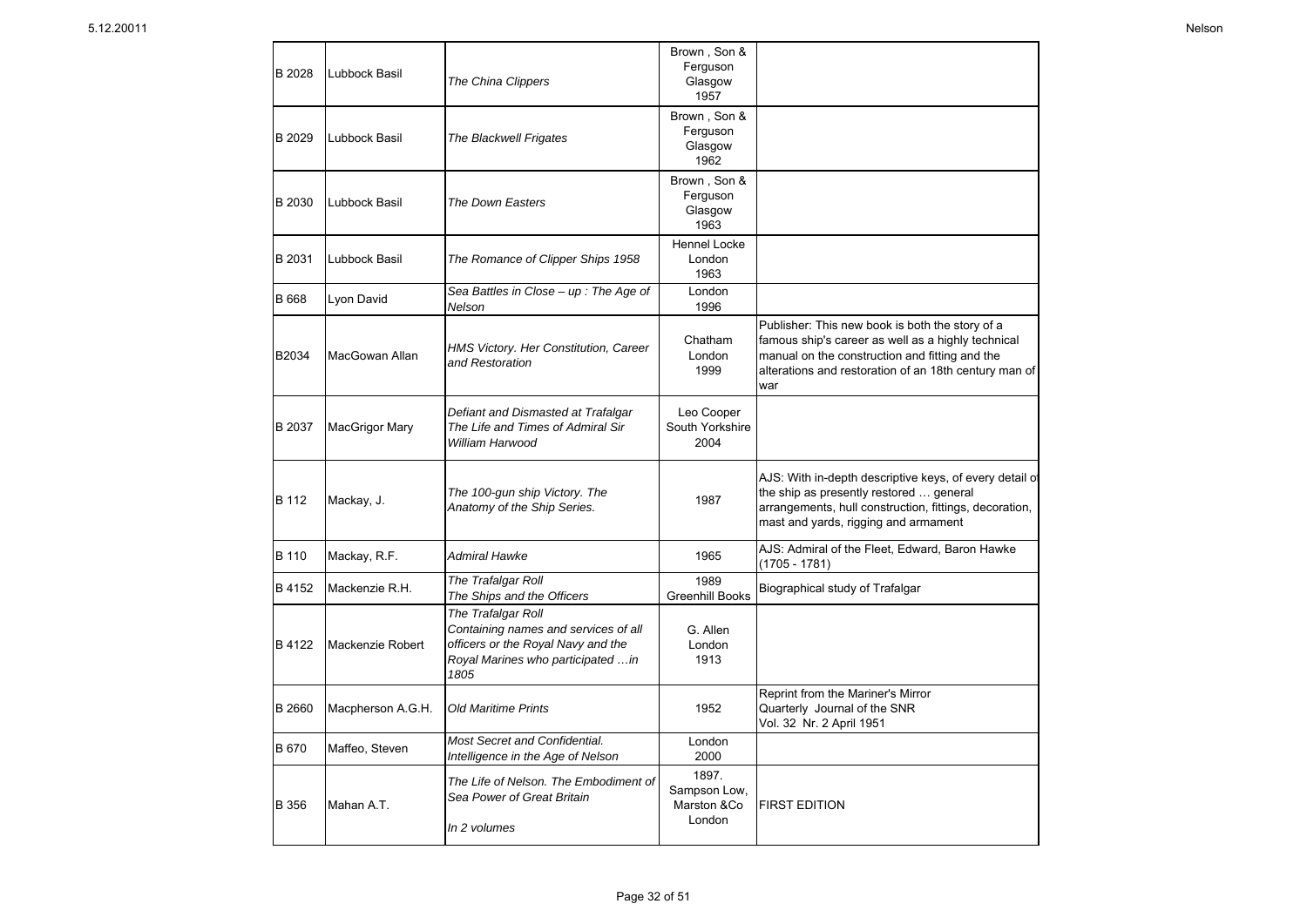| B 671       | Mahan A.T.             | The Influence of Sea Power Upon<br>1660 - 1783<br>History                                                                         | Sampson Law<br>London<br>1892                                                     |                                                                                                                             |
|-------------|------------------------|-----------------------------------------------------------------------------------------------------------------------------------|-----------------------------------------------------------------------------------|-----------------------------------------------------------------------------------------------------------------------------|
| <b>B73</b>  | Mahan, A.T.            | The Influence of Sea Power Upon the<br>French Revolution and Empire 1793-<br>1812                                                 | 1893                                                                              | Ref: Albion, page 151: A valuable work                                                                                      |
|             |                        | In 2 volumes                                                                                                                      |                                                                                   |                                                                                                                             |
| B 2040      | Mahan, A.T.            | <b>Types of Naval Officers</b>                                                                                                    | Sampson Law<br>London<br>1902                                                     |                                                                                                                             |
| B 1051      | Maine R.               | Trafalgar Napoleon's Naval<br>Waterloo                                                                                            | Thames &<br>Hudson<br>London<br>1957                                              |                                                                                                                             |
| B 2695      | Maine Rene             | Trafalgar<br>Le Waterloo Naval de Napoleon                                                                                        | Hachette<br>Paris<br>1955                                                         |                                                                                                                             |
| B 153       | Manning & Walker       | <b>British Warship Names</b>                                                                                                      | 1959<br>London                                                                    |                                                                                                                             |
| B 2044      | <b>Manning Samuel</b>  | New England's Masts and the King's<br><b>Broad Arrow</b>                                                                          | <b>National Maritime</b><br>Museum                                                |                                                                                                                             |
| B 673       | Manwaring G. E.        | The Flower of England's Garland                                                                                                   | Philip Allan<br>London ND                                                         |                                                                                                                             |
| B 674       | Mark-Wardlaw           | At Sea with Nelson. Being the Life of<br>William Mark, a Purser who Served<br>under Admiral Lord Nelson                           | London<br>1929                                                                    |                                                                                                                             |
| B 3086      | Markham Clements<br>R. | Selections from the Correspondence of<br>Admiral John Markham<br>1801-04 and 1806-7                                               | <b>NRS</b><br>1905                                                                |                                                                                                                             |
| <b>B</b> 41 | Marriott L.            | What's left of Nelson                                                                                                             | 1995                                                                              | AJS: A reference guide to the people, places,<br>buildings, locations etc. etc. associated with Nelson                      |
| B 676       | Marshall John          | Royal Naval Bibliography; or Memoirs<br>of the Services of all the Flag Officers<br>and Commanders<br>In 12 volumes               | Printed for<br>Longman, Hurst,<br>Rees Orme,<br>Brown and Green<br>London<br>1823 |                                                                                                                             |
| B 678       | Masefiled J.           | Sea Life in Nelson's Time                                                                                                         | London<br>1984                                                                    |                                                                                                                             |
| <b>B</b> 74 | Matcham, M. Eyre       | The Nelsons of Burnham Thorpe. A<br>Record of a Norfolk Family Compiled<br>from Unpublished Letters and<br>Notebooks, 1787 - 1842 | 1911<br>John Lane<br>London<br>1911                                               | Ref: Cowie, entry 441: Based on the Rev. Edmund<br>Nelson's notes about his family (now at RNM) and<br>other family history |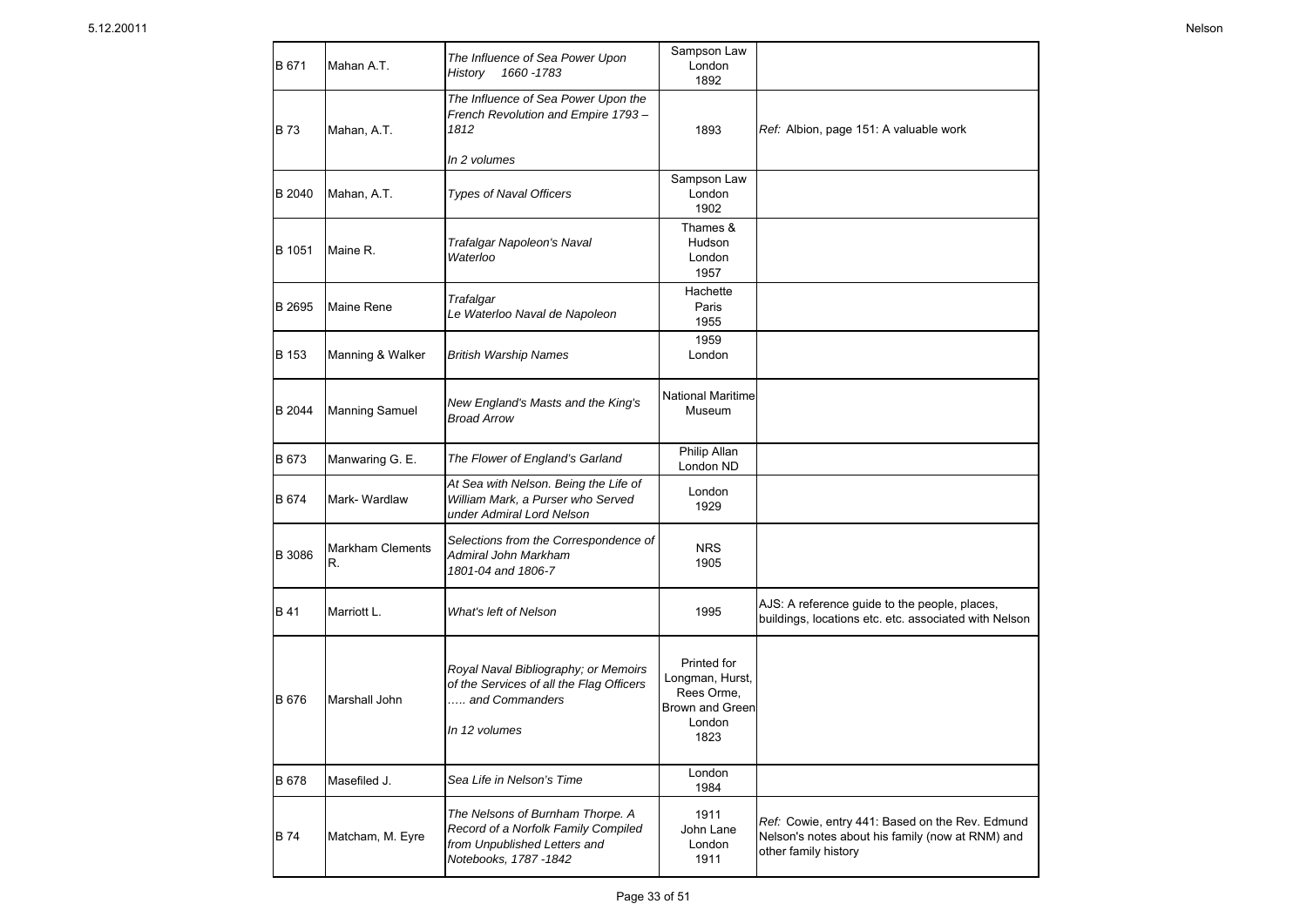| B 4123 | Matcham, M. Eyre         | The Nelsons of Burnham Thorpe. A<br>Record of a Norfolk Family Compiled<br>from Unpublished Letters and<br>Notebooks, 1787 -1842                                                                                            | 1911<br>John Lane<br>London<br>1911                                | Ref: Cowie, entry 441: Based on the Rev. Edmund<br>Nelson's notes about his family (now at RNM) and<br>other family history                                                                                             |
|--------|--------------------------|-----------------------------------------------------------------------------------------------------------------------------------------------------------------------------------------------------------------------------|--------------------------------------------------------------------|-------------------------------------------------------------------------------------------------------------------------------------------------------------------------------------------------------------------------|
| B 2049 | <b>Matthew David</b>     | The Naval Heritage                                                                                                                                                                                                          | Collins<br>London<br>1944                                          |                                                                                                                                                                                                                         |
| B 2291 | May W.E.                 | The Boats of Men of War                                                                                                                                                                                                     | <b>NMM</b><br>Maritime<br>Monographs and<br>Reports<br>No 15 -1974 |                                                                                                                                                                                                                         |
| B 2557 | Mc Grigor Mary           | Defiant and Dismasted at Trafalgar<br>The Life and Times of Admiral Sir<br>William Hargood                                                                                                                                  | Pen & Sword<br>2004                                                |                                                                                                                                                                                                                         |
| B 42   | McGowan                  | <b>HMS Victory</b><br>Her Construction, Career and<br>Restoration                                                                                                                                                           | 1999<br>Chatham<br>London<br>1999                                  | Publisher: This new book is both the story of a<br>famous ship's career as well as a highly technical<br>manual on the construction and fitting and the<br>alterations and restoration of an 18th century man of<br>war |
| B 2941 | McGuane James            | <b>Heart of Oak</b><br>A sailor's life in Nelson's Navy                                                                                                                                                                     | W.W. Norton<br>New York<br>2002                                    |                                                                                                                                                                                                                         |
| B 4151 | McKay John               | Anatomy of the Ship<br>The 100 Gun ship "Victory"                                                                                                                                                                           | 1992                                                               |                                                                                                                                                                                                                         |
| B 2663 | <b>McMurtrie Francis</b> | Ships of the Royal Navy                                                                                                                                                                                                     | Sampson Low<br>London<br>1941                                      |                                                                                                                                                                                                                         |
| B 3171 | Memoirs                  | Memoirs of Lady Hamilton                                                                                                                                                                                                    | Henry Colburn<br>London<br>1815                                    |                                                                                                                                                                                                                         |
| B 331  | Men                      | The men who fought with Nelson in<br><b>HMS Victory at Trafalgar</b>                                                                                                                                                        | 1988<br><b>Nelson Society</b>                                      |                                                                                                                                                                                                                         |
| B 2054 | <b>Miller Nathan</b>     | <b>Broadsides</b><br>The Age of Fighting Sail<br>1775 - 1815                                                                                                                                                                | John Wiley<br>New York<br>2000                                     |                                                                                                                                                                                                                         |
| B 131  | <b>Minutes</b>           | Minutes of a Court Martial. Holden on<br>Board H.M.S. Prince of Wales in<br>Portsmouth Harbour, on Monday the<br>23rd Day of December 1805  for the<br>Trial of Sir Robert Calder, Bart. Vice<br><b>Admiral of The Blue</b> | 1805<br>Portsmouth<br>1805                                         |                                                                                                                                                                                                                         |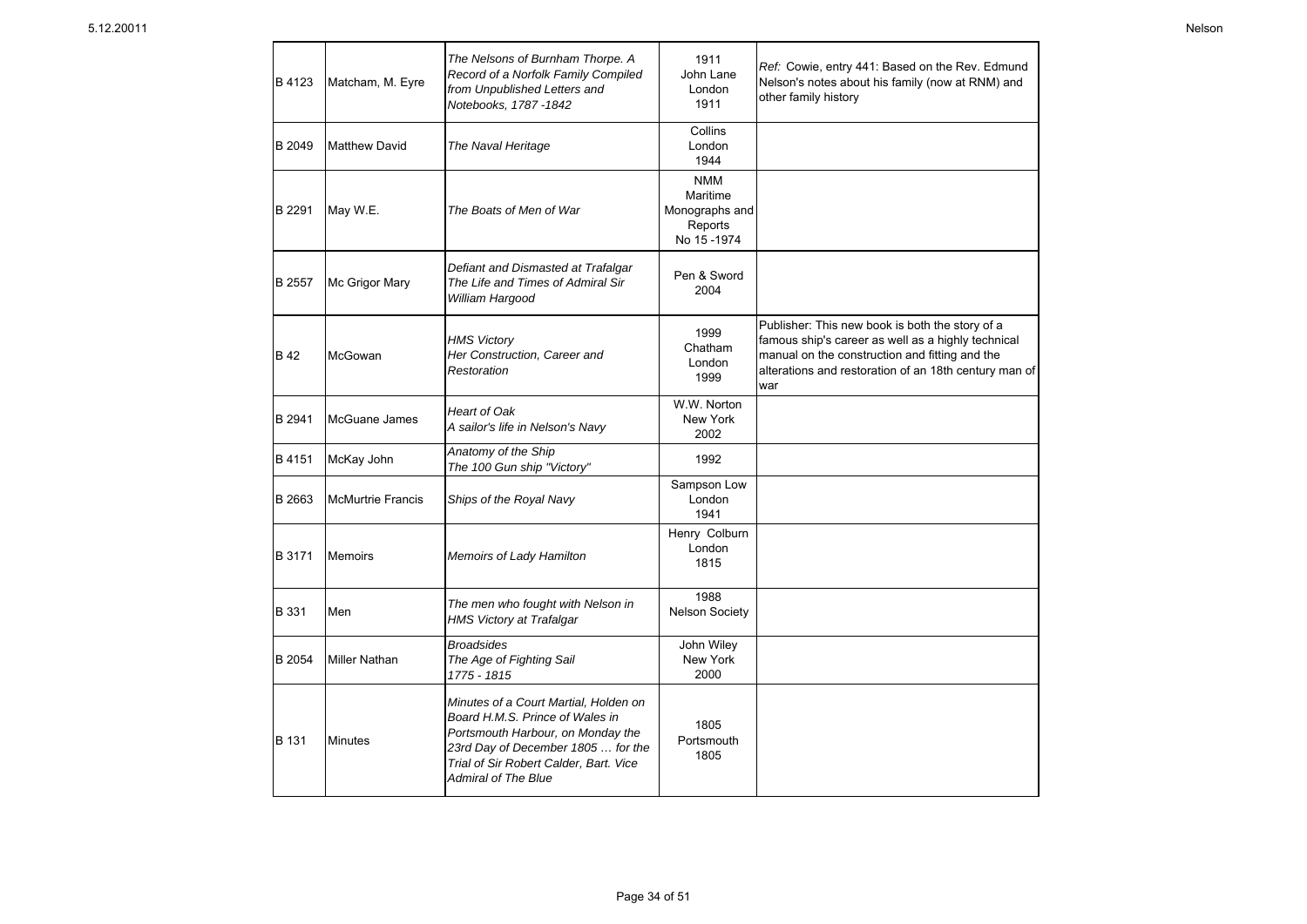| B 2192        | <b>Minutes</b>                     | The Trial of John Hambden Esq<br>In the Great Case of Ship Money,<br>Between His Majesty K. Charles I. and<br>that Gentleman                                                                                                                                                                                                                                                                                                                                                                                                           | Brown, Mears &<br>Clay<br>London<br>1719 | John Hambden, MP, was imprisoned for refusing to<br>pay forced loan of 1626; by resisting the second<br>ship money writ, 1635, caused it to be paid with<br>increasing reluctance. The ship money fleets who<br>were sent out by Charles I to assert English<br>sovereignty of the Narrow Seas which at the time<br>were beset with pirates and with Dutch fishing<br>busses got their name from the levy of a tax known<br>as ship money. 1642 the House of Lords declared<br>ship money to be illegal. This brought Charles I into a<br>head on collision with Parliament and as all royalist<br>captains were removed from their commands, this<br>was a signal for the start of the English Civil War.                                                                                                                           |
|---------------|------------------------------------|----------------------------------------------------------------------------------------------------------------------------------------------------------------------------------------------------------------------------------------------------------------------------------------------------------------------------------------------------------------------------------------------------------------------------------------------------------------------------------------------------------------------------------------|------------------------------------------|--------------------------------------------------------------------------------------------------------------------------------------------------------------------------------------------------------------------------------------------------------------------------------------------------------------------------------------------------------------------------------------------------------------------------------------------------------------------------------------------------------------------------------------------------------------------------------------------------------------------------------------------------------------------------------------------------------------------------------------------------------------------------------------------------------------------------------------|
| <b>B</b> 2774 | <b>Minutes</b>                     | Case of William Brereton<br>Commander of HMS. Duke                                                                                                                                                                                                                                                                                                                                                                                                                                                                                     | Robson<br>London<br>1779                 |                                                                                                                                                                                                                                                                                                                                                                                                                                                                                                                                                                                                                                                                                                                                                                                                                                      |
| <b>B</b> 2777 | <b>Minutes</b>                     | The proceedings at large of the court-<br>martial on the trial of the hon. Augustus<br>Keppel Admiral of the Blue                                                                                                                                                                                                                                                                                                                                                                                                                      | Almon<br>London<br>1779                  |                                                                                                                                                                                                                                                                                                                                                                                                                                                                                                                                                                                                                                                                                                                                                                                                                                      |
| <b>B</b> 38   | <b>Minutes</b><br>Gurney W.B. (d.) | Minutes of a Court Martial, Holden on<br>Board of His Majesty's Ship Gladiator,<br>in Portsmouth Harbour, On<br>Wednesday the 26th Day of July,<br>1809, and Continued by Adjournment,<br>Till Friday the 4th Day of August,<br>Following On the Trial of The Right<br>Honourable James Lord Gambier:<br>Admiral of the Blue. Commander in<br>Chief of the Channel Fleet, etc. etc.<br>Including a Complete Copy of His<br>Lordship's Defence, Taken from the<br>Original: and the Whole of the<br>Evidence and Occasional Discussion. | 1809<br>Portsmouth<br>1809               | Oxford Companion page 337: Gambier, Lord (1756-<br>1833), British Admiral of the Fleet. He was in<br>command of the Channel Fleet during the attempt to<br>destroy the French fleet in the Basque Roads in<br>1809, where his order of withdrawal to Captain<br>Thomas Cochrane, who commanded the inshore<br>squadron of fireships and other modern weapons<br>and whom he personally disliked, ensured that the<br>attack was only partially successful. He was tried by<br>court martial. But the Admiralty, which of course had<br>responsibility for his appointment, made sure that he<br>was honourably acquitted by assembling a court<br>friendly to Gambier. He remained in command of the<br>Channel Fleet until 1811, his last appointment.<br>AJS: The copy with the following dedication "with<br>Lord Gambiers Comps" |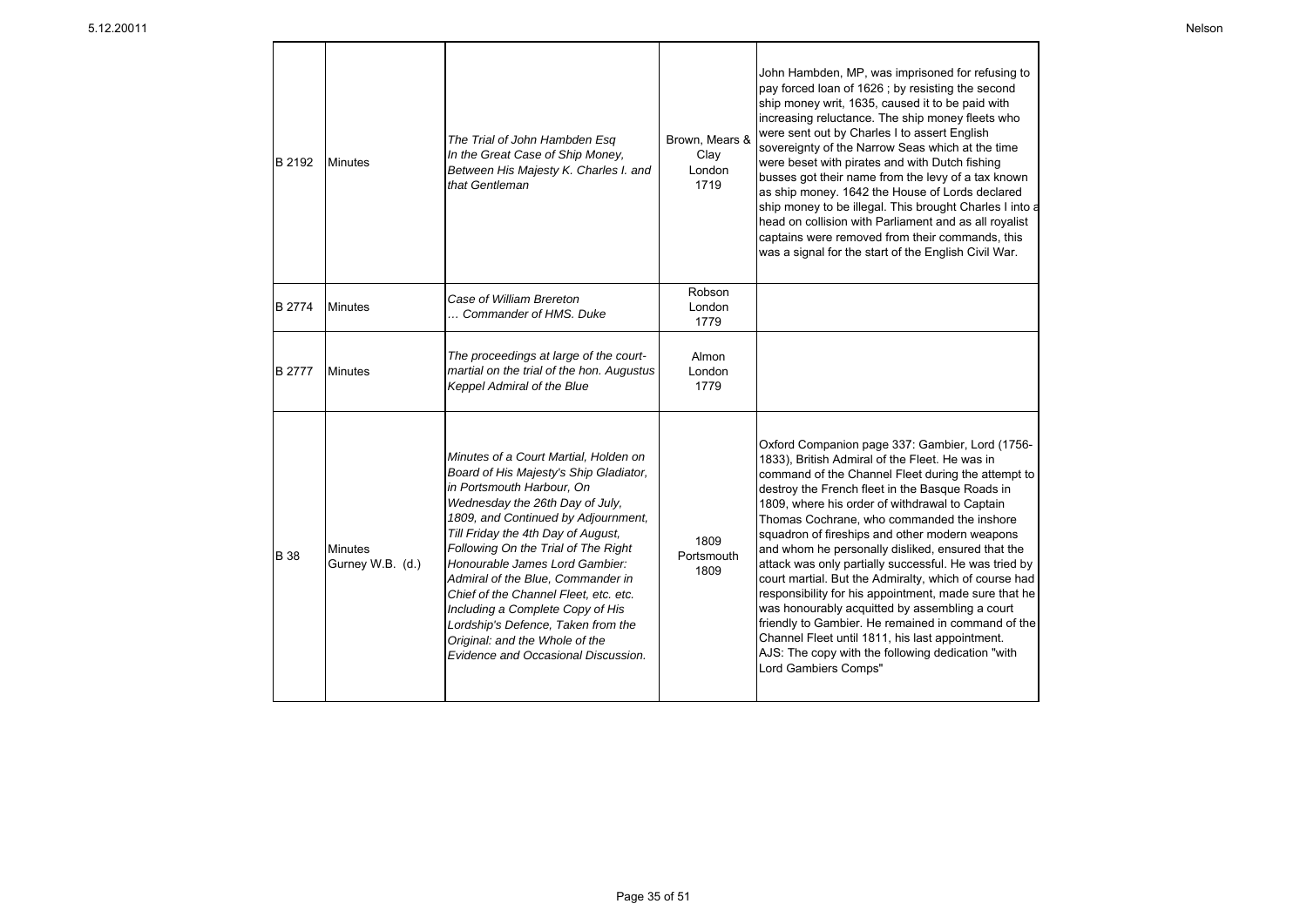| <b>B</b> 29 | <b>Minutes</b>   | Minutes of a Court Martial, Holden on<br>Board His Majesty's Ship Gladiator, in<br>Portsmouth Harbour, On Friday, the<br>6th Day of March, 1807 and Continued<br>by Adjournment, Till Wednesday,<br>March 11, Following the Trial of Capt<br>Sir Home Popham. Including a<br>complete Copy of his Defence, Taken<br>from the Original.<br><b>Bound with</b><br>A Correct Account of the Trial at Large<br>between Ross Dunelly, esg. A Post<br>Captain in his Majesty's Navy, Plaintiff,<br>and Sir Thomas Popham, Kent,<br>defendant, Before Sir James<br>Mansfield, Chief Justice of His<br>Majesty's Court of Common Pleas, and<br>a special Jury, On Saturday, the 27th<br>Day of June 1807, at Westminster<br>Hall; Deciding a Question of Great<br>Importance to all Naval and Military<br><b>Officers</b> | 1807<br>Portsmouth<br>1807London<br>1807       | 2nd edition. Ref: Oxford Companion page 660:<br>Popham Sir Thomas (1762-1820) in a combined<br>operation with troops commanded by Sir David Baird<br>he seized the Cap of Good Hope from the Dutch, and<br>then persuaded Baird that an attack on the Spaniards<br>at Buenos Aires would be supported by the colonists<br>His squadron provided cover for the landing of 1400<br>troops, but the Spanish colonists, instead of rising in<br>support, took their soldiers prisoner. Popham was<br>recalled to England and court-martialled for leaving<br>his station in South Africa, but although he was<br>censured the City of London presented him with a<br>Sword of Honour for attempting to open new<br>markets. He was promoted Rear Admiral in 1814 |
|-------------|------------------|------------------------------------------------------------------------------------------------------------------------------------------------------------------------------------------------------------------------------------------------------------------------------------------------------------------------------------------------------------------------------------------------------------------------------------------------------------------------------------------------------------------------------------------------------------------------------------------------------------------------------------------------------------------------------------------------------------------------------------------------------------------------------------------------------------------|------------------------------------------------|--------------------------------------------------------------------------------------------------------------------------------------------------------------------------------------------------------------------------------------------------------------------------------------------------------------------------------------------------------------------------------------------------------------------------------------------------------------------------------------------------------------------------------------------------------------------------------------------------------------------------------------------------------------------------------------------------------------------------------------------------------------|
| B 2522      | Monson W.        | Sir William Monson's Naval Tracts                                                                                                                                                                                                                                                                                                                                                                                                                                                                                                                                                                                                                                                                                                                                                                                | H. Lintot & J.<br>Osborn<br>London<br>1745     |                                                                                                                                                                                                                                                                                                                                                                                                                                                                                                                                                                                                                                                                                                                                                              |
| B 1145      | Moorhouse E.H.   | Nelson in England. A Domestic Chronici                                                                                                                                                                                                                                                                                                                                                                                                                                                                                                                                                                                                                                                                                                                                                                           | Chapman & Hall<br>London<br>1913               | Ref: Cowie, entry 1009. Accounts of his travels in<br>England                                                                                                                                                                                                                                                                                                                                                                                                                                                                                                                                                                                                                                                                                                |
| B 1742      | Moorhouse Hallam | Lady Hamilton                                                                                                                                                                                                                                                                                                                                                                                                                                                                                                                                                                                                                                                                                                                                                                                                    | Foulis<br>London<br>1912                       |                                                                                                                                                                                                                                                                                                                                                                                                                                                                                                                                                                                                                                                                                                                                                              |
| B 3052      | Moorhouse Hallam | Nelson's Lady Hamilton                                                                                                                                                                                                                                                                                                                                                                                                                                                                                                                                                                                                                                                                                                                                                                                           | Methuen<br>London<br>1906                      |                                                                                                                                                                                                                                                                                                                                                                                                                                                                                                                                                                                                                                                                                                                                                              |
| B 681       | Mori Jennifer    | <b>William Pitt and the French Revolution</b><br>1785 - 1795                                                                                                                                                                                                                                                                                                                                                                                                                                                                                                                                                                                                                                                                                                                                                     | <b>Keele University</b><br>Press<br>1997       |                                                                                                                                                                                                                                                                                                                                                                                                                                                                                                                                                                                                                                                                                                                                                              |
| B 2056      | Morison S.E.     | John Paul Jones<br>A Sailor's Biography                                                                                                                                                                                                                                                                                                                                                                                                                                                                                                                                                                                                                                                                                                                                                                          | Little, Brown &<br>Co<br><b>Boston</b><br>1959 |                                                                                                                                                                                                                                                                                                                                                                                                                                                                                                                                                                                                                                                                                                                                                              |
| B 2057      | Morison S.E.     | Old Bruin'<br>Commodore Matthew Calbraith Perry<br>1794 - 1858                                                                                                                                                                                                                                                                                                                                                                                                                                                                                                                                                                                                                                                                                                                                                   | Little, Brown &<br>Co<br>Boston<br>1967        |                                                                                                                                                                                                                                                                                                                                                                                                                                                                                                                                                                                                                                                                                                                                                              |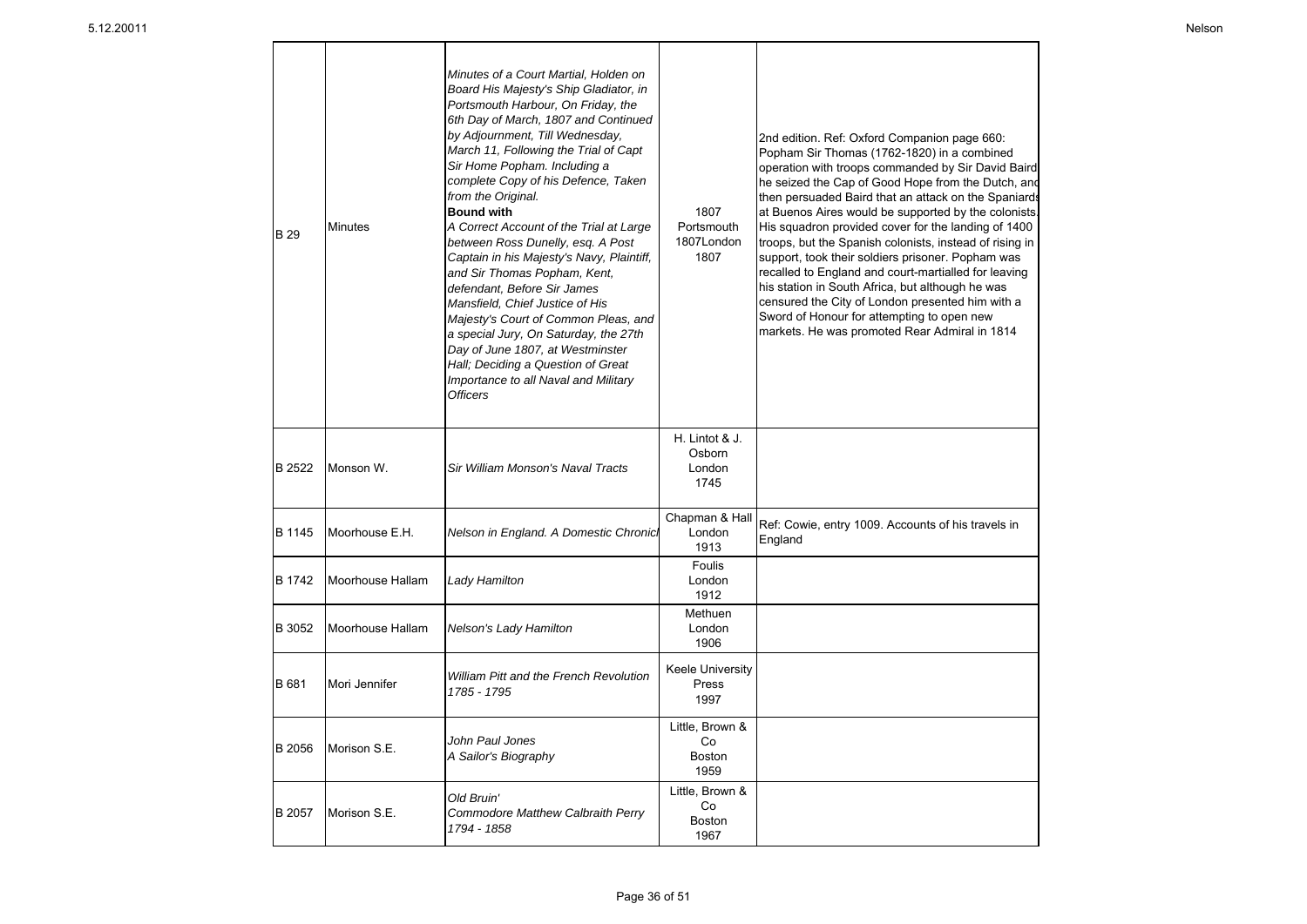| B 2058 | Morison S.E.                  | The Maritime History of Massachusetts<br>1783 - 1860                                                                                                                                                           | W. Heinemann<br>London<br>1923                 |                                                                                                                                                                                                                                                                                                                                                                                                  |
|--------|-------------------------------|----------------------------------------------------------------------------------------------------------------------------------------------------------------------------------------------------------------|------------------------------------------------|--------------------------------------------------------------------------------------------------------------------------------------------------------------------------------------------------------------------------------------------------------------------------------------------------------------------------------------------------------------------------------------------------|
| B 3045 | Morris O'Connor               | The Great Campaigns of Nelson                                                                                                                                                                                  | Blackie & son<br>London<br>1900                |                                                                                                                                                                                                                                                                                                                                                                                                  |
| B 3032 | Morrison Alfred (ed)          | The Hamilton and Nelson Papers<br>The Collection of Autograph Letters<br>and Documents<br>2nd Series 1882 - 1893<br>In 2 volumes                                                                               | Printed for private<br>circulation<br>1893     |                                                                                                                                                                                                                                                                                                                                                                                                  |
| B 682  | Morriss R.                    | Nelson. The Life and Letters of a Hero                                                                                                                                                                         | Collins & Brown<br>London<br>1996              |                                                                                                                                                                                                                                                                                                                                                                                                  |
| B 2060 | Morriss R., Lavery B.<br>a.o. | Nelson. An Illustrated History                                                                                                                                                                                 | <b>NMM</b><br>Greenwich<br>1995                | AJS: published to coincide with the opening of the<br>new Nelson Gallery at the NMM, Museum,<br>Greenwich. An excellent guide to the exhibits                                                                                                                                                                                                                                                    |
| B 3079 | Morriss Roger                 | Cockburn and the British Navy in<br>Transition                                                                                                                                                                 | Univerity<br>of Exeter Press<br>1997           |                                                                                                                                                                                                                                                                                                                                                                                                  |
| B 2061 | Moss H.J.                     | Windjammer to Westminster                                                                                                                                                                                      | Methuen<br>London<br>1941                      |                                                                                                                                                                                                                                                                                                                                                                                                  |
| B 2622 | <b>Mostert Noel</b>           | The Line upon a Wind<br>An intimate history of the last and<br>greatest war fought at sea under sail<br>1793-1815                                                                                              | J. Cape<br>London<br>2007                      |                                                                                                                                                                                                                                                                                                                                                                                                  |
| B 2624 | Munch Petersen Th.            | Defying Napoleon                                                                                                                                                                                               | Sutton Publishing<br>2007                      |                                                                                                                                                                                                                                                                                                                                                                                                  |
| B 1743 | Naish G.P.B.                  | <b>Horatio Nelson</b>                                                                                                                                                                                          | <b>Pitkin Pictorials</b><br>London<br>1972     |                                                                                                                                                                                                                                                                                                                                                                                                  |
| B 76   | Naish, G.P.B. (editor)        | Nelson's Letters to His Wife and Other<br>Documents 1785 - 1831                                                                                                                                                | 1958<br><b>Trade Edition</b><br>1958           | AJS: This is the trade edition published in association<br>with the Navy Records Society.                                                                                                                                                                                                                                                                                                        |
| B 147  | <b>Napier Elers</b>           | Life and Correspondence of<br>Admiral Sir Charles Napier K.C.B.<br>In 2 volumes                                                                                                                                | 1862<br>Hurst and<br><b>Blackett</b><br>London |                                                                                                                                                                                                                                                                                                                                                                                                  |
| B 1140 | Narrative                     | A Narrative of the Proceedings<br>of the British Fleet, Commanded<br>by Admiral Sir John Jervis, KB.<br>In the Late Action with the Spanish<br>Fleet, on the 14th of February 1797,<br>off Cape St. Vincent's. | Printed for<br>J.Johnson<br>London<br>1797     | FIRST EDITION, with the bookplate of Lord Minto.<br>Ref: NMM, Cat, vol 5, Pt 1 entry 1799, the 3<br>appendices comprise : return of killed and wounded<br>on board of the British ships, shops and<br>commanders of both fleets.<br>AJS. Signed dedication from the author Col<br>Drinkwater-Bethune to Admiral Elliot of Mount Tiviot,<br>1799. The book was of course published<br>anonymously |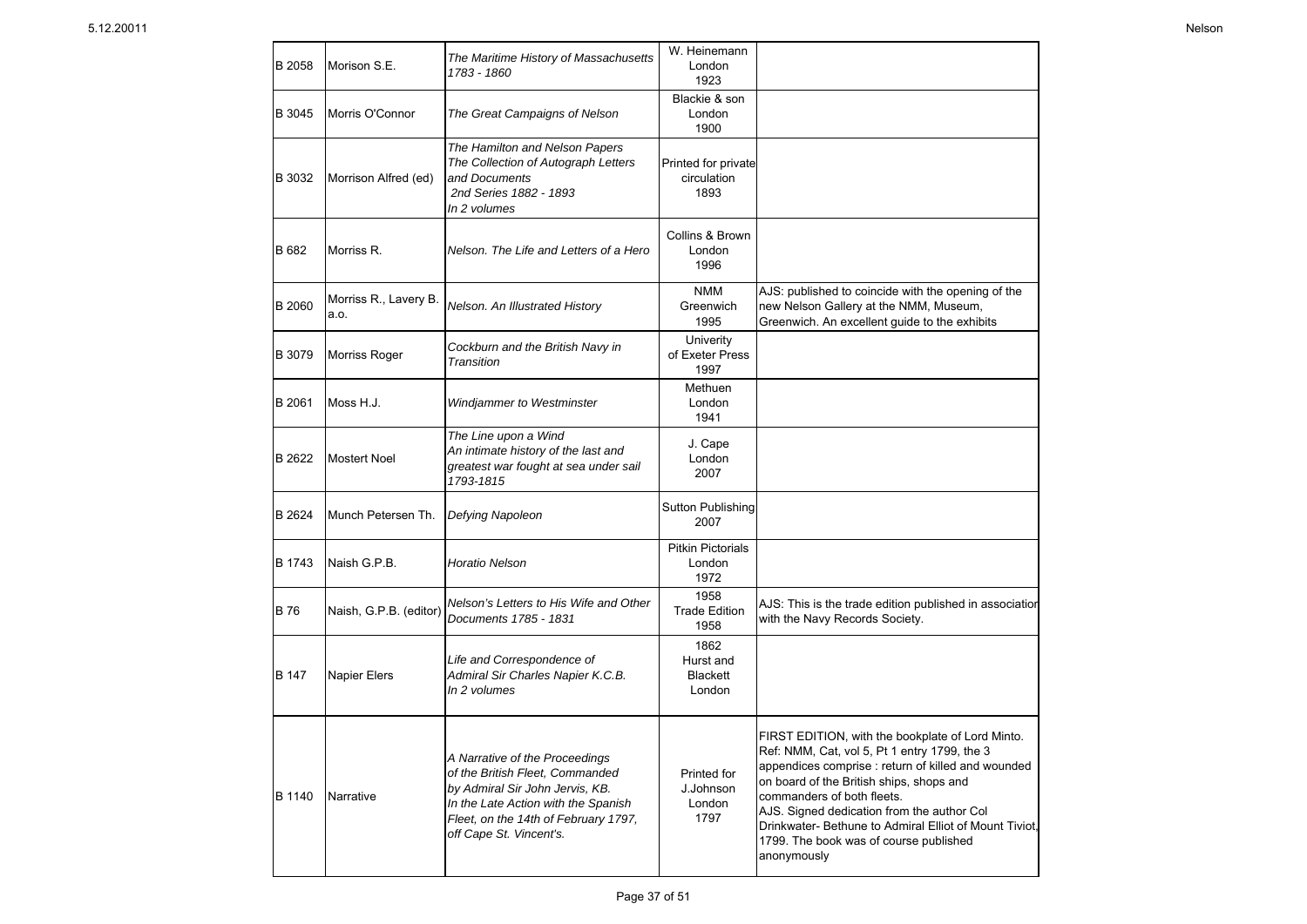| B 62          | Narrative (Anon)                   | A Narrative on the Proceedings of His<br>Majesty's Fleet Under the Command of<br>Earl Howe from 2nd May to 2nd June<br>1794                                                             | 1796<br>rp 1971                            | NMM Cat, Vol 5, Pt1. Entry1798: Particularly of the<br>Glorious First of June Action. Appendices include:<br>(1) List of French ships taken; (2) Full casualties in<br>the British fleet; (3) Howe's dispatch of 2 June to the<br>Admiralty; (4) Full list of officers in each ship which<br>took part; (5) The French line of battle; (6)<br>Reproduction of Jean Bon Saint- Andre's journal<br>entry for 1 June on board of Le Montagne. |
|---------------|------------------------------------|-----------------------------------------------------------------------------------------------------------------------------------------------------------------------------------------|--------------------------------------------|--------------------------------------------------------------------------------------------------------------------------------------------------------------------------------------------------------------------------------------------------------------------------------------------------------------------------------------------------------------------------------------------------------------------------------------------|
| <b>B</b> 63   | Narrative (Anon)                   | A Narrative on the Proceedings of the<br><b>British Fleet Commanded by Admiral</b><br>Sir John Jervis KB in the Late Action<br>with the Spanish Fleet 1797                              | 1797<br>rp 1971                            | NMM Cat, Vol 5 Pt 1, entry 1799: The three<br>appendices comprise: return of killed and wounded<br>on board the British ships; ships and commanders of<br>both fleets.                                                                                                                                                                                                                                                                     |
| B 2753        | <b>National Maritime</b><br>Museum | Voyages & Travel<br>Catalogue of the NMM Vol. 1                                                                                                                                         | <b>NMM</b><br>1968                         |                                                                                                                                                                                                                                                                                                                                                                                                                                            |
| B 344         | <b>Naval Chronicle</b>             | The Naval Chronicle, January June<br>1799<br>Vol I only                                                                                                                                 | 1799<br>Bubbey & Gold<br>London            |                                                                                                                                                                                                                                                                                                                                                                                                                                            |
| <b>B</b> 570  | Naval Miscellany                   | The Naval Miscellany<br>Vol 1 (ed. Laughton J. K.)<br>Vol 2. (ed. Laughton J. K.)<br>Vol 3 (ed. Perrin W.G.)<br>Vol 4 (ed. Lloyd Cr.<br>Vol 5 (ed. Rodger N.A.M.)                       | NRS(XX)<br>1901<br>1927<br>1994            |                                                                                                                                                                                                                                                                                                                                                                                                                                            |
| <b>B</b> 1170 | Naval Miscellany                   | The Naval Miscellany<br>Vol 6. (ed. Duffy M.)                                                                                                                                           | Ashgate for the<br><b>NRC</b><br>2003      |                                                                                                                                                                                                                                                                                                                                                                                                                                            |
| B 1165        | Neale W. J.                        | History of the Mutiny at Sitehead and<br>the Nore.<br>With an Enquiry into its Origins and<br>Treatment and Suggestions for the<br>Prevention of Future Discontent<br>in the Royal Navy | printed for Th.<br>Tegg<br>London<br>1842  |                                                                                                                                                                                                                                                                                                                                                                                                                                            |
| <b>B</b> 2969 | Neewbolt Henry                     | The Year of Trafalgar                                                                                                                                                                   | John Murray<br>London<br>1905              |                                                                                                                                                                                                                                                                                                                                                                                                                                            |
| B 3527        | Nelson                             | Nelson 1758<br>250 Anniversary of the Birth of Nelson                                                                                                                                   | Gibraltar                                  | limited edition of 1000 copies<br>Philatelic Bureau booklet number 164                                                                                                                                                                                                                                                                                                                                                                     |
| <b>B</b> 2780 | Nelson Arthur                      | The Tudor Navy<br>The Ships, Men and Organisation<br>1458 - 1603                                                                                                                        | Conway Maritime<br>Press<br>London<br>2001 |                                                                                                                                                                                                                                                                                                                                                                                                                                            |
| B 1731        | Nelson's Fans                      | Catalogue of the exhibition 1/6/-<br>6/11/2005<br>in the Fan Museum London                                                                                                              |                                            |                                                                                                                                                                                                                                                                                                                                                                                                                                            |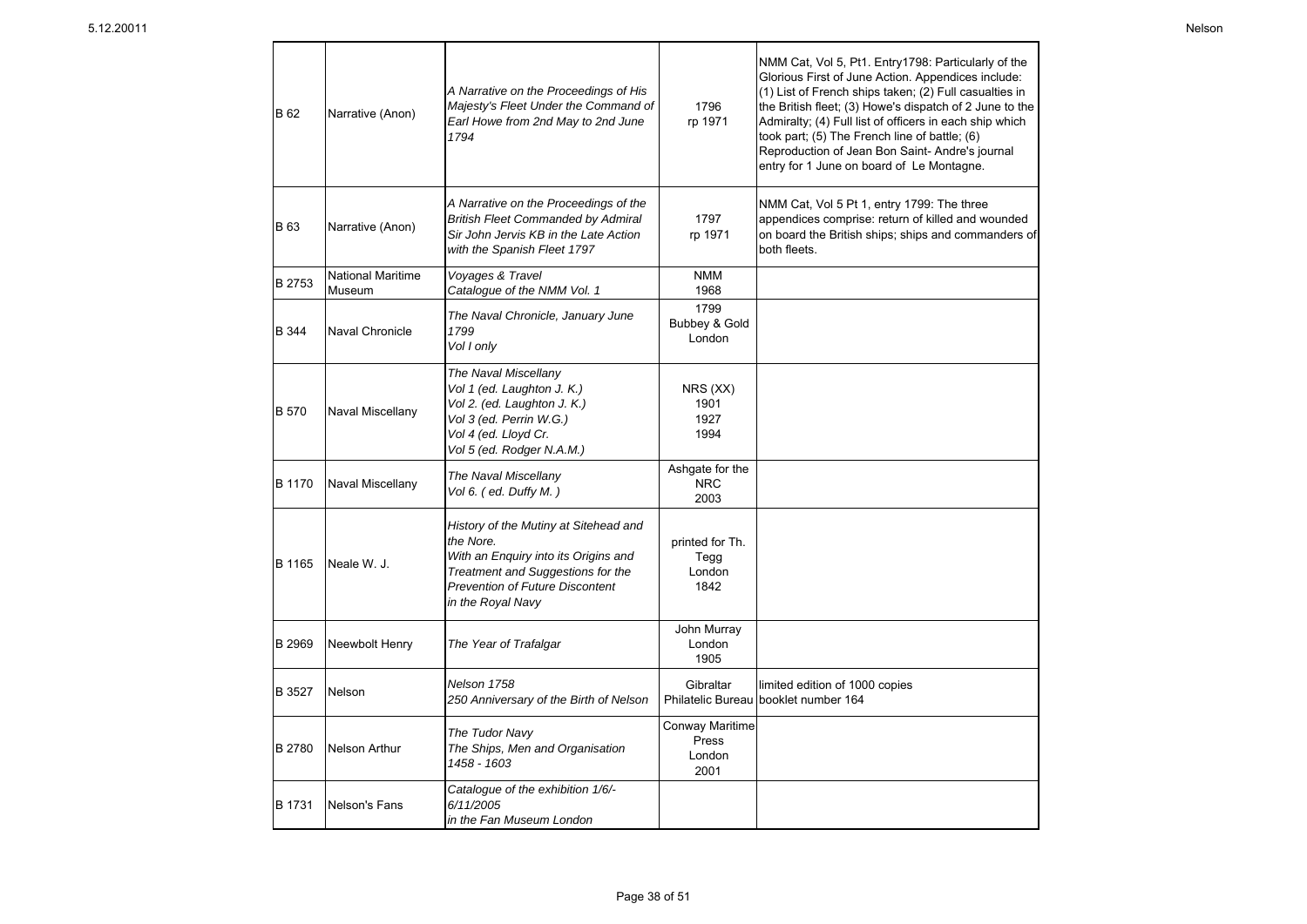| B 1053      | Newbolt H.         | The Year of Trafalgar.<br>Being an Account of the Battle and of<br>the Events which Led Up to It.<br>With a Collection of the Poems and<br><b>Ballads Written There Upon</b><br>Between 1805 - 1905 | John Murray<br>London<br>1905                     | <b>Ref: Cowie, 1106</b>                                                                                                                                                                                                            |
|-------------|--------------------|-----------------------------------------------------------------------------------------------------------------------------------------------------------------------------------------------------|---------------------------------------------------|------------------------------------------------------------------------------------------------------------------------------------------------------------------------------------------------------------------------------------|
| B 113       | Nicolas (Sir N.H.) | A History of the Royal Navy from the<br>Earliest Times to the Wars of the<br><b>French Revolution</b><br>In 2 volumes                                                                               | 1847<br><b>Richard Bentley</b><br>London<br>1847  | Ref: NMM Cat, Vol 5, Pt1. Entry 52: Because of the<br>author's death only 2 volumes - traces the Navy's<br>history up to the reign of Henry V - were published.<br>Sir W.L. Clowes wrote 'Nicolas spared no pains in<br>research." |
| B 132       | Nicolas (Sir N.H.) | The Dispatches and Letters of Vice<br>Admiral Lord Viscount Nelson<br>In 7 volumes                                                                                                                  | 1845<br>Henry Colburn<br>London<br>1845-46        |                                                                                                                                                                                                                                    |
| B 2062      | Nicolas (Sir N.H.) | The Dispatches and Letters of Vice<br><b>Admiral Lord Viscount Nelson</b><br>In 7 volumes                                                                                                           | Chatham<br>London<br>1997                         |                                                                                                                                                                                                                                    |
| B 1744      | Nicolson Adam      | Men of Honour<br>Trafalgar and the Making of the<br>English Hero                                                                                                                                    | <b>Harper Collins</b><br>London<br>2005           |                                                                                                                                                                                                                                    |
| <b>B</b> 99 | <b>NID</b>         | B.R. 76, Anglo-Spanish and Spanish-<br>English Technical Dictionary for Use in<br>the Fleet                                                                                                         | 1937                                              | AJS: Printed in double with straight forward<br>definitions on an A-Z basis                                                                                                                                                        |
| B 1150      | Observations       | Observations and Instructions for the<br>Use of the Commissioned, the Junior<br>and the Officers of the Royal Navy, on<br>all the Material Points of Professional<br>Duty                           | Steel's Navigation<br>Warehouse<br>London<br>1807 | By a Captain in the Royal Navy.<br>Ex Libris David S. Pilgrim                                                                                                                                                                      |
| B 684       | Oman Carola        | Nelson                                                                                                                                                                                              | Hodder &<br>Stoughton<br>London<br>1948           | 2 copies                                                                                                                                                                                                                           |
| <b>B796</b> | Oman Carola        | Nelson                                                                                                                                                                                              | Reprint<br>Society<br>London<br>1950              |                                                                                                                                                                                                                                    |
| B 1221      | Oman Carola        | Nelson                                                                                                                                                                                              | Hodder &<br>Stoughton<br>London<br>1947           |                                                                                                                                                                                                                                    |
| B 687       | Orde Denis         | Nelson's Mediterranean Command,<br>Concerning Pride, Preferment and                                                                                                                                 | Durham<br>1007                                    |                                                                                                                                                                                                                                    |

1997

*Prize Money*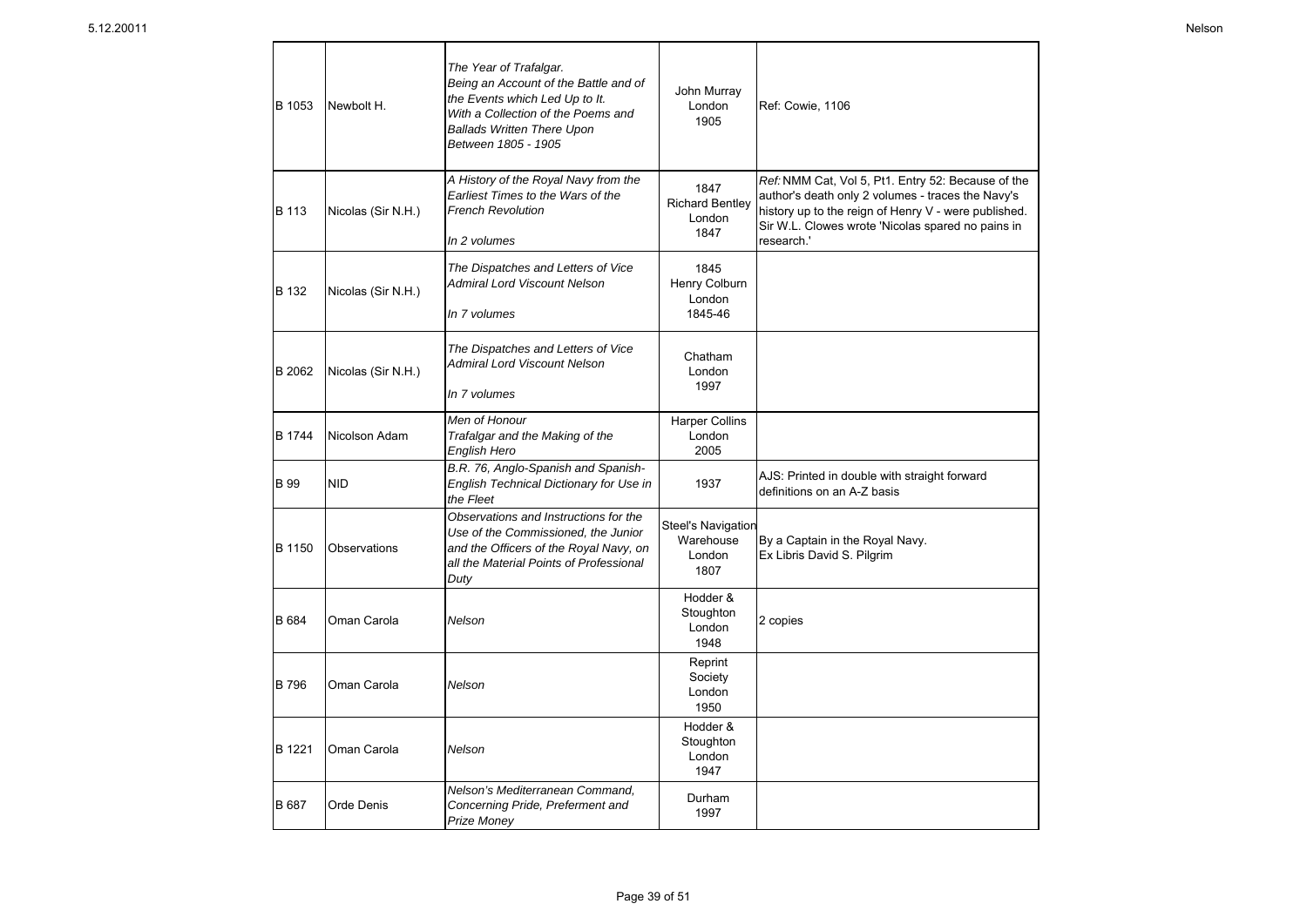| <b>B</b> 144  | Osler Ed.                     | The Life of Admiral Viscount Exmouth                                                        | 1835<br>Smith Elder & Co<br>London            |                                                                                                                       |
|---------------|-------------------------------|---------------------------------------------------------------------------------------------|-----------------------------------------------|-----------------------------------------------------------------------------------------------------------------------|
| <b>B</b> 688  | Pack Obern, James,<br>Captain | Nelson's Blood. The Story of Naval<br>Rum                                                   | Naval Institute<br>Press.<br>Maryland<br>1982 |                                                                                                                       |
| B 2756        | Pack S.W.C.                   | Sea Power in the Mediterranean                                                              | Barker<br>London<br>1971                      |                                                                                                                       |
| <b>B</b> 689  | Padfield Peter                | Nelson's War                                                                                | W. Military<br>Library<br>2000                |                                                                                                                       |
| B 3094        | Padfield Peter                | Maritime Power and the Struggle for<br>Freedom<br>1788 - 1851                               | John Murray<br>London<br>2004                 |                                                                                                                       |
| <b>B</b> 2560 | Palais de Chaillot            | Musee de la Marine                                                                          | 1954                                          |                                                                                                                       |
| B 152         | Parkes Oscar                  | <b>British Battleships</b>                                                                  | 1966<br>Seeley Service &<br>Co<br>London      | Revised edition                                                                                                       |
| B 691         | Parkinson N. C.               | War in the Eastern Seas 1793 - 1815                                                         | London<br>1954                                |                                                                                                                       |
| B 692         | Parkinson N. C.               | The Trade Winds. A Study of British<br>Overseas Trade during the French<br>Wars 1793 - 1815 | London<br>1948                                |                                                                                                                       |
| <b>B77</b>    | Parkinson N.C.                | Britannia Rules: The Classic Age of<br>Naval History 1793 - 1815                            | 1977<br>new ed. 1994                          | AJS: Freshly illustrated edition of Professor<br>Northcote Parkinson's pioneering work.                               |
| B 693         | Parkinson N.C.                | Portsmouth Point. The Navy in Fiction<br>1793 - 1815                                        | London<br>1948                                |                                                                                                                       |
| B 1755        | Parry Ann                     | The Admirals Freemantle<br>1788 - 1920                                                      | Chatto &<br>Windus<br>London<br>1971          |                                                                                                                       |
| B 115         | Parsons, Lt G.S.              | Nelsonian Reminiscences, Leaves<br>from Memory's Log                                        | 1971<br>Saunders & Otley<br>London<br>1971    | Ref: Cowie: A light-hearted approach and<br>uncertainty about dates, but probably reliable on<br>individual episodes. |
| B 2070        | Pasley Rodney                 | Private Sea Journals                                                                        | J.M. Dent<br>London<br>1931                   |                                                                                                                       |
| B 2788        | Paton Noel                    | Coleridge's Rime of the Mariner                                                             | Art Union<br>of London<br>1863                |                                                                                                                       |
| B 2072        | Pemsel H.                     | Atlas of Naval Warfare                                                                      | Arms & Armour<br>Press<br>London<br>1977      |                                                                                                                       |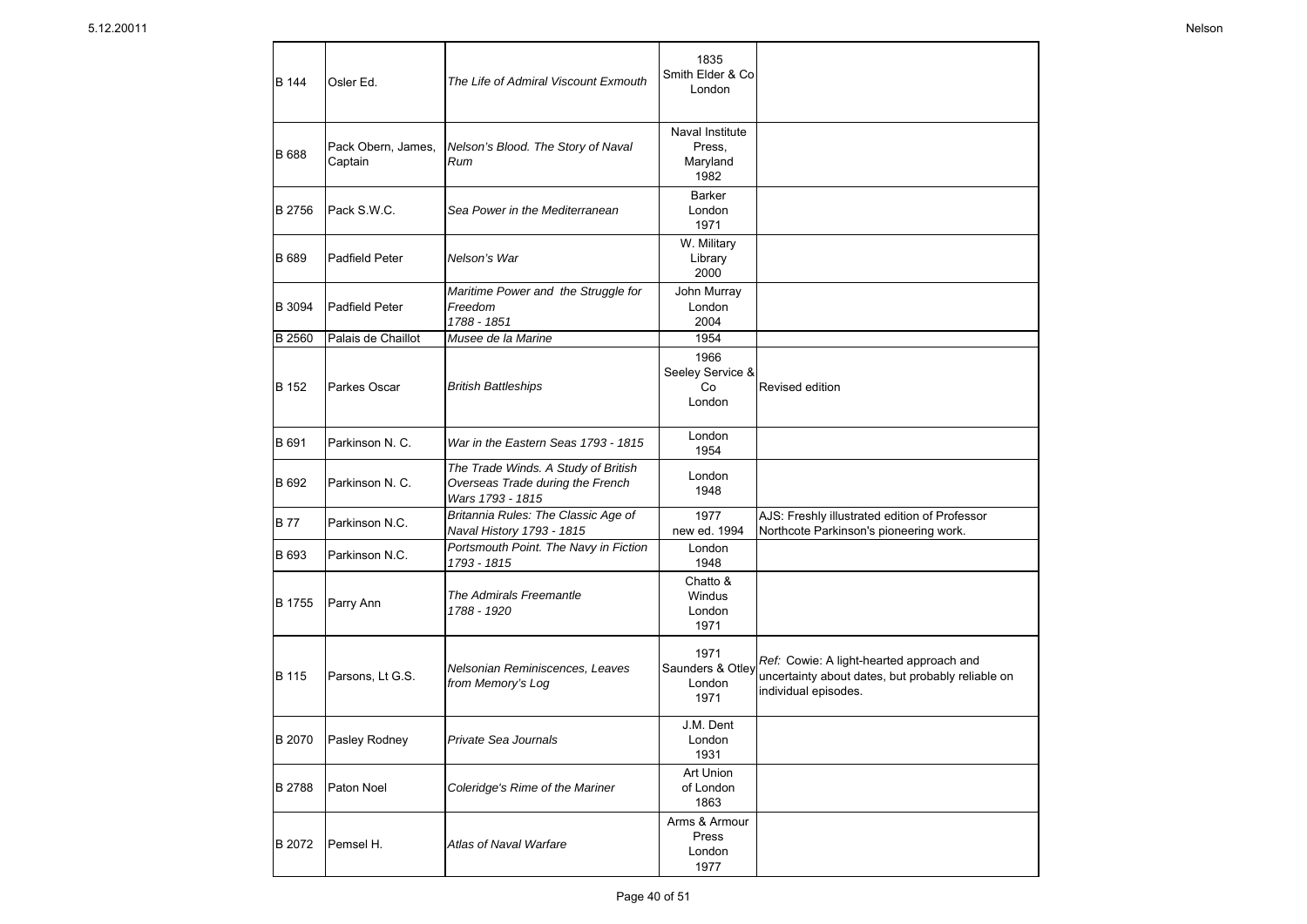| B 2516      | Pettigrew Th. J.  | Memoirs of the Life of Vice Admiral<br>Lord Viscount Nelson                        | T. & W. Boone<br>London<br>1849      |                                                                                                                                               |
|-------------|-------------------|------------------------------------------------------------------------------------|--------------------------------------|-----------------------------------------------------------------------------------------------------------------------------------------------|
| B 2655      | Pettigrew Th. J.  | Memoirs of the Life of Vice Admiral<br><b>Lord Viscount Nelson</b><br>In 2 volumes | T.& W. Boone<br>London<br>1849       | 2nd edition                                                                                                                                   |
| B 2772      | Pettigrew Th. J.  | Memoirs of the Life of Vice Admiral<br>Lord Viscount Nelson<br>In 2 volumes        | T. & W. Boone<br>London<br>1849      |                                                                                                                                               |
| B 348       | Plimsoll S.       | Our Seamen; An Appeal                                                              | 1873<br>Virtue<br>London             | <b>FIRST EDITION</b>                                                                                                                          |
| B 1055      | Pocock T.         | Nelson and his World                                                               | Thames &<br>Hudson<br>London<br>1968 | Ref: Cowie 190                                                                                                                                |
| B 43        | Pocock Tom        | The Terror Before Trafalgar. Nelson,<br>Napoleon and the Secret War.               | 2002                                 | AJS: covers the period from 1801 when Bonaparte<br>threatened to invade England through to Trafalgar in<br>1805  known as "the Great Terror". |
| B 698       | Pocock Tom        | Remember Nelson. The Life of Captain<br>Sir William Hoste                          | Collins<br>London<br>1977            |                                                                                                                                               |
| B 699       | Pocock Tom        | Horatio Nelson                                                                     | London<br>1994                       |                                                                                                                                               |
| B 2727      | Pocock Tom        | The Young Nelson in the Americas                                                   | Collins<br>London<br>1980            |                                                                                                                                               |
| B 2760      | Pocock Tom        | A Thirst for Glory<br>The Life of Admiral Sir Sidney Smith                         | <b>Aurum Press</b><br>London<br>1996 |                                                                                                                                               |
| <b>B700</b> | Pocock, Tom       | Nelson's Women                                                                     | London<br>1999                       |                                                                                                                                               |
| B 2496      | Pohl Friedrich W. | <b>Lord Nelson</b><br>Ein Triumphzug durch Europa                                  | Koehler                              |                                                                                                                                               |
| B 3067      | Pooley Graham     | Burnham Boy<br><b>Horatio Lord Nelson</b>                                          | Graham Pooley<br>Fakenham<br>1990    |                                                                                                                                               |
| B 116       | Pope Dudley       | The Great Gamble. Nelson at<br>Copenhagen                                          | 1972<br>Chatham<br>1972<br>rp 2001   | AJS: Useful reprint of a standard modern study                                                                                                |
| B 701       | Pope Dudley       | Life in Nelsons Navy                                                               | London<br>1997                       |                                                                                                                                               |
| B 702       | Pope Dudley       | England Expects. Nelson and the<br>Trafalgar Campaign                              | London<br>1998                       |                                                                                                                                               |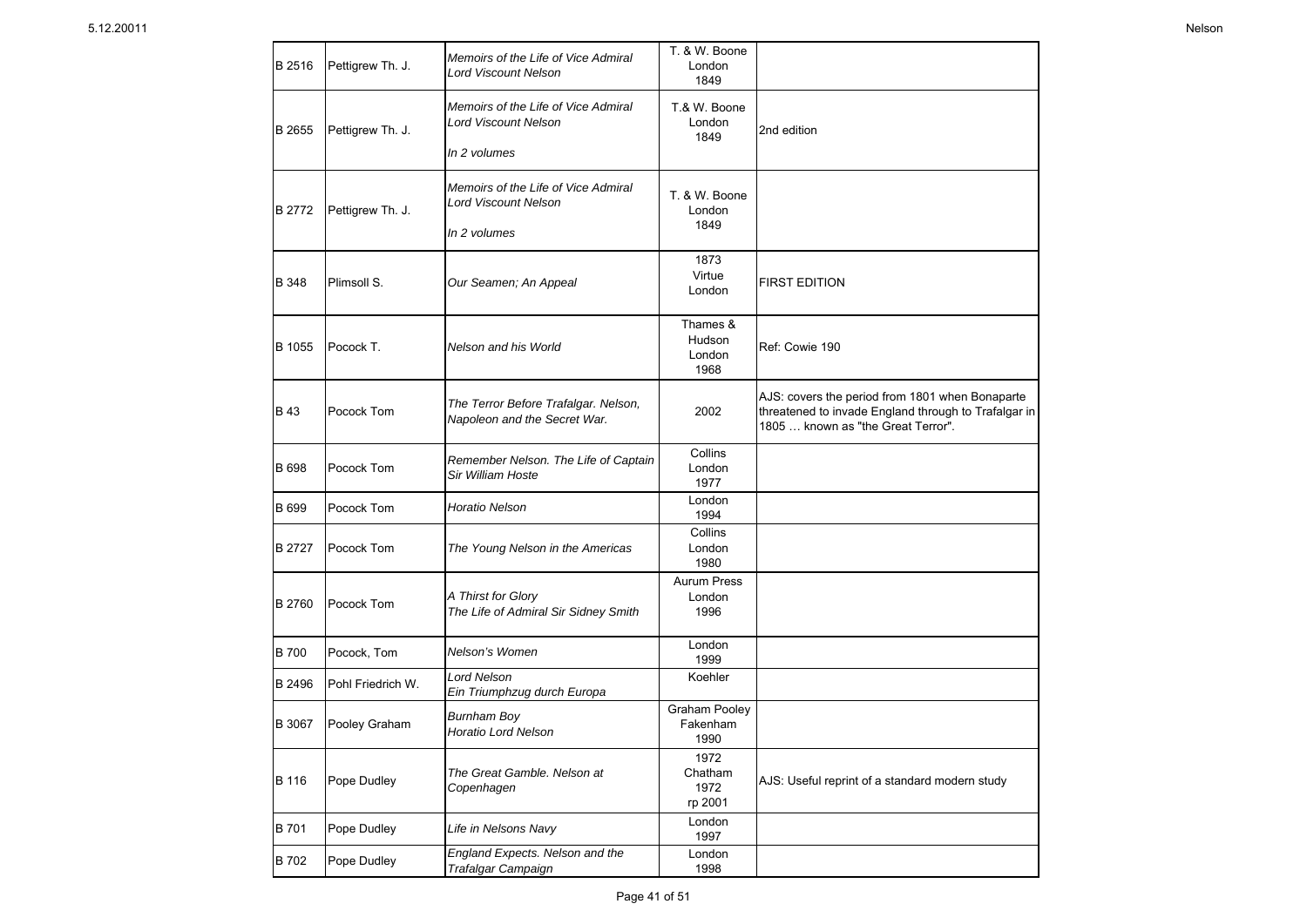| B 703       | Pope Steve                          | Hornblower's Navy. Life at Sea in the<br>Age of Nelson                                                                                                                                             | London<br>1998                                |                                                                                        |
|-------------|-------------------------------------|----------------------------------------------------------------------------------------------------------------------------------------------------------------------------------------------------|-----------------------------------------------|----------------------------------------------------------------------------------------|
| B 2076      | Powel J.R. (ed)                     | Documents Relating to the Civil War<br>1642 - 1648                                                                                                                                                 | <b>NRS</b><br>1963                            |                                                                                        |
| B 1745      | <b>Prentice Rina</b>                | <b>The Authentic Nelson</b>                                                                                                                                                                        | <b>National Maritime</b><br>Museum<br>2005    |                                                                                        |
| B 2078      | <b>Prentice Rina</b>                | A Celebration of the Sea                                                                                                                                                                           | National Maritime<br>Museum<br>1994           |                                                                                        |
| B 1146      | Pugh PD.G.<br>(compiler and editor) | Nelson and His Surgeons.<br>Being an Account of the Illnesses<br>and Wounds Sustained by Lord Nelson<br>and his Relationship with the Surgeons<br>of the Day                                       | E.8 S.<br>Livingstone<br>Edinburgh<br>1968    |                                                                                        |
| B 2079      | Pyle Howard (ed)                    | The Buccaneers and Marooners of<br>America                                                                                                                                                         | <b>Fisher Unwin</b><br>London<br>1892         |                                                                                        |
| B 2519      | Quilley G. (ed.)                    | Art for the Nation<br>The Oil Paintings Collections of the<br><b>National Maritime Museum</b>                                                                                                      | <b>NMM</b>                                    |                                                                                        |
| B 3951      | Ralfe J.                            | The Naval Chronology of Great Britain<br>An Historical Account of Naval and<br>Maritime Events from the<br>Commencement of the War in 1803, to<br>the End of the Year 1816<br>Volumes 1 & 2 (of 3) | London<br>1820                                |                                                                                        |
| B 1900      | Randier Jean                        | Nautical Antiques for the Collector                                                                                                                                                                | Barrie & Jenkins<br>London<br>1976            | Translation from the French edition                                                    |
| B 3176      | Rasor Eugene                        | The Seaforth bibliography                                                                                                                                                                          | Seaforth<br>Publishing<br>Pen & Sword<br>2004 |                                                                                        |
| B 1057      | Rathborne Ph.                       | Paradise Merton.<br>The Story of Nelson and the Hamiltons<br>at Merton Place                                                                                                                       | <b>Merton Historical</b><br>Society<br>1973   | AJS: Based on a lecture given to the Merton<br>Historical society on 12th January 1973 |
| <b>B706</b> | Rawson G.                           | Letters from Lord Nelson                                                                                                                                                                           | London<br>1949                                |                                                                                        |
| B 3033      |                                     | Nelson's Letters from the Leeward<br>Islands<br>Rawson Geoffrey (ed) and other original documents in the<br>Public Record Office and the British<br>Museum                                         | The Golden<br><b>Cockerel Press</b><br>1954   |                                                                                        |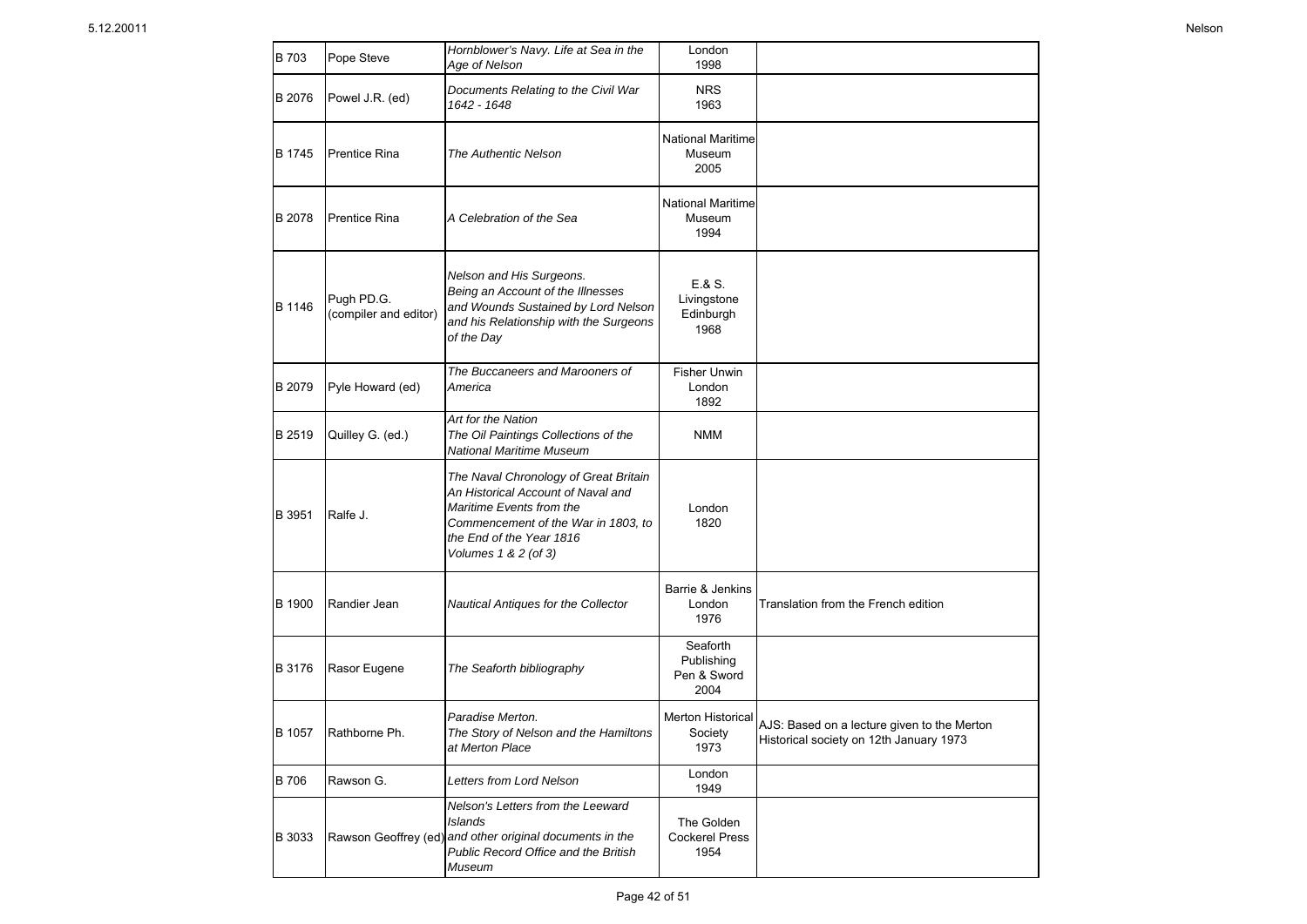| B 1171       | Ribbons lan                 | Monday, 21 October 1805                                                                                   | <b>Oxford University</b><br>Press<br>1968        | AJS: Takes the form of a diary of events for the day<br>as the great battle unfolded |
|--------------|-----------------------------|-----------------------------------------------------------------------------------------------------------|--------------------------------------------------|--------------------------------------------------------------------------------------|
| B 2731       | Richmond Her.               | Sea Power in the Modern World                                                                             | G.Bell<br>London<br>1934                         |                                                                                      |
| B 2082       | Robinson Charles N.         | The British Tar in Fact and Fiction                                                                       | Harper & Bros<br>London<br>1909                  |                                                                                      |
| <b>B</b> 707 | Rodger N.A.M.               | The Wooden World.<br>An Anatomy of the Georgian Navy                                                      | London<br>1986                                   |                                                                                      |
| <b>B</b> 708 | Rodger N.A.M.               | <b>Naval Records for Genealogists</b>                                                                     | <b>Public Record</b><br>Office<br>London<br>1988 |                                                                                      |
| <b>B710</b>  | Rodger N.A.M.               | The Admiralty.                                                                                            | Suffolk<br>1979                                  |                                                                                      |
| B 2084       | Rodger N.A.M.               | The Command of the Ocean<br>A Naval History of Britain 1649 - 1815                                        | Allen Lane<br>London<br>2004                     |                                                                                      |
| B 4124       | Rodger N.A.M.               | 1. The Safeguard of the Seas<br>2. The Command of the Ocean<br>A Naval History of Britain<br>In 2 volumes | <b>HarperCollins</b><br>London<br>1997           |                                                                                      |
| B 142        | Ross John                   | Memoirs and Correspondence of<br><b>Admiral Lord Saumarez</b><br>In 2 volumes                             | 1838<br>R. Bentley<br>London                     |                                                                                      |
| B 2561       | <b>Rubinstein Hilary</b>    | Trafalgar Captain Durham of the<br>Defiance                                                               | Tempus<br>2005                                   |                                                                                      |
| B 2853       | <b>Russel Clark</b>         | Horatio Nelson and the Supremacy of<br>England                                                            | G.P. Putnam's<br>Sons<br>London<br>1890          |                                                                                      |
| B 1746       | Russel Jack                 | Nelson and the Hamiltons                                                                                  | A. Blond<br>1969                                 |                                                                                      |
| B 3587       | Russel of Liverpool<br>Lord | Knight of the Sword<br>The Life and Letters of Admiral Sir<br>William Sidney Smith<br>(1764-1840)         | Victor Gollancz<br>London<br>1964                |                                                                                      |
| B 2086       | <b>Russell Clark</b>        | Nelson                                                                                                    | Putnam's & Sons<br>London<br>1892                |                                                                                      |
| B 3066       | Rye Art Gallery             | <b>Admiral Lord Nelson</b>                                                                                | <b>Rye Art Gallery</b><br>1983                   |                                                                                      |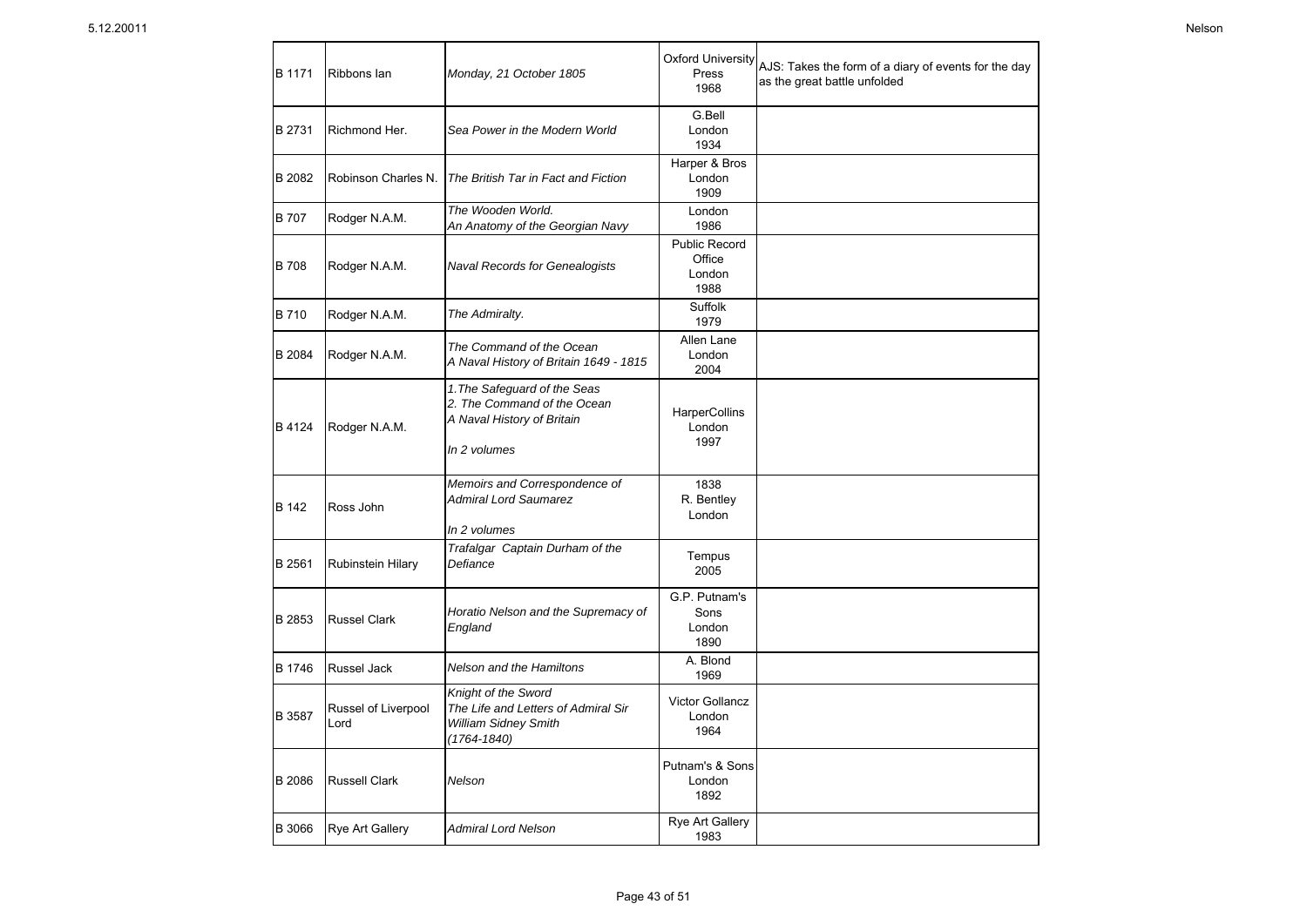| B 3084        | Sanderson Michael                            | Sea Battles<br>A reference guide                                                                                                                           | David & Charles<br>London<br>1975                                                    |                                                                        |
|---------------|----------------------------------------------|------------------------------------------------------------------------------------------------------------------------------------------------------------|--------------------------------------------------------------------------------------|------------------------------------------------------------------------|
| <b>B711</b>   | Sapherson A.                                 | Navy Lists from the Age of Sail.<br>Vol. 7: The Royal Navy 1803-1815                                                                                       | Leeds<br>1988                                                                        |                                                                        |
| B 712         | Schom, Alan                                  | Trafalgar. Countdown to Battle 1803-<br>1805                                                                                                               | M Joseph<br>London<br>1990                                                           | 2 copies (Penguin 1992)                                                |
| <b>B</b> 128  | Schomberg Isaac                              | Naval Chronology; or an historical<br>summary of naval and maritime<br>events, from the time of the Romans,<br>to the Treaty of Peace 1802<br>In 5 volumes | 1802<br>Printed for<br>T. Egerton<br>Bickerstaff and<br>Richardson<br>London<br>1802 | With the bookplate of Earl Manvers, Thoresby Park,<br>Nottinghamshire  |
| B 2091        | Scott ??                                     | Nelson's Spy?<br>Recollections of the Life of Alexander<br>Scott<br>Lord Nelson's Chaplain                                                                 | Saunders & Otley<br>London<br>1842<br>rp. Meriden 2003                               |                                                                        |
| B 4071        | Seager R.<br>Maguire D.D.<br>(ed)            | Letters and Papers of<br>Alfred Thayer Mahan<br>In 3 volumes                                                                                               | 1975                                                                                 | Alfred Thayer Mahan (1840-1914) US rare admiral<br>and naval historian |
| <b>B</b> 2702 | Seaman                                       | A Seaman's Pocket Book                                                                                                                                     | <b>HM Stationery</b><br>Office<br>1943                                               |                                                                        |
| B 3592        | Seymour<br>Sir Edward Hobart<br>(1840 - 1929 | My Naval Career and Travels                                                                                                                                | Smith, Elder<br>London<br>1911                                                       |                                                                        |
| B 1747        | Sherrard O.A.                                | A Life of Emma Hamilton                                                                                                                                    | Sidgwick &<br>Jackson<br>London<br>1927                                              |                                                                        |
| <b>B</b> 2093 | Shewan Andrew                                | The Great Days of Sail                                                                                                                                     | <b>Heath Cranton</b><br>London<br>1927                                               |                                                                        |
| <b>B</b> 1147 | Sichel W.                                    | Emma Lady Hamilton<br>from New and Old Sources<br>and Documents.<br>With an Appendix of Notes and<br>Letters.                                              | A. Constable<br>London<br>1905                                                       |                                                                        |
| B 1258        | Sichel W.                                    | Emma Lady Hamilton<br>from New and Old Sources<br>and Documents.<br>With an Appendix of Notes and<br>Letters.                                              | A. Constable<br>London<br>1905                                                       |                                                                        |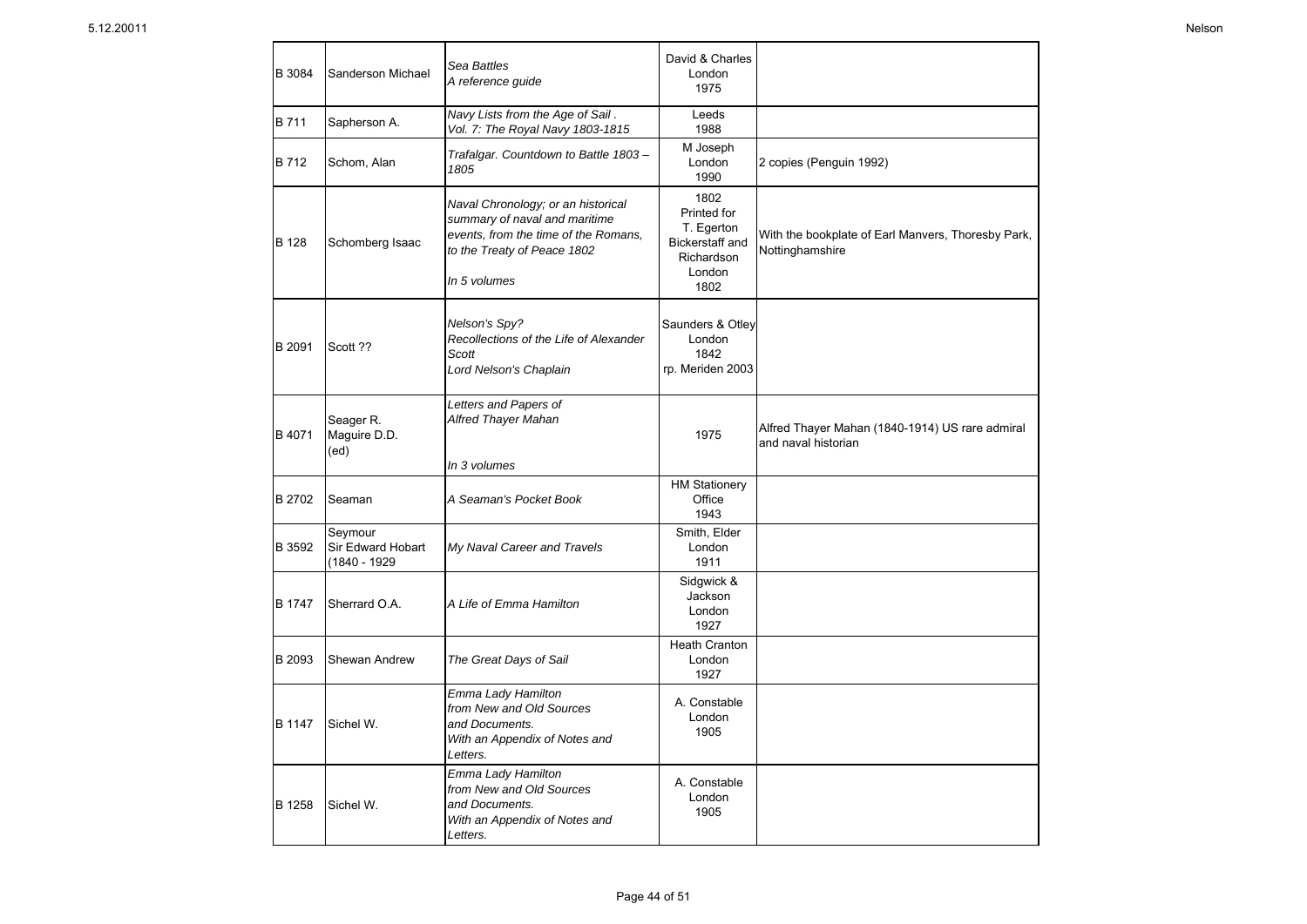| B 2623      | <b>Sichel Walter</b> | Emma Lady Hamilton                                                                                | A Constable<br>London<br>1905                           |                                                                                                                                                                                                                                                                                                                                               |
|-------------|----------------------|---------------------------------------------------------------------------------------------------|---------------------------------------------------------|-----------------------------------------------------------------------------------------------------------------------------------------------------------------------------------------------------------------------------------------------------------------------------------------------------------------------------------------------|
| B 1572      | Signal Book          | Signal Book for the Ships of war 1808                                                             | W. Winchester &<br>Son<br>London<br>1808                |                                                                                                                                                                                                                                                                                                                                               |
| B 2095      | Simpson Colin        | Emma<br>The Life of Lady Hamilton                                                                 | The Bodley Head<br>London<br>1995                       |                                                                                                                                                                                                                                                                                                                                               |
| B 3049      | Sladen Douglas       | Lord Nelson's Letters to Lady Hamilton                                                            | The Library Press<br>London                             |                                                                                                                                                                                                                                                                                                                                               |
| B 3632      | Smirke R.            | Commemoration of the<br>four great naval victories obtained by<br>the English during the late war | R. Browyer<br><b>Historic Gallery</b><br>London<br>1803 |                                                                                                                                                                                                                                                                                                                                               |
| B 2099      | Smith Peter          | Battleship Royal Sovereign and her<br><b>Sister Ships</b>                                         | <b>William Kimber</b><br>London<br>1988                 |                                                                                                                                                                                                                                                                                                                                               |
| B 715       | Sotheby's            | Catalogue Nelson: The Alexander<br>Davidson Collection 10/21/2002                                 | London<br>2002                                          |                                                                                                                                                                                                                                                                                                                                               |
| B 4155      | Sotheby's            | Trafalgar<br>Nelson & the Napoleonic Wars<br>incl. the Matcham Collection<br>Sale 5 October 2005  | 2005                                                    |                                                                                                                                                                                                                                                                                                                                               |
| B 1085      | Southley R.          | The Life of Nelson<br>In 2 volumes                                                                | Printed for<br>John Murray<br>London<br>1813            | <b>FIRST EDITION</b><br>Ref: NMM cat, vol 2, 927. Southley's publisher, J.<br>Murray suggested to him that he should expand his<br>review, which appeared in the 'Quarterly Review'<br>February 1810, of the biographies by Clarke and<br>M'Arhtur, Charnock, Harrison and Churchill, into a<br>book. the result became this famous biography |
| B 2656      | Southley Robert      | The Life of Nelson<br>2 volumes in one                                                            | John Murray<br>London<br>1814                           |                                                                                                                                                                                                                                                                                                                                               |
| B 2755      | Southley Robert      | The Life of Nelson                                                                                | W. Nimmo<br>Edinburgh<br>1881                           |                                                                                                                                                                                                                                                                                                                                               |
| <b>B</b> 57 | Southley, R.         | The Life of Nelson                                                                                | 1883<br>London<br>1883                                  | Bickers and Son AJS: With i12 illustrations by Westall, printed in<br>Woodburytype                                                                                                                                                                                                                                                            |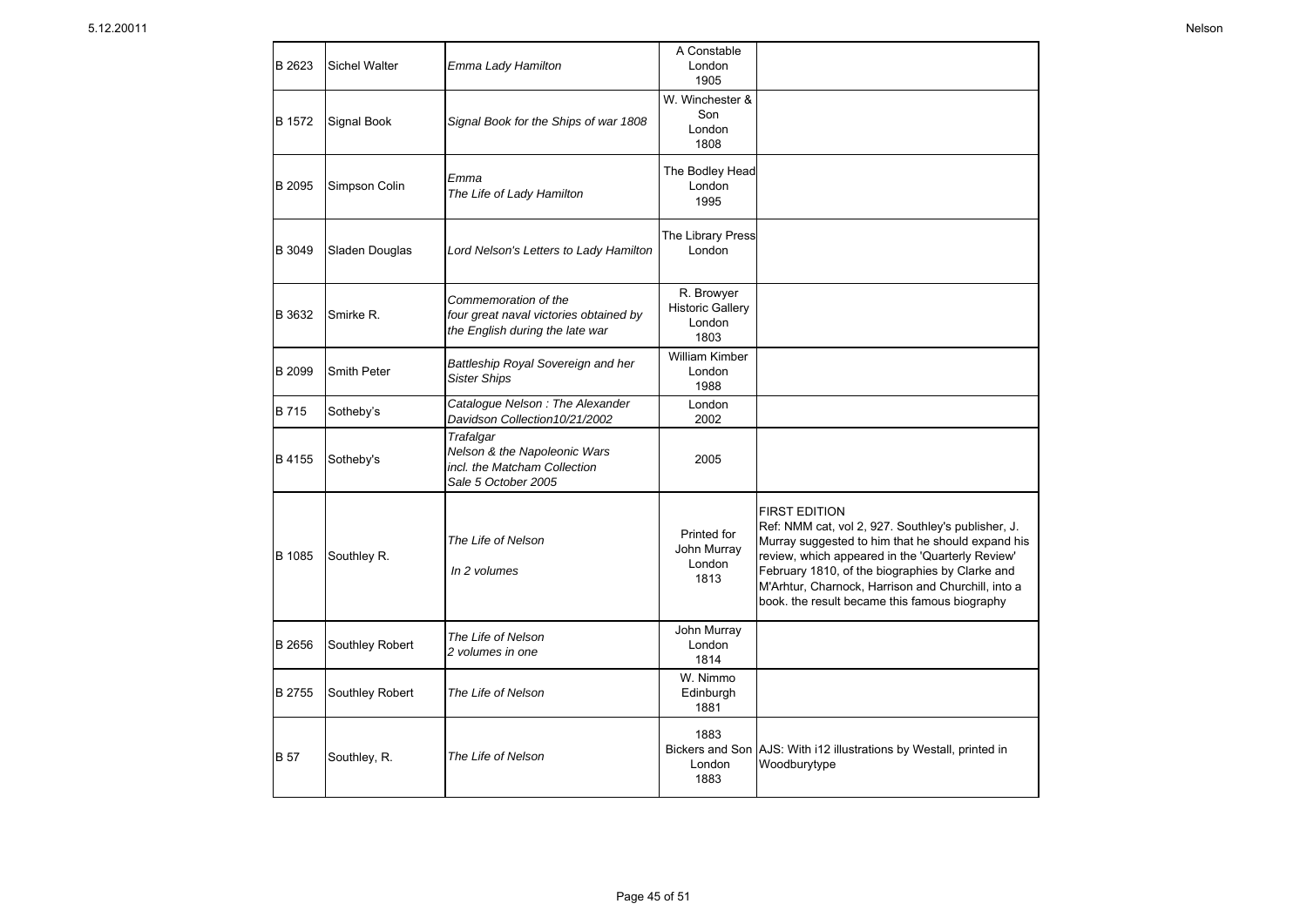| <b>B</b> 58 | Southley, R.                              | The Life of Nelson                                                                                                                 | 1897<br>William<br>Heineman<br>London<br>1897          | NMM Cat, Vol 2, Pt1. Entry 937: this edition contains<br>the following appendices: (a) Prince William Henry.<br>(b) Cuthbert Collingwood. (c) Hood's plan of battle.<br>(d) The Hamiltons. (e) Nelson at Naples. (f) Nelson<br>at Dresden.<br>AJS: This edition with David Hannay's introduction |
|-------------|-------------------------------------------|------------------------------------------------------------------------------------------------------------------------------------|--------------------------------------------------------|--------------------------------------------------------------------------------------------------------------------------------------------------------------------------------------------------------------------------------------------------------------------------------------------------|
| <b>B</b> 96 | Southley, R.                              | Life of Horatio Lord Viscount Nelson,<br>etc (Abridged from Southley, with<br>consent of the Proprietor)                           | 1822<br>printed forF.C.<br>Rivington<br>London<br>1822 | AJS: Published for the S.P.CK. by F.C. & Rivington,<br>No 62, St Paul's Church Yard.                                                                                                                                                                                                             |
| B 3593      | Spinney D.                                | Rodney<br>First Baron Rodney 1719-1792                                                                                             | Allen & Unwin<br>London<br>1969                        | Standart account of George Brydges Rodney, first<br>Baron Rodney (1719-1792)                                                                                                                                                                                                                     |
| B 2746      |                                           | Stafford William Cook England's Battles by Sea and Land                                                                            | The London<br>Printing and<br>Publishing<br>Company    |                                                                                                                                                                                                                                                                                                  |
| B 718       | Stewart P.M.                              | The Life of Alexander Stewart.<br>Prisoner of Napoleon and Preacher of<br>the Gospel                                               | George Allen<br>London<br>1948                         |                                                                                                                                                                                                                                                                                                  |
| B 719       | Stirling A.M.W.                           | Pages and Portraits from the Past:<br>being the Private Papers of Sir William<br>Hotham, G.C.B. Admiral of the Red<br>In 2 Volumes | <b>Herbert Jenkins</b><br>London<br>1919               |                                                                                                                                                                                                                                                                                                  |
| B 3031      | Sugden John                               | Nelson<br>A Dream of Glory                                                                                                         | Jonathan Cape<br>London<br>2004                        |                                                                                                                                                                                                                                                                                                  |
| B 120       | Sutton, J.                                | Lords of the East. The East India<br>Company and its Ships (1600 -1874)                                                            | 1981<br>rp 2000                                        | AJS: Now regarded as the standard modern work on<br>the subject                                                                                                                                                                                                                                  |
| B 720       | Swaffer Hannen                            | What would Nelson do?                                                                                                              | Victor Collanz<br>London<br>1946                       |                                                                                                                                                                                                                                                                                                  |
| B 721       | Sweetman Jack                             | The Great Admirals. Command at Sea.<br>1587 - 1945                                                                                 | <b>USA Naval</b><br>Institute,<br>Annapolis<br>1997    |                                                                                                                                                                                                                                                                                                  |
| B 2740      | Swinburne H.L.<br><b>Wilkinson Norman</b> | The Royal Navy                                                                                                                     | <b>Black</b><br>london<br>1907                         |                                                                                                                                                                                                                                                                                                  |
| B 2562      | <b>Syrett David</b>                       | Admiral Lord Howe                                                                                                                  | Spellmount<br>Staplehurst<br>2005                      |                                                                                                                                                                                                                                                                                                  |
| B 1756      | Syrett David (ed.)                        | The Rodney Papers<br>Selections from the Correspondence of<br><b>Admiral Lord Rodney</b><br>Vol 1 1742-1763                        | Ashqate<br>Navy Records<br>Society<br>2005             |                                                                                                                                                                                                                                                                                                  |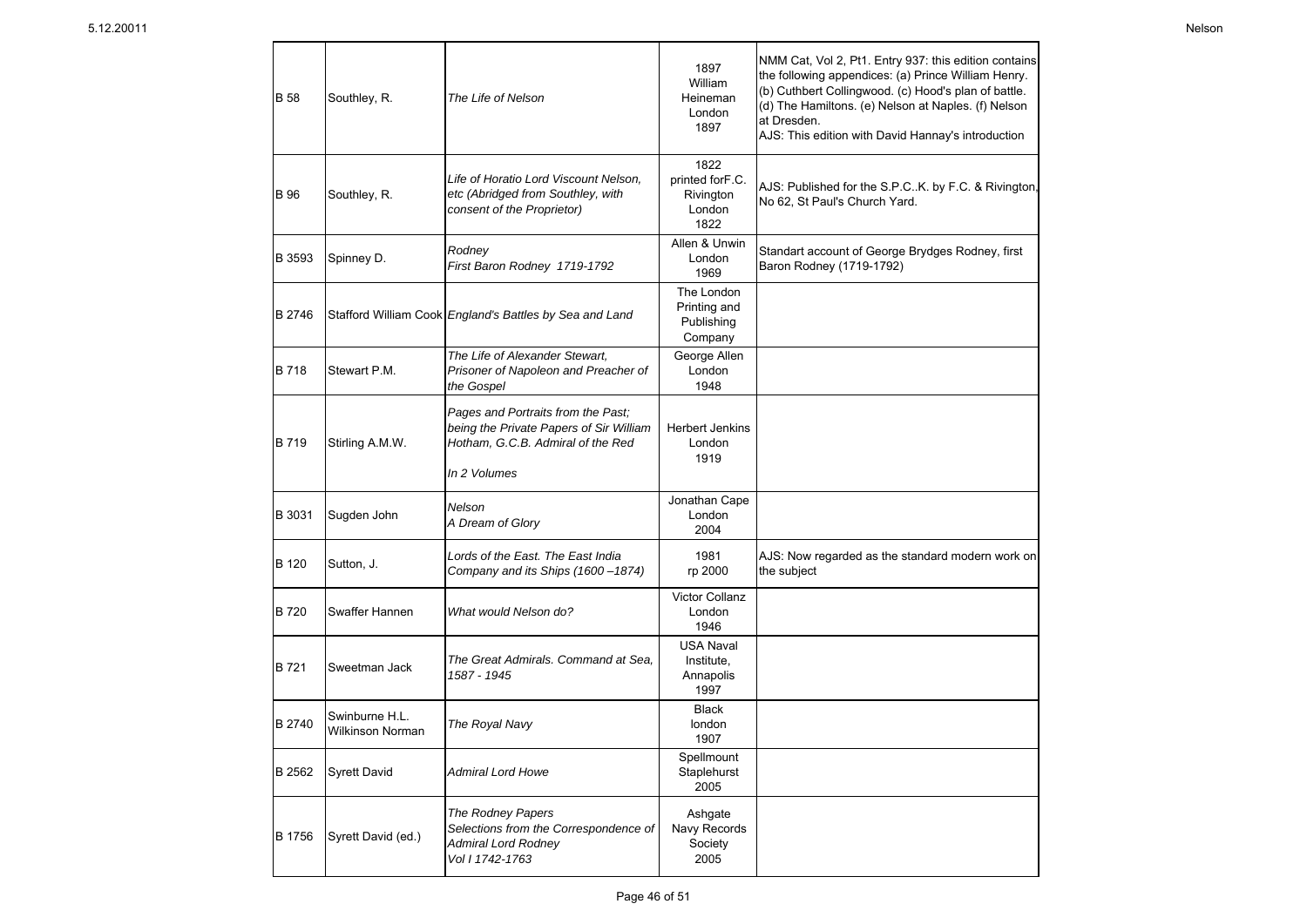| B 2105        | Tanner J.R.           | Samuel Pepys's Naval Minutes                                                                   | <b>NRS</b><br>1926                                  |                                                                                                                                                                                                                                                                                                                                                                                                                       |
|---------------|-----------------------|------------------------------------------------------------------------------------------------|-----------------------------------------------------|-----------------------------------------------------------------------------------------------------------------------------------------------------------------------------------------------------------------------------------------------------------------------------------------------------------------------------------------------------------------------------------------------------------------------|
| B 2758        | Tenney W. J.          | The Military and Naval History of the<br>Rebellion in the USA                                  | Appleton<br>New York<br>1866                        |                                                                                                                                                                                                                                                                                                                                                                                                                       |
| <b>B</b> 723  | Terraine John         | Trafalgar                                                                                      | W. Military<br>Library<br>1998                      |                                                                                                                                                                                                                                                                                                                                                                                                                       |
| B 1059        | Terraine John         | Trafalgar                                                                                      | <b>Book Club</b><br>Oxon<br>1976                    | AJS: Published by Purnell Book Services as a<br>promotional title                                                                                                                                                                                                                                                                                                                                                     |
| B 724         | Thomas D. A.          | Battles and Honours of the Royal Navy                                                          | Yorkshire<br>1998                                   |                                                                                                                                                                                                                                                                                                                                                                                                                       |
| B 2940        | Thomas David.         | Royal Admirals<br>1327 - 1981                                                                  | Andre Deutsch<br>London<br>1982                     |                                                                                                                                                                                                                                                                                                                                                                                                                       |
| B 2730        | <b>Thomas Donald</b>  | Cochrane<br>Britannia's Last Sea King                                                          | Viking<br>New York<br>1978                          |                                                                                                                                                                                                                                                                                                                                                                                                                       |
| <b>B</b> 2747 | Thomson G.            | The Life of the Right Hon Horatio<br><b>Lord Viscount Nelson</b>                               | Newman<br>London<br>1850                            |                                                                                                                                                                                                                                                                                                                                                                                                                       |
| B 2514        | Thursfield J.         | Nelson and other Naval Studies                                                                 | John Murray<br>London<br>1909                       |                                                                                                                                                                                                                                                                                                                                                                                                                       |
| <b>B</b> 45   | Tours H.              | The Life and Letters of Emma<br>Hamilton                                                       | 1963                                                | Cowie: Having been the mistress of Sir William<br>Hamilton at Naples from 1786, she married him in<br>1791. Nelson first met her in 1793, and they were<br>intimate with each other on his return from the Nile in<br>1798. She went with him and her husband to<br>Palermo in 1798 and with them to England in 1800,<br>giving birth to a daughter Horatia, in 1801 and living<br>with him at Merton from that year. |
| <b>B</b> 725  | Tracy N.              | Nelson's Battles.<br>The Art of Victory in the Age of Sail                                     | London<br>1996                                      |                                                                                                                                                                                                                                                                                                                                                                                                                       |
| B 3065        | <b>Tracy Nicholas</b> | The Battle of Copenhagen                                                                       | The 1805 Club<br>Shelton<br>Nottinghamshire<br>2003 |                                                                                                                                                                                                                                                                                                                                                                                                                       |
| B 726         | Tracy Nicholas (ed)   | The Naval Chronicle, The<br>Contemporary Record of the Royal<br>Navy at War (1799 - 1819). (5) | London<br>1998                                      |                                                                                                                                                                                                                                                                                                                                                                                                                       |
|               |                       | In 5 Volumes                                                                                   |                                                     |                                                                                                                                                                                                                                                                                                                                                                                                                       |
| B 2106        | Tracy Nicholas (ed)   | Sea Power and the Control of Trade                                                             | <b>NRS</b><br>2005                                  |                                                                                                                                                                                                                                                                                                                                                                                                                       |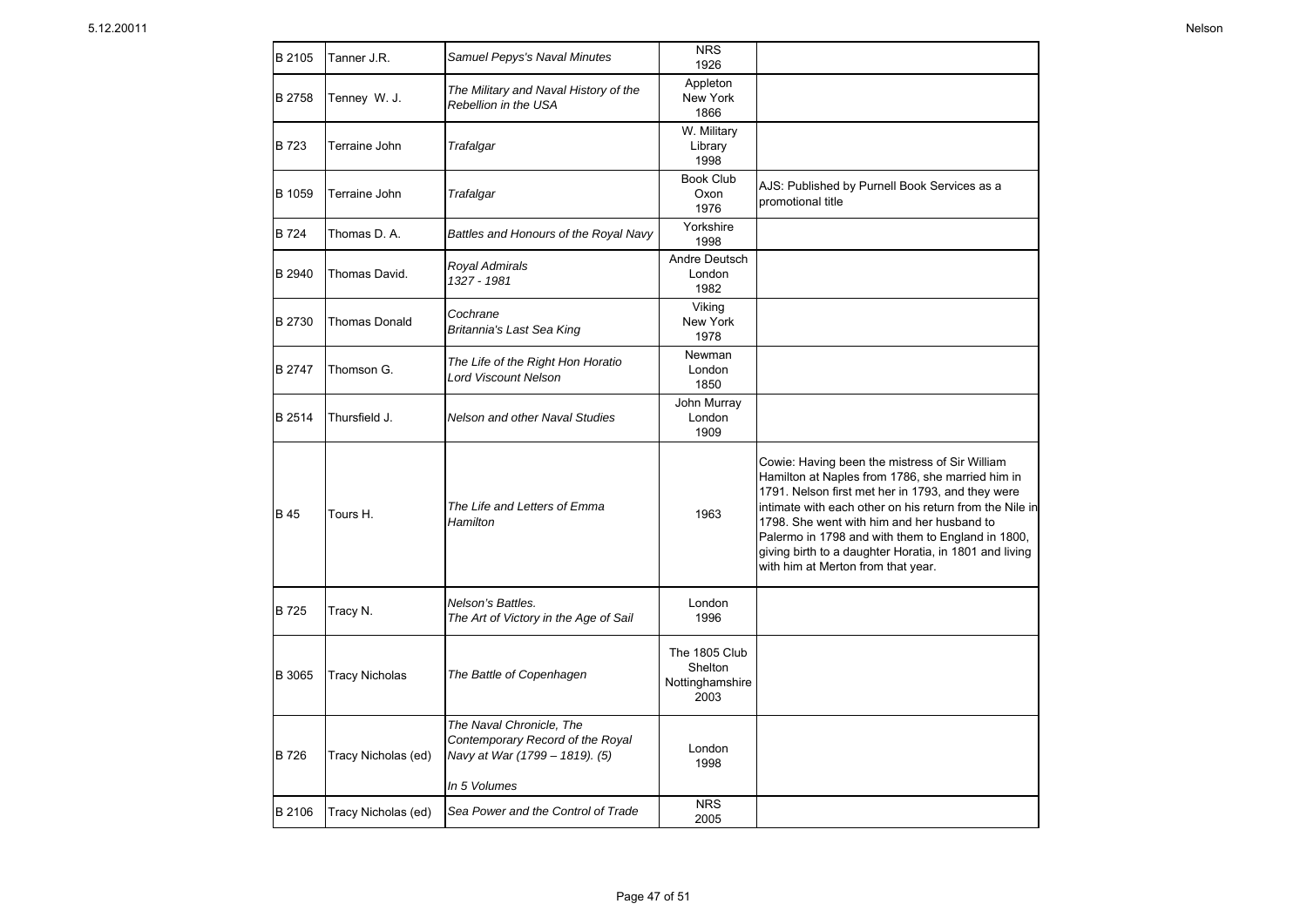| <b>B</b> 2937 | Tracy Nicholas (ed)              | Who's Who in Nelson's Navy                                    | Chatham<br>Publishing<br>London<br>2006          |                                                                                                                                                                                                                                                                                                                                                                              |
|---------------|----------------------------------|---------------------------------------------------------------|--------------------------------------------------|------------------------------------------------------------------------------------------------------------------------------------------------------------------------------------------------------------------------------------------------------------------------------------------------------------------------------------------------------------------------------|
| B 1748        | Tucker John<br>Montmorency       | The Life and Naval Memoirs<br>of Lord Nelson                  | Henry Lea<br>London<br>1845                      |                                                                                                                                                                                                                                                                                                                                                                              |
| B 4156        | Tucker John<br>Montmorency       | The Life and Naval Memoirs<br>of Lord Nelson                  | 1845?<br>N.d.                                    | <b>FIRST EDITION</b>                                                                                                                                                                                                                                                                                                                                                         |
| B 1155        | Tucker, J.S.                     | Memoirs of the Admiral<br>Earl of St. Vincent<br>In 2 Volumes | R. Bentley<br>London<br>1844                     | DNB: John Jervis (1735 - 1823), commander in chief<br>in the Mediterranean; defeated Spanish fleet off<br>Cape St. Vincent, 14 February 1797, capturing four<br>ships and disabling many others, created Earl St.<br>Vincent; kept Cadiz sealed and sent Nelson to<br>Aboukir and Duckworth to Minorca, 1798;<br>successfully repressed mutiny; admiral of the fleet<br>1821 |
| B 2108        | Turner G.A.                      | The Diary of Peter Russel<br>1806-1814                        | <b>Peter Davies</b><br>London<br>1931            |                                                                                                                                                                                                                                                                                                                                                                              |
| <b>B</b> 727  | Twells J.                        | Nelson the Golden Orb. A Life and<br><b>Sonnet Sequence</b>   | Derby<br>1995                                    |                                                                                                                                                                                                                                                                                                                                                                              |
| B 728         | Unsworth Barry                   | <b>Losing Nelson</b>                                          | Penguin<br>2000                                  |                                                                                                                                                                                                                                                                                                                                                                              |
| B 2851        | Upcott J.D.                      | Nelson                                                        | G.P. Putnam's<br>Sons<br>London<br>1928          |                                                                                                                                                                                                                                                                                                                                                                              |
| <b>B</b> 729  | Van der Merve Pieter<br>(editor) | Nelson. An illustrated History                                | <b>National Maritime</b><br>Museum<br>1995       |                                                                                                                                                                                                                                                                                                                                                                              |
| B 4229        | Van der Merwe Peter Nelson       |                                                               | 1995<br><b>NMM</b>                               |                                                                                                                                                                                                                                                                                                                                                                              |
| B 3060        | Vanguard                         | HMS Vanguard at the Nile-<br>The men the ship, the battle     | The Nelson<br>Society<br>1998                    |                                                                                                                                                                                                                                                                                                                                                                              |
| B 2658        | Victory                          | <b>HMS Victory</b><br><b>Official Guide and short Story</b>   | Ryman<br>Portsmouth<br>1972                      |                                                                                                                                                                                                                                                                                                                                                                              |
| B 2109        | Vincent E.                       | Nelson, Love & Fame                                           | Yale<br>University<br>Press<br>New Haven<br>2003 | AJS: This engaging full length biography presents a<br>gripping account of Nelson's climb to fame as well as<br>the fascinating details of his personal and emotional<br>life                                                                                                                                                                                                |
| B 2080        | <b>Volke Finn</b>                | The Battle of Copenhagen Roads                                | <b>Nelson Society</b><br>1990                    |                                                                                                                                                                                                                                                                                                                                                                              |
| B 121         | Wareham, T.                      | The Star Captains. Frigate Command<br>in the Napoleonic Wars  | 2001                                             | AJS: The officers of these specialist craft and their<br>achievements 1793 - 1815. By a new young author!                                                                                                                                                                                                                                                                    |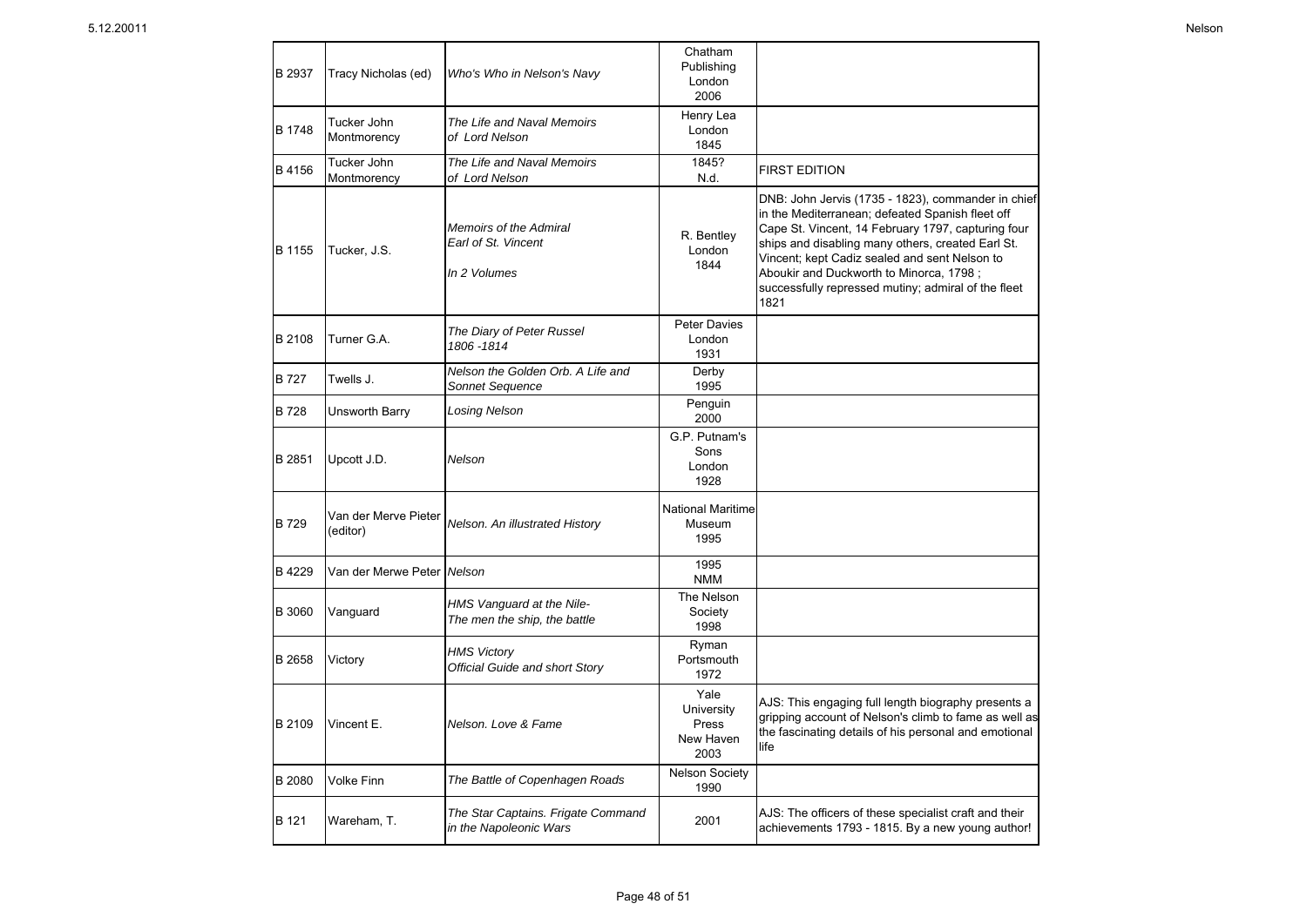| B 730       | <b>Warner Oliver</b> | The Life and Letters of Vice-Admiral<br>Lord Collingwood                                                  | <b>Oxford University</b><br>Press<br>London<br>1968 |                                                                                                                                                                                                           |
|-------------|----------------------|-----------------------------------------------------------------------------------------------------------|-----------------------------------------------------|-----------------------------------------------------------------------------------------------------------------------------------------------------------------------------------------------------------|
| B 1062      | <b>Warner Oliver</b> | <b>Lord Nelson</b><br>A Guide to Reading with a Note on<br>contemporary Portraits                         | The Caravel<br>Press<br>London<br>1955              | AJS: Lists 68 titles giving bibliography details, with<br>useful annotations on each item. A basic reference<br>work                                                                                      |
| B 1063      | <b>Warner Oliver</b> | A Portrait of Lord Nelson                                                                                 | Chatto &<br>Windus<br>London<br>1958                | Ref: Cowie 184 A popularly written, well researched<br>study of Nelson's achievements                                                                                                                     |
| B 2118      | <b>Warner Oliver</b> | Captain Marryat                                                                                           | Constable<br>London<br>1953                         |                                                                                                                                                                                                           |
| B 2729      | <b>Warner Oliver</b> | The Battle of the Nile                                                                                    | <b>Batsford</b><br>London<br>1960                   |                                                                                                                                                                                                           |
| B 2738      | <b>Warner Oliver</b> | Command at Sea<br>Great Fighting Admirals from Hawke to<br>Nimitz                                         | Cassel<br>London<br>1976                            |                                                                                                                                                                                                           |
| B 2795      | <b>Warner Oliver</b> | <b>Fighting Sail</b><br>300 Years of Warfare at Sea                                                       | Cassell<br>London<br>1979                           |                                                                                                                                                                                                           |
| B 3036      | <b>Warner Oliver</b> | Trafalgar                                                                                                 | <b>B.T. Batsford</b><br>London<br>1959              |                                                                                                                                                                                                           |
| <b>B79</b>  | Warner, Oliver       | Nelson's Last Diary and Prayer before<br>Trafalgar                                                        | 1971                                                | AJS: Reproduces the whole of the PRO document as<br>well as the NMM version edited by Warner                                                                                                              |
| B 1242      | Warner, Oliver       | <b>Nelson's Battles</b>                                                                                   | David & Charles<br>Newton Abbot<br>Devon<br>1971    | 2nd impression<br>Ref: Cowie 391                                                                                                                                                                          |
| B 2773      | <b>Watts Anthony</b> | The Royal Navy                                                                                            | Arms and Armour<br>London<br>1994                   |                                                                                                                                                                                                           |
| B 2662      | Watts Cliff (ed)     | Nelson Victory Fact File                                                                                  | 1995                                                |                                                                                                                                                                                                           |
| B 3047      | <b>White Arnold</b>  | Nelson and the 2oth Century                                                                               | Cassel & Co<br>London                               |                                                                                                                                                                                                           |
| <b>B</b> 46 | <b>White Colin</b>   | The Nelson Encyclopaedia. People<br>Places, Battles, Ships, Myths,<br>Mistresses, Memorials & Memorabilia | 2002                                                | AJS: The life and times of Britain's greatest naval<br>hero, by the country's leading expert on Nelson.<br>Detailed encyclopaedia on A-Z basis, with chronology<br>and annotated bibliography, full index |
| B 731       | <b>White Colin</b>   | 1797 Nelson's year of Destiny                                                                             | <b>RNM</b><br><b>Publications</b><br>1998           |                                                                                                                                                                                                           |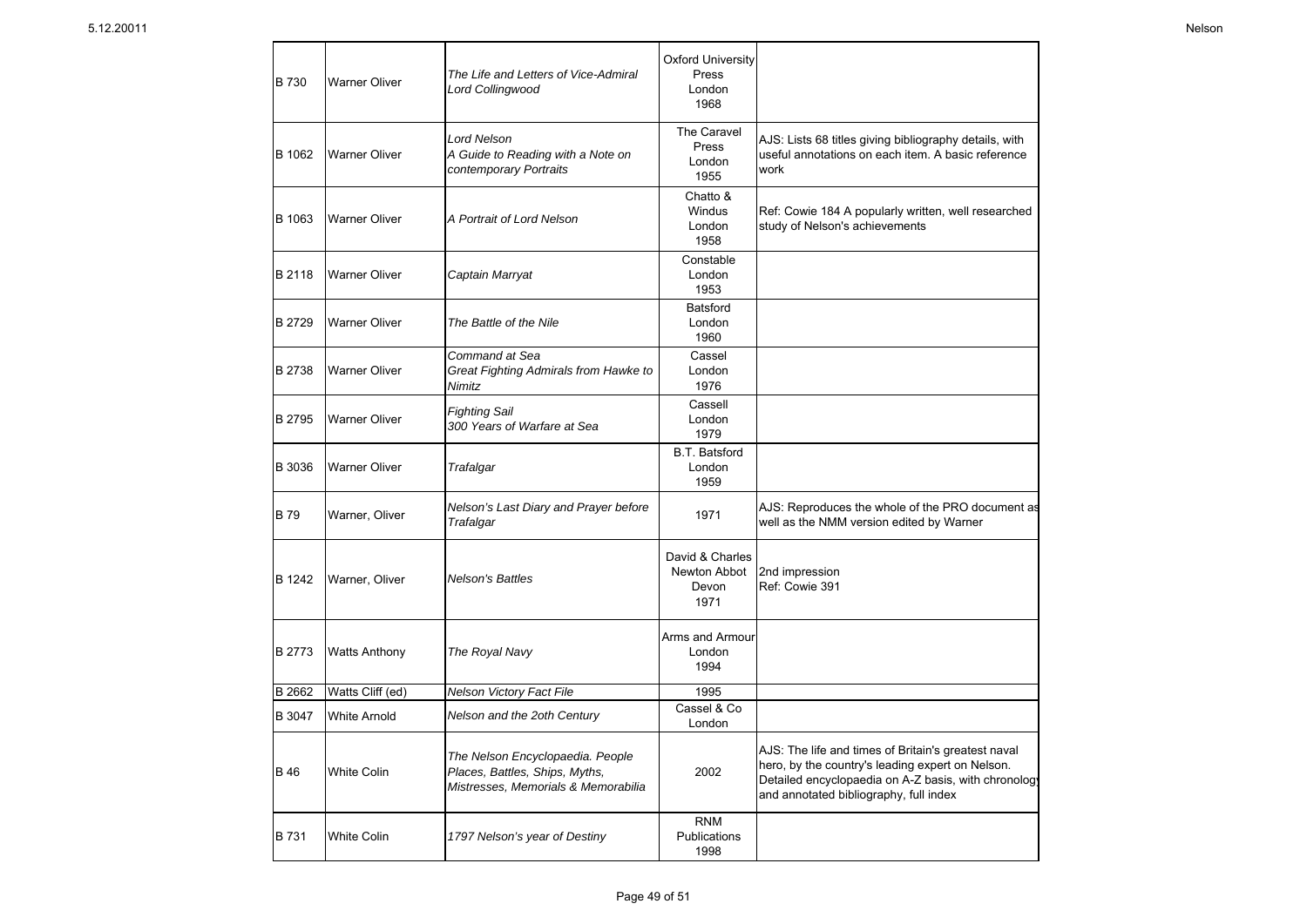| B 1064 | <b>White Colin</b>                 | The Nelson Encyclopaedia.<br>People Places, Battles, Ships, Myths,<br>Mistresses, Memorials & Memorabilia                                                  | Chatham<br>Publishing<br>London<br>2002 | AJS: Detailed encyclopaedia on A-Z basis, with<br>chronology and annotated bibliography, full index                                                                                                       |
|--------|------------------------------------|------------------------------------------------------------------------------------------------------------------------------------------------------------|-----------------------------------------|-----------------------------------------------------------------------------------------------------------------------------------------------------------------------------------------------------------|
| B 2114 | White Colin (ed)                   | Nelson, The New Letters                                                                                                                                    | <b>Boydell Press</b><br>London<br>2005  |                                                                                                                                                                                                           |
| B 2120 | White Colin (ed)                   | The Nelson Encyclopaedia. People<br>Places, Battles, Ships, Myths,<br>Mistresses, Memorials & Memorabilia                                                  | 2002                                    | AJS: The life and times of Britain's greatest naval<br>hero, by the country's leading expert on Nelson.<br>Detailed encyclopaedia on A-Z basis, with chronology<br>and annotated bibliography, full index |
| B 2498 | White Collin (ed)                  | The New Letters                                                                                                                                            | <b>NMM</b><br>2005                      |                                                                                                                                                                                                           |
| B 4159 | White Joshua                       | Memoirs of the professional life of<br>the late most noble Lord Horatio<br>Nelson                                                                          | 1806<br>James Cundee<br>London          | 3rd edition                                                                                                                                                                                               |
| B 732  | White, Colin (editor)              | The Nelson Companion                                                                                                                                       | Sutton & RNM<br>1995                    |                                                                                                                                                                                                           |
| B 2293 | Whitlock Peter &<br>Pearce William | H.M.S. Victory and Admiral Lord Nelsor                                                                                                                     | Gale & Polden<br>Hampshire<br>n.d.      |                                                                                                                                                                                                           |
| B 1750 | <b>Whittlock Peter</b>             | <b>Nelson &amp; Victory</b>                                                                                                                                | Gale & Polden<br>London<br>nd           |                                                                                                                                                                                                           |
| B 1751 | <b>Wilkinson Glennell</b>          | <b>Nelson</b>                                                                                                                                              | G.Harrap<br>London<br>1931              |                                                                                                                                                                                                           |
| B 3600 | Williams H.N.                      | The Life and Letters of<br><b>Admiral Sir Charles Nappier</b><br>(1786 - 1860)                                                                             | Hutchinson<br>London<br>1917            | Prof. C.C. Lloyd's copy<br>ff.                                                                                                                                                                            |
| B 4160 | Williams Kate                      | <b>England's Mistress.</b><br>The Infamous Life of Emma Hamilton                                                                                           | 2006<br>Hutchinson<br>London            | <b>FIRST EDITION</b>                                                                                                                                                                                      |
| B 2564 | Willyams Rev. C.                   | A Voyage up the Mediterranean<br>in HMS Swiftsure                                                                                                          | 1802                                    |                                                                                                                                                                                                           |
| B 311  | Willyams, Cooper                   | A voyage up the Mediterranean in His<br>Majesty's Ship The Swiftsure, one of<br>the Squadron under the Command of<br>Rear-Admiral Sir Horatio Nelson, K.B. | 1803<br>T. Bensley<br>London            | Ref: Abbey Travel 196                                                                                                                                                                                     |
| B 2744 | <b>Wilson Andrew</b>               | Naval History of the United Kingdom<br>In 3 Volumes                                                                                                        | John Daly<br>Cork<br>1807               |                                                                                                                                                                                                           |
| B 4231 | <b>Winfield Rif</b>                | British Warships in the Age of Sail<br>1714 - 1792                                                                                                         | 2007<br>Seaforth                        |                                                                                                                                                                                                           |
| B 4232 | <b>Winfield Rif</b>                | British Warships in the Age of Sail<br>1793 - 1817                                                                                                         | 2005<br>Seaforth                        |                                                                                                                                                                                                           |